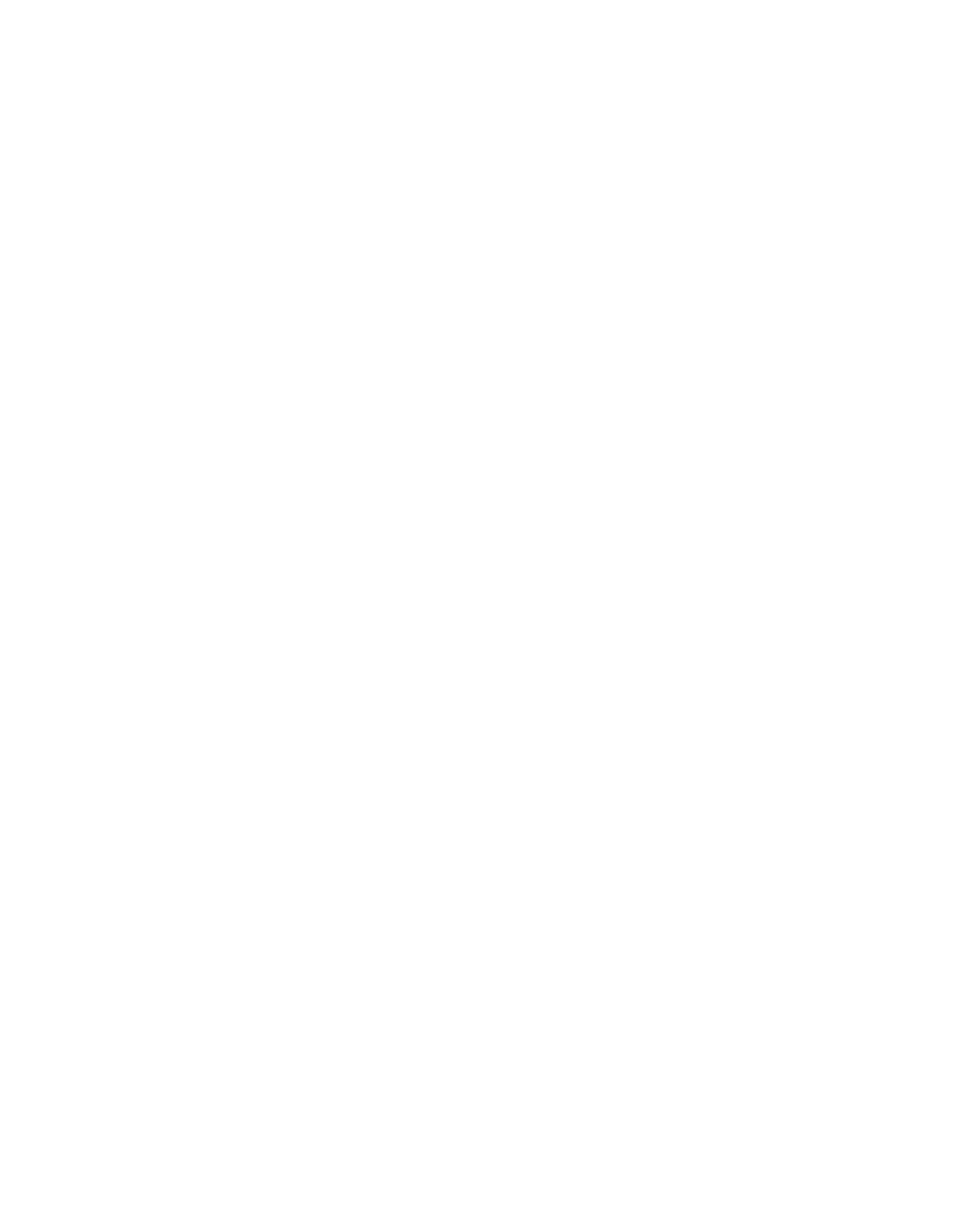# CALIFORNIA ROAD MAP FOR A TAX AND FISCAL MAJORITY: A VALUES-BASED APPROACH

by Bob Brownstein, WORKING PARTNERSHIPS USA and Jennifer Ito, SCOPE

# THE CALIFORNIA TAX AND FISCAL POLICY PROJECT

CALIFORNIA ASSOCIATION OF COMMUNITY ORGANIZATIONS FOR REFORM NOW (ACORN), STRATEGIC CONCEPTS IN ORGANIZING & POLICY EDUCATION (SCOPE), URBAN HABITAT, AND WORKING PARTNERSHIPS USA

> MAY 2007 http://www.wpusa.org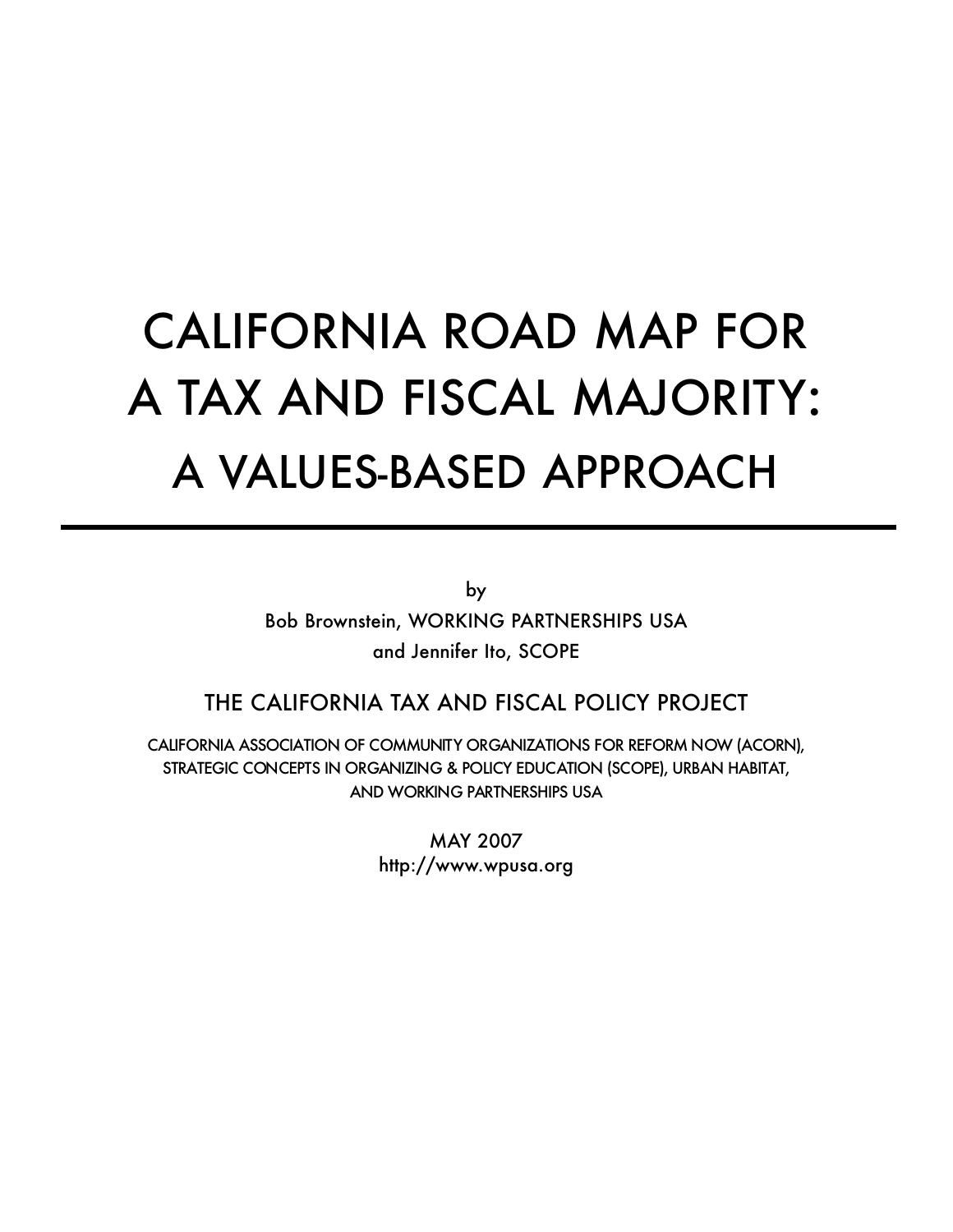# **CONTENTS**

| III. The Search for an Innovative Approach: The California Tax and Fiscal Policy Project 7 |
|--------------------------------------------------------------------------------------------|
| IV. Developing the Road Map for a Tax and Fiscal Majority: Lessons from National Trends 9  |
| V. The Road Map: Identifying California Constituencies from a Tax and Fiscal Policy        |
|                                                                                            |
|                                                                                            |
| Constituency of Opportunity #1: Stable Suburbans (26% of Californians) 16                  |
| Constituency of Opportunity #2: Angry Youth of Color (19% of Californians) 19              |
| Constituency of Opportunity #3: Young Green Professionals (14% of Californians). 22        |
| Constituency of Opportunity #4: Responsible Religious (10% of Californians) 25             |
| Constituency of Opportunity #5: Alienated Older Men (4% of Californians) 28                |
|                                                                                            |
|                                                                                            |
|                                                                                            |
|                                                                                            |
|                                                                                            |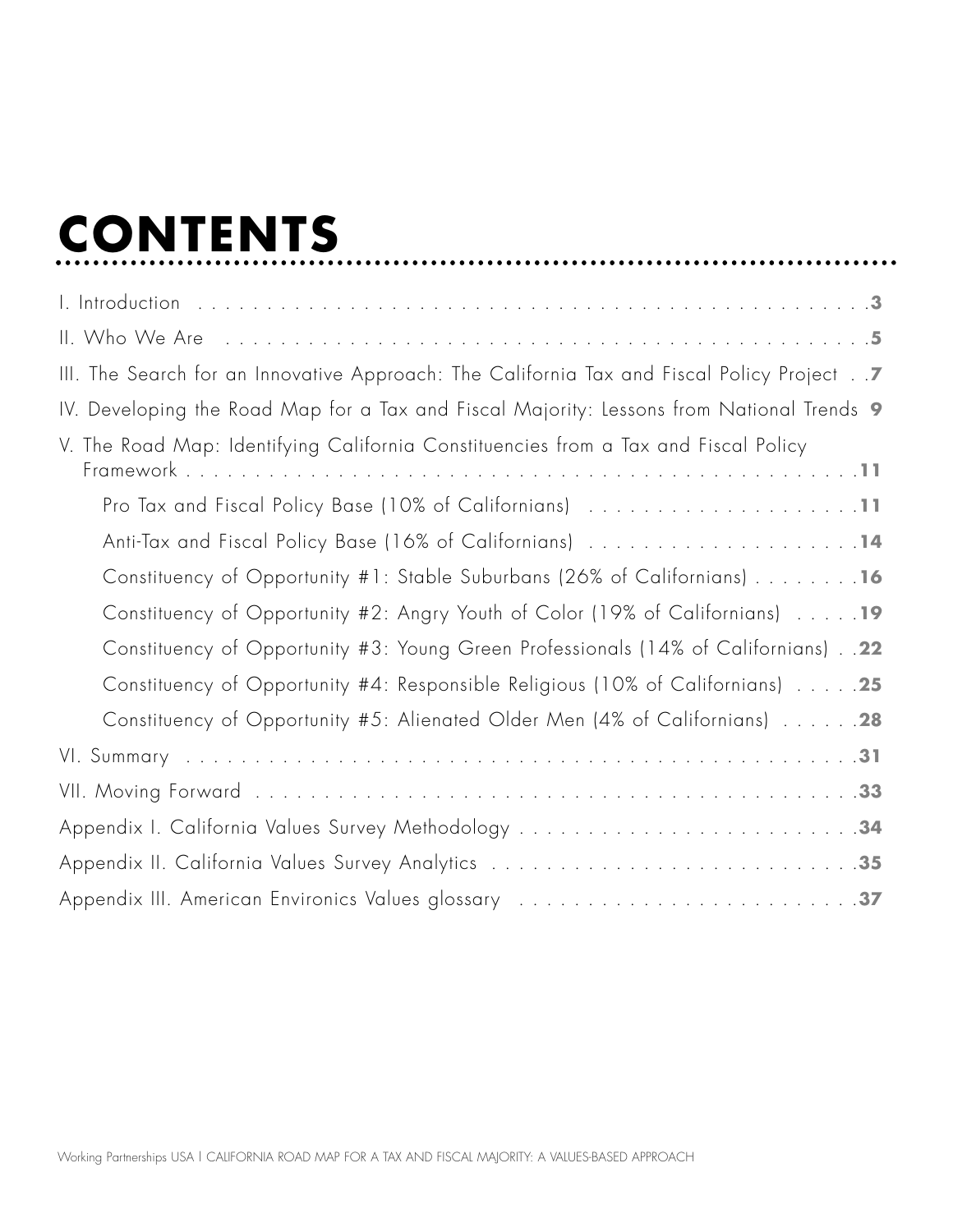# I. INTRODUCTION

Since the passage of Proposition 13 nearly 30 years ago, California's system of taxation and fiscal decision-making has increasingly been in disarray. The state's essential infrastructure has deteriorated; its schools have declined; its health and human services have endured cutback after cutback with tragic consequences. Instead of adopting necessary structural changes to repair this collapsing framework, California's electorate has relied on the excessive use of bonds and the adoption of narrowly crafted initiatives that further complicate an already complex and confusing design.

New coalitions that cross party lines and transform public perceptions around the role of government are needed to create the long overdue structural changes in California's tax system. A powerful multi-regional, multi-issue alliance will be needed. No single interest group or ideological constituency has the capacity to impose a new paradigm on the rest of the state. A new system designed to benefit the few will not secure approval from the many.

The California Tax and Fiscal Policy Project (TFPP) is composed of four grassroots, progressive organizations organizations—California ACORN, SCOPE, Urban Habitat, and Working Partnerships USA—determined to improve the economic well-being and the political capabilities of low-income constituencies, working families, and people of color. In their organizing and policy campaign efforts, these organizations find themselves struggling to achieve their public policy and community empowerment goals in a convoluted tax and fiscal system that generates either adverse decisions or, more commonly, no decisions at all. Through organizing experience and analytical efforts directed at changing the current framework, the nature of the kind of replacement system the TFPP would prefer has become evident. Similarly, the obstacles to the creation of that new structure have also revealed themselves.

### **Where We Want to Go**

The TFPP envisions a tax and fiscal system that generates adequate resources to meet community needs, such as affordable housing, safety net health care services, and quality education. In addition, in a growing state, it seeks an investment in infrastructure—from mass transit to health clinics to universities. From a political process perspective, the TFPP supports a structure that is responsive to grassroots input. Because the initiative process at the state level tends to be dominated by groups with enormous resources, TFPP organizations prefer the primacy in fiscal decision-making of legislative bodies. Since public funds are unlikely to be adequate to satisfy all competing needs, the TFPP believes the combination of grassroots organizing and functioning representative democracy is theoretically most likely to generate budgets and a tax structure that reflects community priorities.

# **Obstacles to Tax and Fiscal Reform**

In California, the actual framework of decision-making demonstrates a reality far removed from the TFPP's vision. Local legislative bodies are not allowed to raise taxes at all. At the state level, a third of the legislature can block the adoption of taxes and the state budget. The costs of statewide initiative campaigns can reach 20 to 30 million dollars or more, and a dazed electorate rejects most initiatives. In consequence, school funding lags well behind other states, transportation infrastructure lacks hundreds of billions in needed investment, and health services for the uninsured teeter on the brink of crisis. Moreover, state government as a whole experiences an ongoing structural fiscal imbalance that is as chronic as it is apparently unsolvable.

This dysfunctional arrangement is the result of a decades-long conflict between three major coalitions, all of which have strongly divergent views regarding optimal tax and fiscal policies, structures, and outcomes. The first of these is an anti-tax, conservative network of organizations, including the heirs to the Jarvis/Gann movement that produced Proposition 13, and much of Republican Party leadership. A second group, comprised of unions, advocates for schools, health services or other government services and liberal constituencies, has sought to increase taxes and expand state and local budgets. The third grouping is composed of pragmatic business sectors that recognize the importance of functioning education and transportation systems to a viable economy. On a highly selective basis, they support state and local tax increases and statewide modifications of supermajority voting requirements on fiscal issues.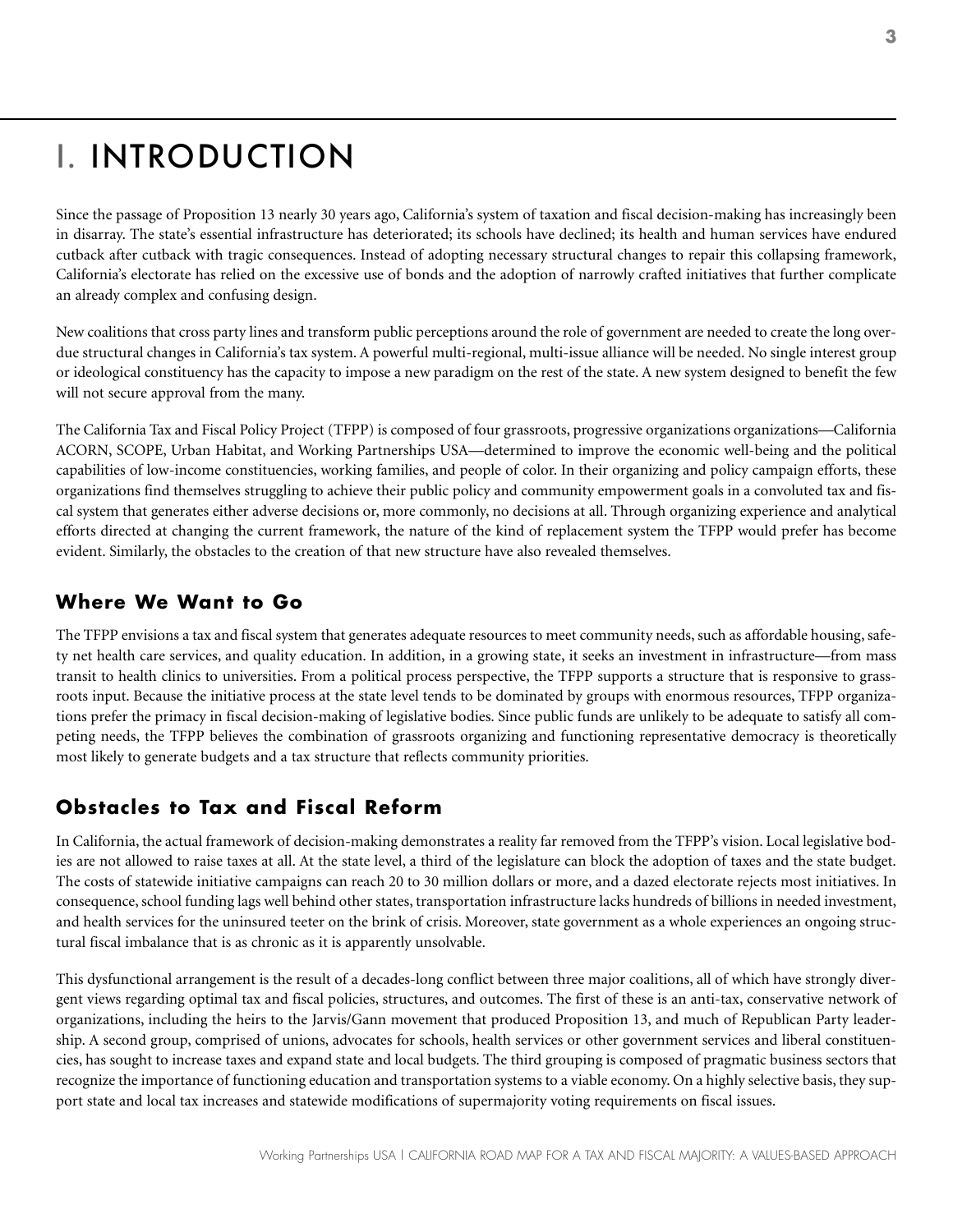#### Introduction

In its recent publication, *An Historical Analysis of Tax and Fiscal Propositions in California, 1978–2004,* member organizations of the TFPP examined the interplay of these coalitions over two and a half decades. The adoption of Proposition 13 in 1978 produced both structures and political dynamics that placed proponents of a strong public sector on the defensive. Following 1978, local governments lost a 20-year effort to retain some minimal capacity to generate needed revenues without resorting to elections. As a result, they have little capacity to do more than allocate the harm associated with chronically inadequate funding.

At the state level, with the legislature often in stalemate, fiscal decision-making moved to the arena of initiative campaigns. Bonding proved to be by far the most successful strategy with nearly 75% of the measures securing approval by the voters, thereby generating resources for infrastructure and contributing to the structural imbalance noted earlier. Overreaching efforts to force through either massive tax cuts or general tax increases were seldom attempted and adopted even less often as opposition coalitions mobilized against them. Structural reforms also rarely achieved success with exceptions being the final elimination of local government taxing power (a conservative reform) and the reduction of the voter margin needed for school bonds from two-thirds to 55% (a liberal reform). More recently, the attempt by unions to allow the state legislature to raise taxes and approve budgets with a 55% majority failed disastrously in 2004, as did Governor Schwarzenegger's attempt to pass a severe spending cap in the Special Election of 2005.

The November 2006 elections demonstrated the continuing failure of traditional approaches to tax and fiscal issues. The defeat of Proposition 86 marked the first time that a proposed tax on tobacco, heretofore the most reliable of "sin taxes," proved unable to secure majority support. Proposition 87, the severance tax on oil, succumbed to an industry-funded barrage of media despite its own campaign budget of over 40 million dollars and the energetic endorsements of Bill Clinton and Al Gore. With regards to the fate of candidates, State Treasurer Phil Angelides was soundly vanquished by Governor Arnold Schwarzenegger who made his opposition to taxes the cornerstone of his re-election message.

California voters did support a host of new bonds, generating resources needed for transportation, housing, education, and other infrastructure. However, the Legislative Analyst's Office indicates these decisions will require the state general fund to pay for 43 billion dollars in principal plus an estimated 41 billion dollars in interest. By 2015, an extraordinary 6.1% of state revenues will be required simply for debt service. Unfortunately, bonding does nothing to resolve the state's ongoing structural shortfall in its operating budget. Also, proponents of new bonds have no obligation to demonstrate how the state will pay for education, health care and other essential services while billions of dollars are earmarked as a first priority to pay off voter-approved debt.

To overcome these obstacles, the TFPP aims to create strategic initiatives, defined by their ability to promote certain values, reframe debates, expand base constituencies, and place opponents on the defensive while picking apart rival base constituencies. Such initiatives may contain very limited direct applications, but reliably create broad multi-sector coalitions while setting the stage for more sweeping policy changes. Rather than short-sighted measures with limited objectives that leave an overall malfunctioning system in place, the TFPP calls for innovative approaches that benefit more than single targeted populations.

Underlying the repeated failures of tax measures and proposed structural reforms is the anti-government and anti-tax sentiment of the public. Since the early 1980s conservative political forces have constructed multiple-impact strategic initiatives to generate an anti-tax fervor in the United States that has resulted in a pool of state and local funds insufficient to meet public needs. Progressive organizations advocating for policies and programs that require adequate financial support of the public sector consistently run up against distrust of, if not disdain for, government. Even the traditional bases of support of progressive organizations register mixed views of the role of government and lack motivation to raise taxes to secure the resources government needs to provide vital services. Thus, strategic initiatives must address the widespread perceptions of government to gain majority support for fiscal reform at the ballot box.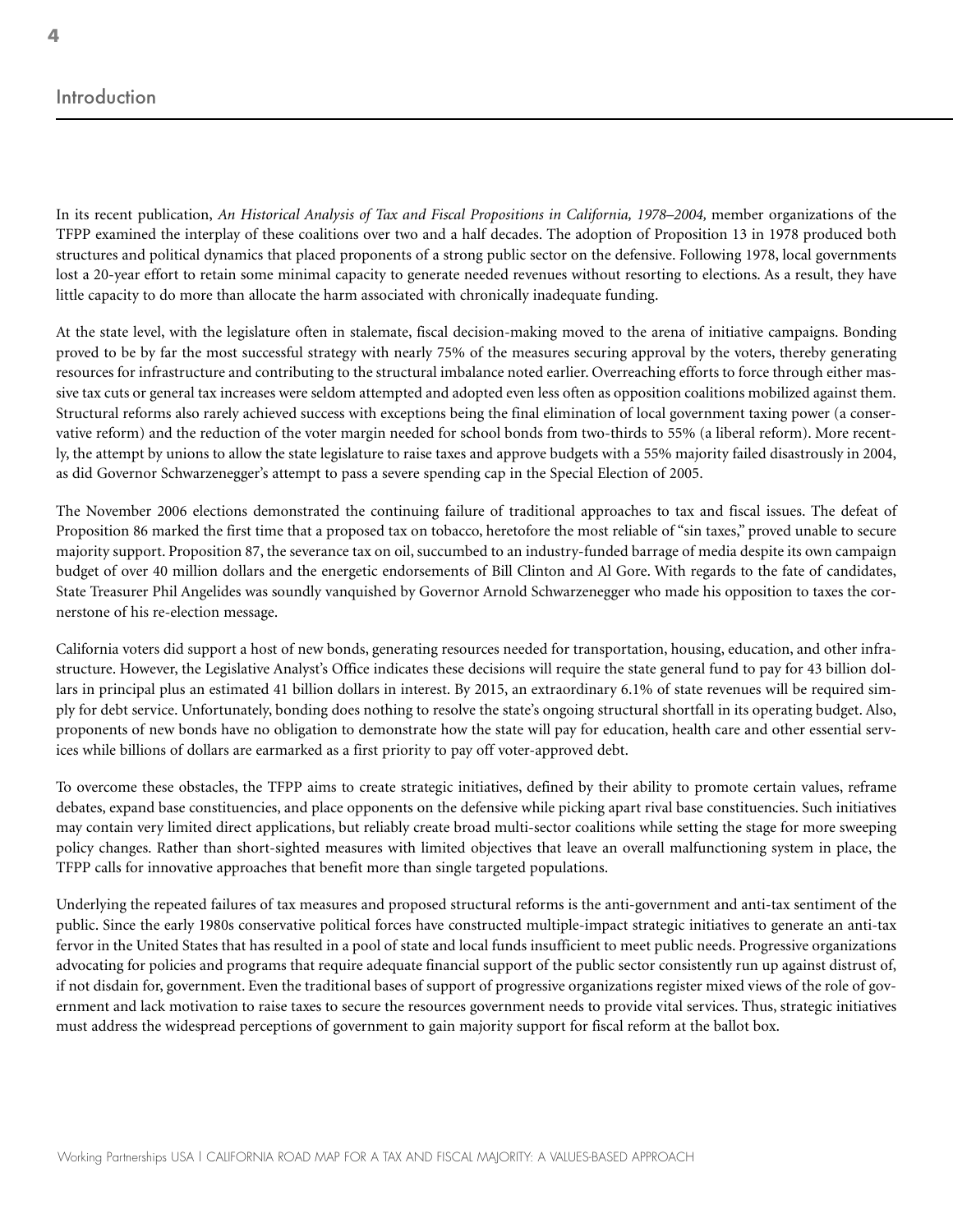# II. Who We Are

The California Tax and Fiscal Policy Project is composed of four organizations—California ACORN, SCOPE, Urban Habitat, and Working Partnerships USA—engaged in an effort to reshape the direction and the tenor of the debate around tax and fiscal policy, to produce new ideas that cut across ideological and political boundaries, and to help form a broad coalition than can achieve the adoption of effective progressive reforms. Each organization demonstrates unique capacities that combine policy analysis with grassroots organizing.

As part of the California State Alliance, the TFPP is also directly linked to over a dozen other grassroots organizations clustered in five regions of California: Inland Valley, Los Angeles, San Diego, San Jose, and San Francisco/Oakland. The mission of this statewide body is to develop a multi-sector alliance of organizations in strategic geographic areas of California with the individual and collective capacities, the relationships and trust, and the strategic clarity to effectively exercise progressive power in the state's public policy arenas. In addition to tax and fiscal policy, the Alliance also works on civic participation, environmental justice and low-wage worker issues.

# **CA Association of Community Organizations for Reform Now (ACORN)**

California ACORN is a statewide affiliate of community-based organizations in ten counties and 96 neighborhoods working together for social justice and stronger communities. In California, ACORN has waged successful multi-regional campaigns to curb predatory lending practices, improve financial literacy and access to credit in low-income and minority neighborhoods, and lift working families out of poverty through raising the minimum wage and increasing access to the earned income tax credit (EITC). ACORN has built coalitions between grassroots community groups and major financial firms including Ameriquest, Citicorp, H&R Block, Liberty Tax, and Bank of America, and has successfully spearheaded efforts to pass comprehensive statewide regulation of predatory lending practices, notably the passage of AB 489, an ACORN sponsored bill. Additionally, California ACORN's efforts to increase education and outreach efforts for the earned income tax credit helped almost 6,000 working families claim \$7 million in refunds this year.

# **Strategic Concepts in Organizing & Policy Education (SCOPE)**

SCOPE's mission is to eliminate structural barriers to social and economic opportunities for low-income and communities of color. Over the past 14 years, SCOPE has successfully waged regional public policy and civic participation campaigns through a multi-dimensional strategy that integrates community organizing, alliance building, research, policy analysis, political education, and capacity-building. Campaign victories include the creation of model job training and placement programs that have placed thousands of low-income residents in high paying careers in entertainment, health care and the public sector; transforming LA's welfare reform and workforce development policies from a "work first" to a targeted industry approach; and educating and mobilizing over 350,000 residents to vote. In 2006, SCOPE convened the Los Angeles Apollo Alliance, made up of community, labor, environmental and business sectors, to shape a new sustainable, equitable and clean energy economy that delivers thousands of quality green jobs to inner city communities.

#### **Urban Habitat (UH)**

Urban Habitat builds power in low-income communities and communities of color by combining education, advocacy, research and coalition building to advance environmental, economic and social justice in the Bay Area. By creating a broad, communitywide coalition, UH organized a campaign for a Local Employment Policy in the City of Richmond. The policy requires developers receiving substantial city subsidies to provide a first opportunity for employment to Richmond residents. Acknowledging concerns from smaller businesses, the coalition exempted firms with fewer than 10 employees from the new obligation. UH also plays a leadership role in the Bay Area Alliance for Sustainable Communities, a coalition including business interests (the Bay Area Council), environmentalists (the Sierra Club), and local officials (ABAG). Currently, UH and the Bay Area Council co-chair a \$200 million double-bottom-line initiative that seeks to target investments into Bay Area low-income communities while achieving market-rate returns.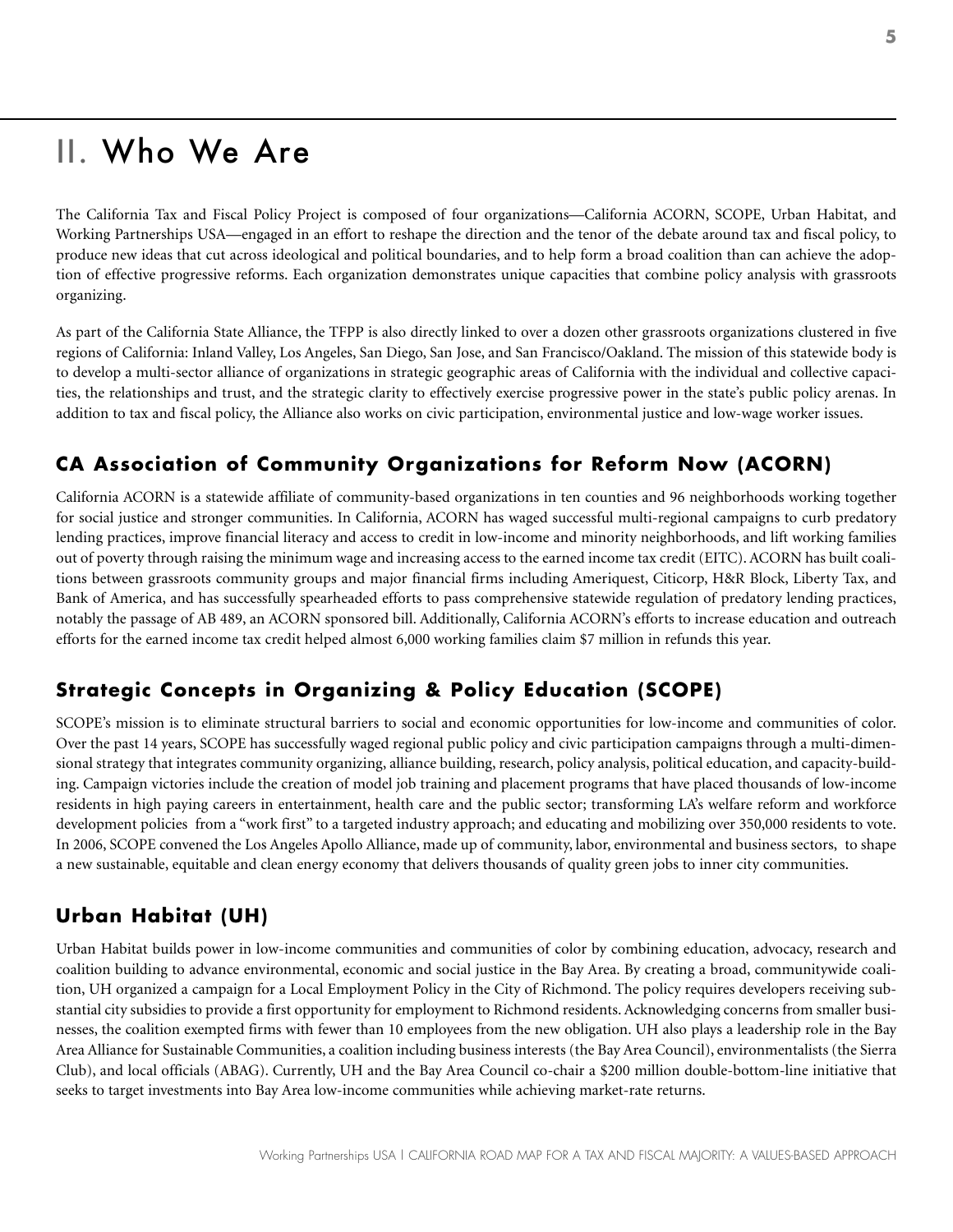# **Working Partnerships USA (WPUSA)**

WPUSA is a research, policy and advocacy institute that builds coalitions with community groups, labor unions, and faith based organizations dedicated to improving the lives of working families. By combining a powerful grassroots base, nontraditional allies ranging from environmental advocates to high-tech business leaders, and the ability to develop effective policy, WPUSA creates innovative, practical solutions to problems facing working people and the middle class. Accomplishments include one of the strongest living wage ordinances in the U.S. and the Santa Clara County Children's Health Initiative, the nation's first county-wide universal health system for children, insuring over 120,000 children thus far and widely replicated in 17 other California counties. In collaboration with the hotel industry, downtown interests, the San José Convention and Visitors Bureau, and the South Bay AFL-CIO Labor Council, WPUSA also played a leadership role in creating Team San José, a public benefit corporation that is now successfully managing the San José Convention Center and nearby theatres. Recently, WPUSA worked with many of the major for-profit residential housing developers in Silicon Valley to create a landmark affordable housing program for the city's 1,700-acre urban reserve in the Coyote Valley.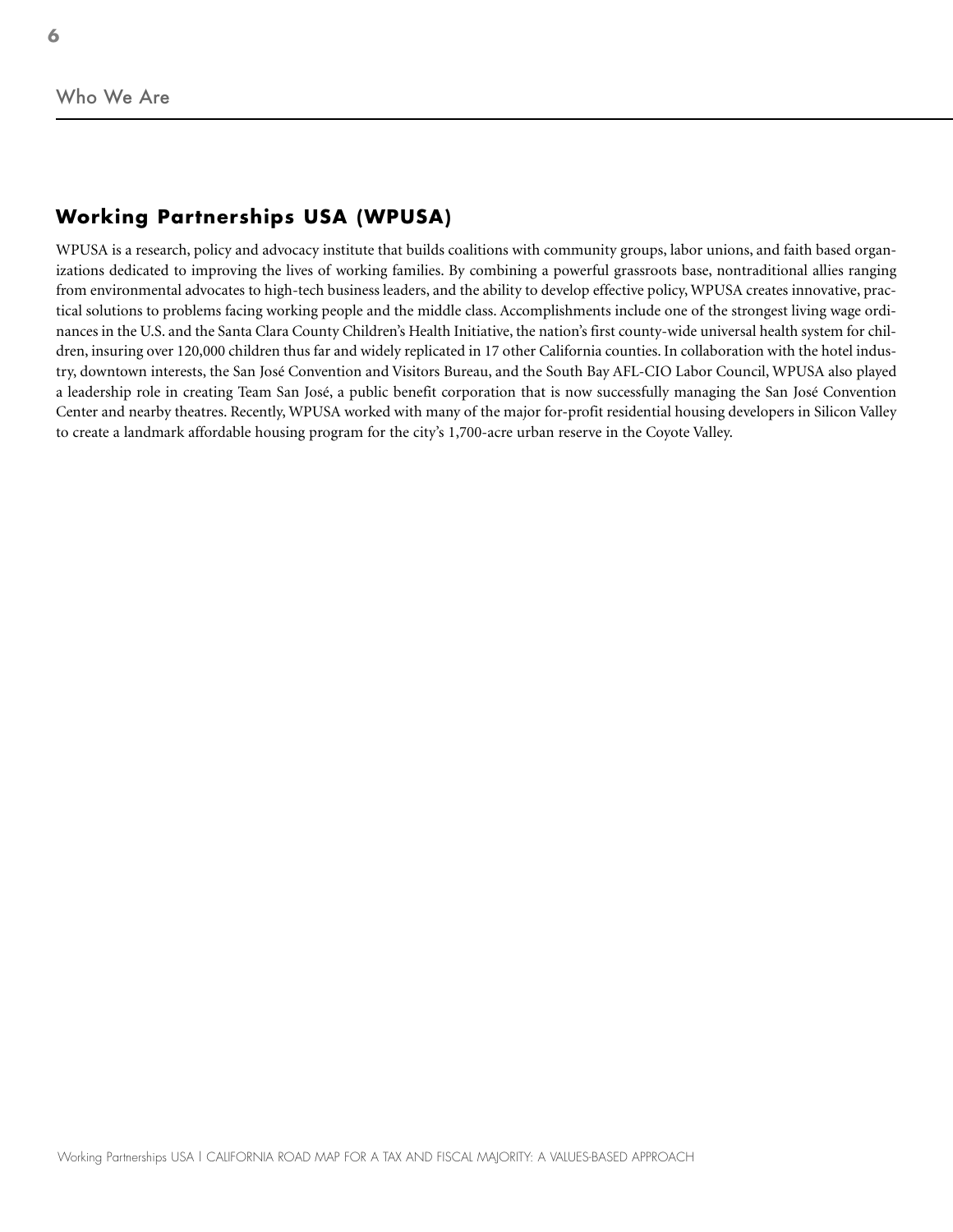# III. The Search for an Innovative Approach: The California Tax and Fiscal Policy Project

The question the TFPP member organizations must ask is—can proposals be designed for tax and fiscal policy that will break the current deadlock? Exploring this question has both a policy component and a political component. A policy solution must meet the TFPP's objectives but also satisfy enough other constituencies to yield the power of a majority. Since the progressive tax base is a minority in California, any success requires winning support of constituencies with which TFPP organizations are not firmly allied and that, in some cases, do not have a record of support for the TFPP's positions. Moreover, these constituencies may not even perceive that they have any need to meet or negotiate with groups that hold the TFPP's views. What is required, therefore, is a fundamental challenge to the traditional approach to social change and a new approach to issue development, coalition-building, and communication with those outside of the typical progressive base.

# **An Information-Based versus Values-Based Approach**

Progressive organizations are overwhelmingly oriented towards narrowly-defined "issues" (e.g., the environment, housing, education), technical policy solutions (e.g., pollution controls, more money for services), and demographic identities (e.g., race, class and geography). The traditional progressive approach to social change is based on a set of assumptions, including the following:

- $\triangleright$  Ordinary people spend a lot of time thinking and talking about "the issues."
- $\triangleright$  People decide where they stand on the issues based on a careful consideration of the facts.
- $\triangleright$  Social change occurs by presenting people with the facts and explaining to them how our position on the issues is in their selfinterest.

Beginning in the 1960s and 70s, social scientists have wrestled with the complex ways in which an individual's personal values consolidate into particular worldviews, which are best understood as the framework within which people construct and reason about the world. An approach based on this social values research offers a new set of assumptions:

- $\triangleright$  The things that really matter to people are their relationships, their jobs, and their communities (usually in that order). They rarely think about "the issues."
- $\triangleright$  People think about the world, themselves, and their interests in radically different ways, which is commonly called "mixed consciousness," or "multiple rationalities" in social values terminology.
- ▶ People tend to think about the world through the use of stories, metaphors, and images—not logic, argument, and facts.
- **►** It is almost always easier to win people over with proposals that are *consistent with*—rather than contradictory to—their underlying worldviews, beliefs, and values.

# **A Values-Based Approach to Tax and Fiscal Policy Reform**

The TFPP has chosen to examine the potential of social values research to advance a progressive agenda by focusing on values and vision, not problems and policies, and to seek breakthrough social change strategies through innovation and experimentation. The TFPP recognizes the need and opportunity to identify linkages between values and policy proposals that would induce shifts in people's attitudes on the role of government and taxes, develop more coherent political consciousness within our base constituencies that translates into consistent action, and alter the political behavior of "swing constituencies" whose material or other self-interests matches those of our base but who often take contradictory actions.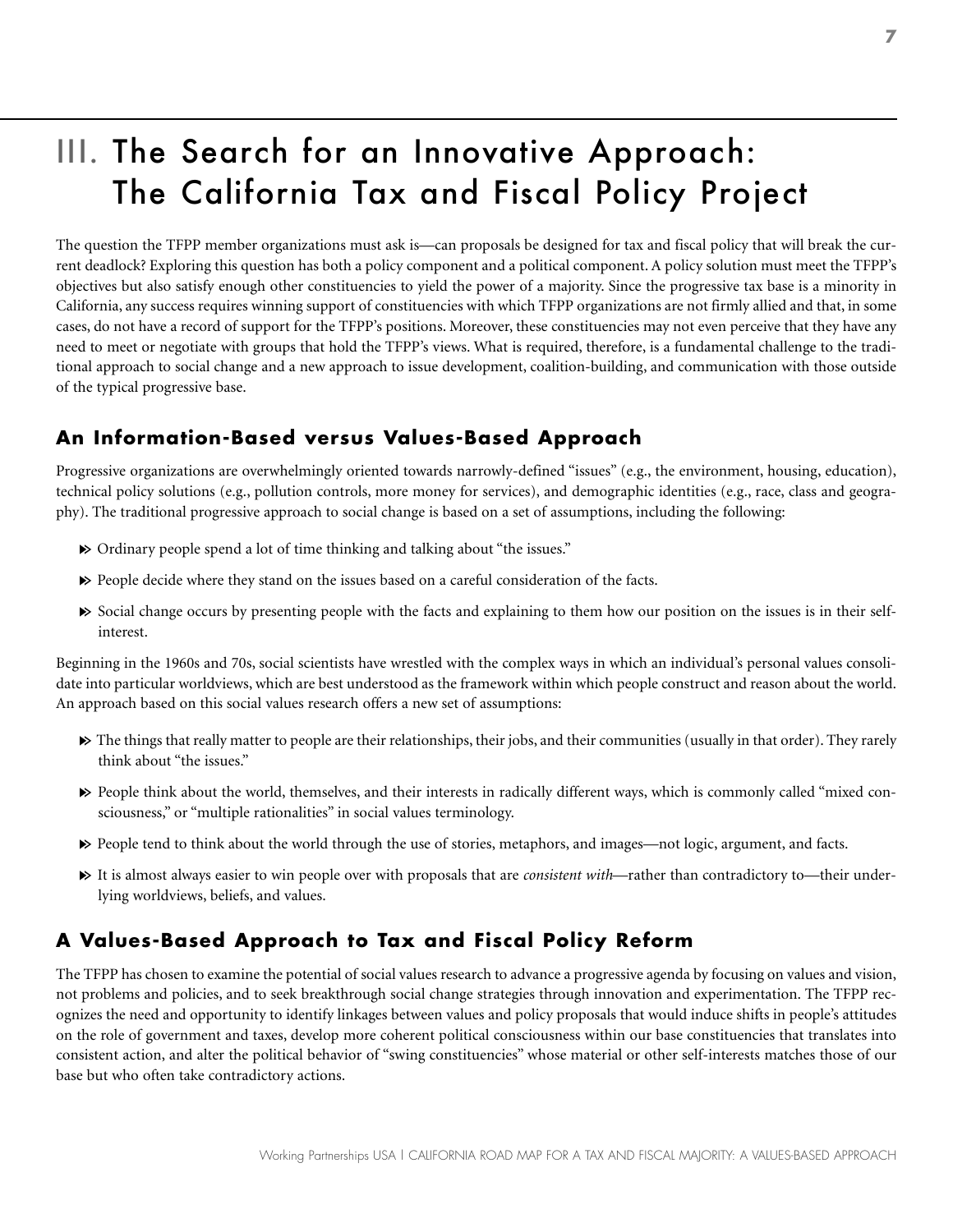# The Search for an Innovative Approach: The California Tax and Fiscal Values Project

Nowhere is it more important to understand the unconscious and often contradictory drivers of opinion than in the domain of tax and fiscal policy. Voters who would benefit from particular economic policies frequently act "irrationally" in opposing or voting against them. This can be seen in working- and middle-class opposition to: the estate tax; tax increases on the wealthiest Americans; and higher cigarette taxes to support health care. Progressives often believe these are errors of logic—as though the voters were simply tricked or confused into voting against their self-interest—and continue creating policy proposals that depend on people making rational calculations about their material well-being. The reality, however, is that Americans are highly diverse and reason in dramatically different ways about their lives, politics, and policy. A progressive tax and fiscal policy agenda must speak to several different worldviews, mental postures, and values.

To take advantage of the widely employed Environics market research methodologies developed in Canada, the TFPP has partnered with social values research specialists American Environics (AE) to perform interviews with several hundred Californians focusing on both their basic values frameworks and their more specific opinions on tax and fiscal issues. Used by Fortune 500 companies from GM to Proctor and Gamble to L'Oreal, the Environics Values Survey has been conducted in California every four years since 1992, but for the first time in 2005, respondent viewpoints on tax and fiscal policy were correlated with the social values data.

This research was used to create a values road map to be used to:

- $\triangleright$  Bring together progressive institutions in California to articulate a common vision and strategic initiatives that advance a progressive tax and fiscal policy agenda; and
- $\triangleright$  Develop a strategy to coalesce traditionally-divided constituencies around a commitment to progressive statewide tax and fiscal reforms.

The Project has produced a solid base of understanding of the tax and fiscal system and of the multitude of players and external factors that shape the outcomes of that system. By the end of 2006, the Project had successfully:

- t Published *An Historical Analysis of Tax and Fiscal Propositions in California, 1978–2004,* a comprehensive overview of budget-related state ballot propositions over the past 25 years. The *Historical Analysis* provides an account of each proposition, analyzing the factors that led to a measure's success or failure.
- $\triangleright$  Completed the 2006 Tax and Fiscal Policy Briefing Book, which examines every government committee at the state and federal levels that deals with tax and fiscal policy, and a presentation that explains a strategic power analysis of California's tax and fiscal policy landscape to deepen understanding of what it will take to achieve real reform.
- $\triangleright$  Introduced the Project to over 178 organizations in California and 80 grassroots leaders through several regional meetings.
- $\triangleright$  Conducted experiments in the 2006 General Elections to test the application of values analysis utilizing strategic themes, issue framing, and message development with specific values-based constituencies in Los Angeles, San Jose, and San Diego.

These undertakings have been built around the central mission of the TFPP—the combination of values polling with surveys of opinions on public policy to produce a greater understanding of California's base of support for progressive tax and fiscal reform as well as the values and policy perspectives held by other constituencies. The following sections of this report discuss the background and context for the California Tax and Fiscal Majority Road Map, the preliminary findings of the Road Map, the study's initial conclusions, and next steps envisioned for the Project.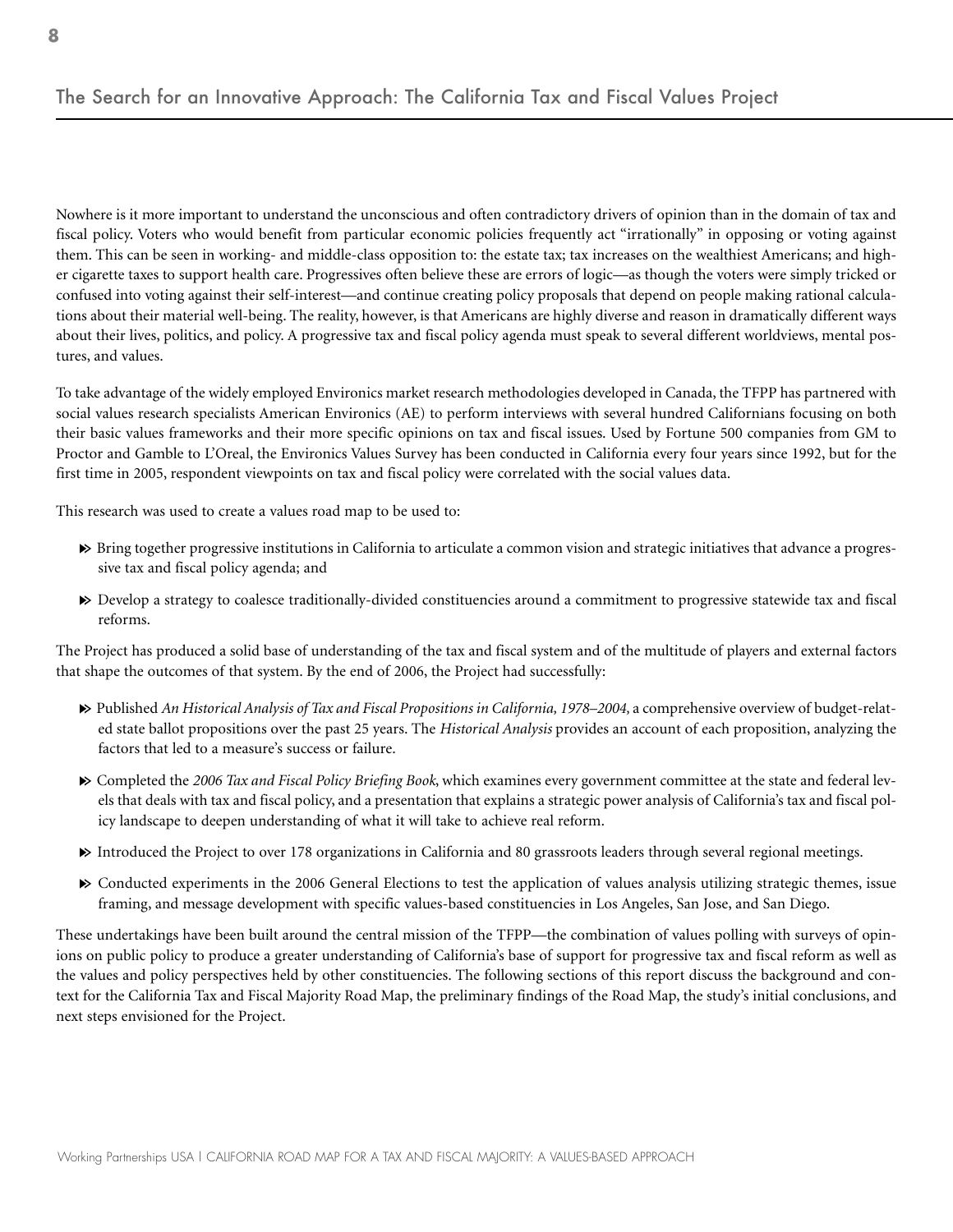# IV. Developing the Road Map for a Tax and Fiscal Majority: Lessons from National Trends

# **Social Values Map**

The social values map, developed by Environics, provides a basis for understanding patterns and changes in the values that are manifested in social and political behaviors. This understanding is invaluable for the development of programs and strategic interventions to encourage values development within certain groups and in certain directions. The map is defined by axes on which constituencies can be located in relationship to two significant socio-cultural variables: "Authority vs. Individuality" and "Survival vs. Fulfillment."

Authority-Individuality is measured on the vertical axis. Placement high on the Authority scale indicates conformity to the expectations of legitimated figures or institutions; it also registers a willingness to obey the customs and demands of traditional ideologies. At the Individuality end of the spectrum, are those interested in making their own choices about all aspects of life.

The horizontal axis weighs a constituency's Survival vs. Fulfillment orientation. At the Survival end, are values associated with raw, basic needs and material gain. On the Fulfillment side can be found values





more concerned with quality of life than with standard of living. These constituencies are less interested in getting ahead and more interested in personal growth and well-being as well as improving society at large.

See Appendices I and II for a more detailed description of the survey methodology and analytical approach used in the production of the map. See Appendix III for a glossary of values measured by the AE survey.

#### **Needs- and Values-Based Politics**

The AE methodology draws from more than a century of psychology and sociology and decades of behavioral economics that show people often hold certain beliefs in order to meet particular psychological *needs* to feel strong, secure, high-status, important, powerful, and in control. For example, middle-class people who support tax cuts for the rich know perfectly well they will not get the tax cuts themselves and that the rich will. They support the tax cuts for the rich because they identify with the rich. Many say they expect to benefit from the tax cuts one day—a belief that meets their need to feel rich, high status, and financially secure, even (and often *especially*) if their material lives are marked by financial instability. Telling these people that they will never be rich and thus should oppose the tax cuts denies the satisfaction of this need without replacing it with something else.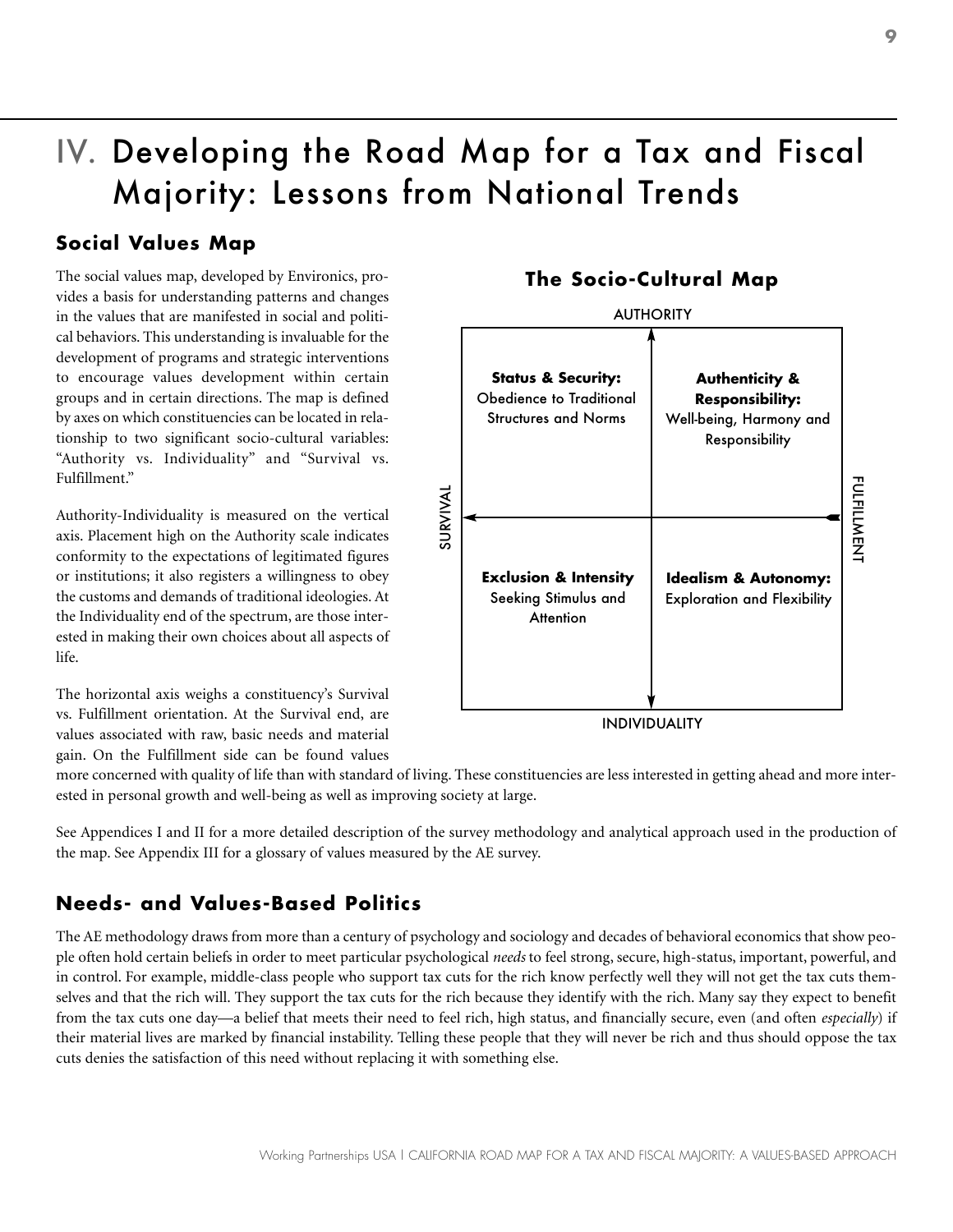Human needs are universal, but social values are particular, and thus it is essential to understand both. What is required is a needs- *and* values-based approach. In recent decades, social values in the United States have been evolving in two directions. On the one hand, social values are becoming increasingly oriented toward individualism, and new forms of belonging, and away from traditional religious, employment, and familial authorities and belief systems. This trend is consistent with the tendency of Americans to increasingly use the initiative process—direct democracy seemingly unmediated by politicians—to decide major public policy questions.

On the other hand, starting in the 1970s, as financial insecurity increased, wages declined, and pessimism grew, social values also moved back toward a lower, dog-eat-dog, survival outlook. This tendency constituted a reversal of the postwar movement toward higher, winwin, fulfillment-oriented values that correlated strongly with rising financial security and optimism. Combined with increasing materialistic consumerism associated with the continuing decline of prices for what had once been luxury goods, this heightened insecurity often manifests as status competition and the desire to feel above those perceived to be lower in the social order. Such a trend is not likely to reverse until there is greater health, employment, and retirement security for everyone. But this is not the whole picture, just one significant overall trend.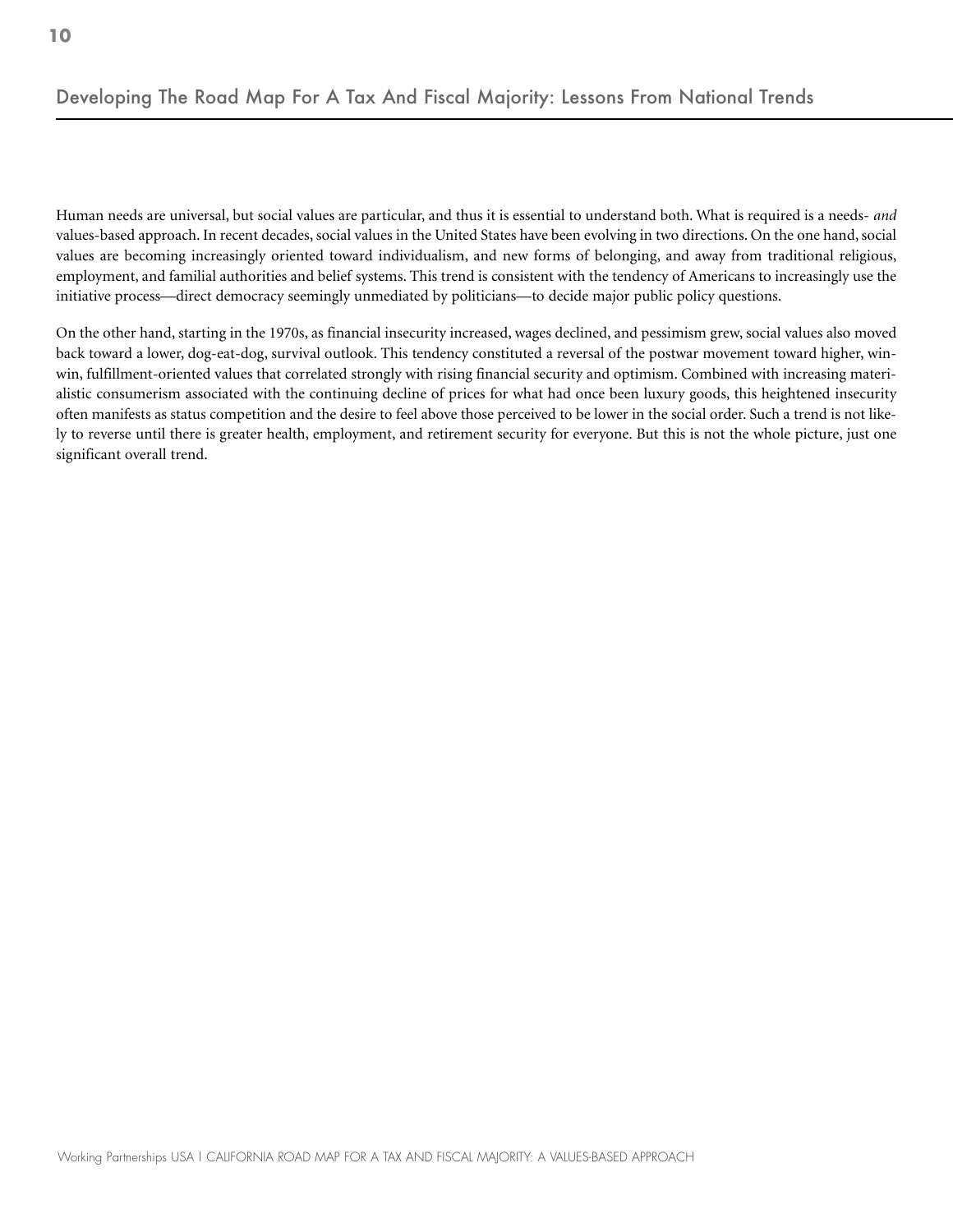# V. The Road Map: Identifying California Constituencies from a Tax and Fiscal Policy Framework

The challenge for progressive tax and fiscal strategies is thus not simply to advocate a policy agenda that is in people's material self-interest but also to create a strategic initiative that satisfies people's need to feel more *secure, high-status, powerful, and in control*.

What do Californians think about tax and fiscal issues? Which Californians view taxation as a critical part of supporting public investment in community needs? How do other Californians differ when evaluated on a values level?

Using social values methodology, the Road Map identifies a Pro-Tax and Fiscal Policy (Pro-TFP) Base (10% of Californians), an Anti-Tax and Fiscal Policy (Anti-TFP) Base (16% of Californians), and five other groups of California constituencies. In order to build the Pro-TFP Base into a true majority, the five "Constituencies of Opportunity" must be closely analyzed. Constituencies of Opportunities are those constituencies who hold some but not all of the key values of the Pro-TFP Base and those who may not hold any key values but look like the Pro-TFP Base in other ways. For each constituency, the Road Map indicates a socio-economic-political profile and a set of worldviews and values that shape attitudes on tax and fiscal issues.

# **Pro Tax and Fiscal Policy Base (10% of Californians)**

Representing 10% of Californians, the Pro-TFP Base is located squarely in the lower-right quadrant of Idealism and Autonomy. AE describes this quadrant as much less deferential to traditional forms of authority than is the Authenticity and Responsibility quadrant, but sharing in the latter's drive toward fulfillment. Thus, we find those in the Idealism and Autonomy quadrant seeking personal fulfillment not through traditional institutional channels such as the church, and not necessarily through the traditional family, but through avenues they craft themselves: social, familial, spiritual and professional. The values of this region of the map indicate that the penchant for personal fulfillment here does not rest upon a worldview that is closed to the world, but contains the trends *Global Consciousness, Ecological Concern, and Culture Sampling*. This quadrant boasts the most broad-minded, least self-centered values in America. These are individualists who have a healthy tolerance for the individualism of others. We find a great deal of flexibility and openness to change in this quadrant.



The Pro-Base is middle-class, middle-aged, well-edu-

cated, and racially diverse. Its members are the most politically active of all the groups (71% are self-identified likely voters), and they identify as liberals (48%) and Democrats (42%) more often than the general California population.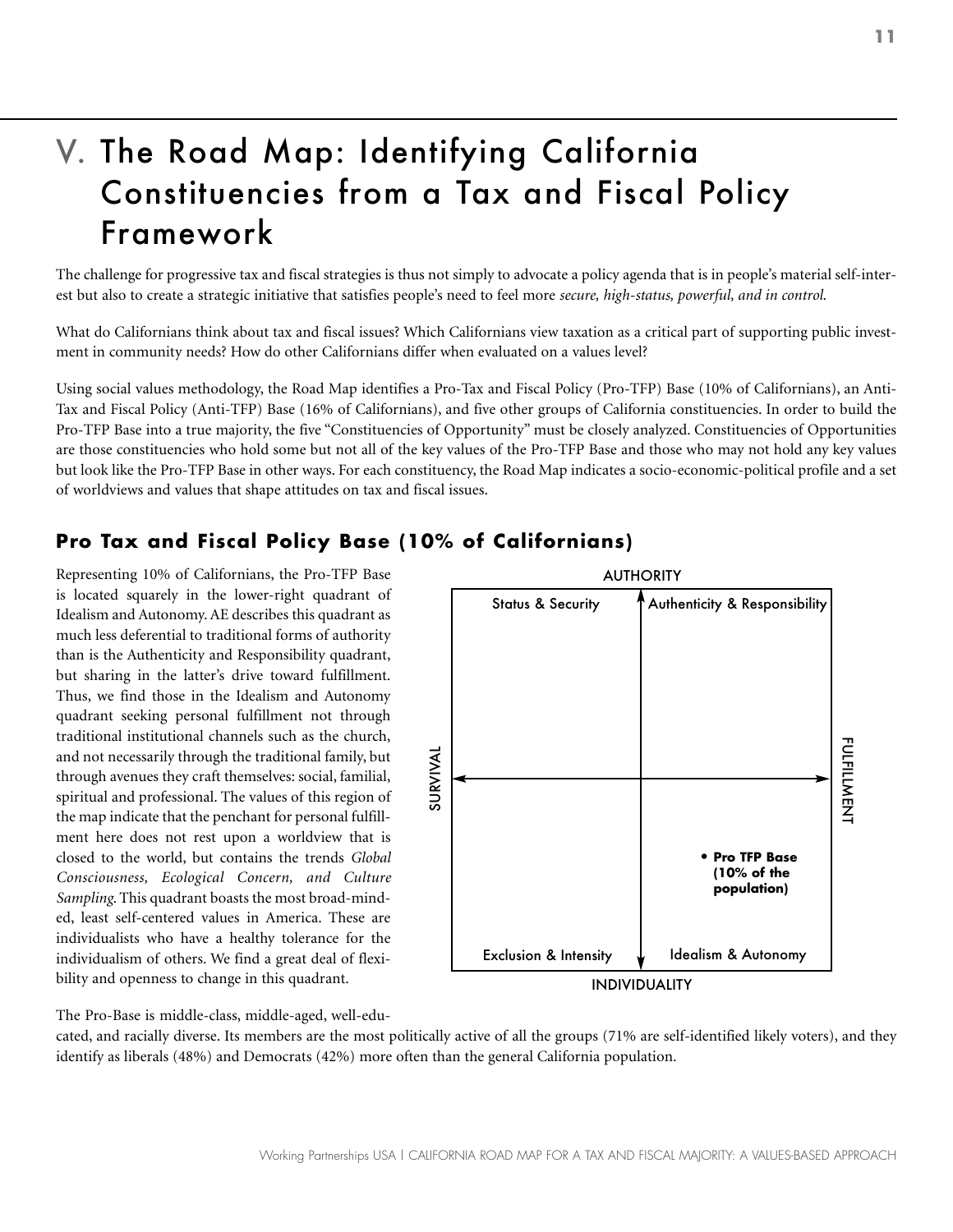#### The Road Map: Identifying California Constituencies From A Tax And Fiscal Policy Framework

Those that fall in the Pro-Base believe that the government, rather than private charities and individuals, should be helping those in need and that taxes are a critical part of this responsibility:

- $\triangleright$  94% believe the government has a responsibility to help the least fortunate in society;
- $\triangleright$  90% agree that California is not spending enough on critical services such as education and roads;
- $\triangleright$  31% strongly disagree that they pay more in taxes than they receive in services
- $\blacktriangleright$  86% believe the rich do not pay enough in taxes;
- $\triangleright$  89% believe that corporations do not pay enough in taxes.

People in the Tax and Fiscal Policy Base have a strong focus on personal autonomy, social responsibility, and meaningful fulfillment. Liberal and progressive in general worldview, they prefer more flexible and individualized orientation (embracing values such as *Flexible Families, Rejection of Order, Religion á la Carte,* and *Cultural Sampling*) over traditional cultural norms (scoring low on values such as *National Pride, Religiosity,* and *Patriarchy*). Nonetheless, they do seek out rules and boundaries. While they do not want to live by strict rules imposed by others, they believe that life works better with some constraints. The Pro-Base holds 26 core values, including *Ecological Concern, Global Consciousness, Social Responsibility,* and *Civic Engagement*.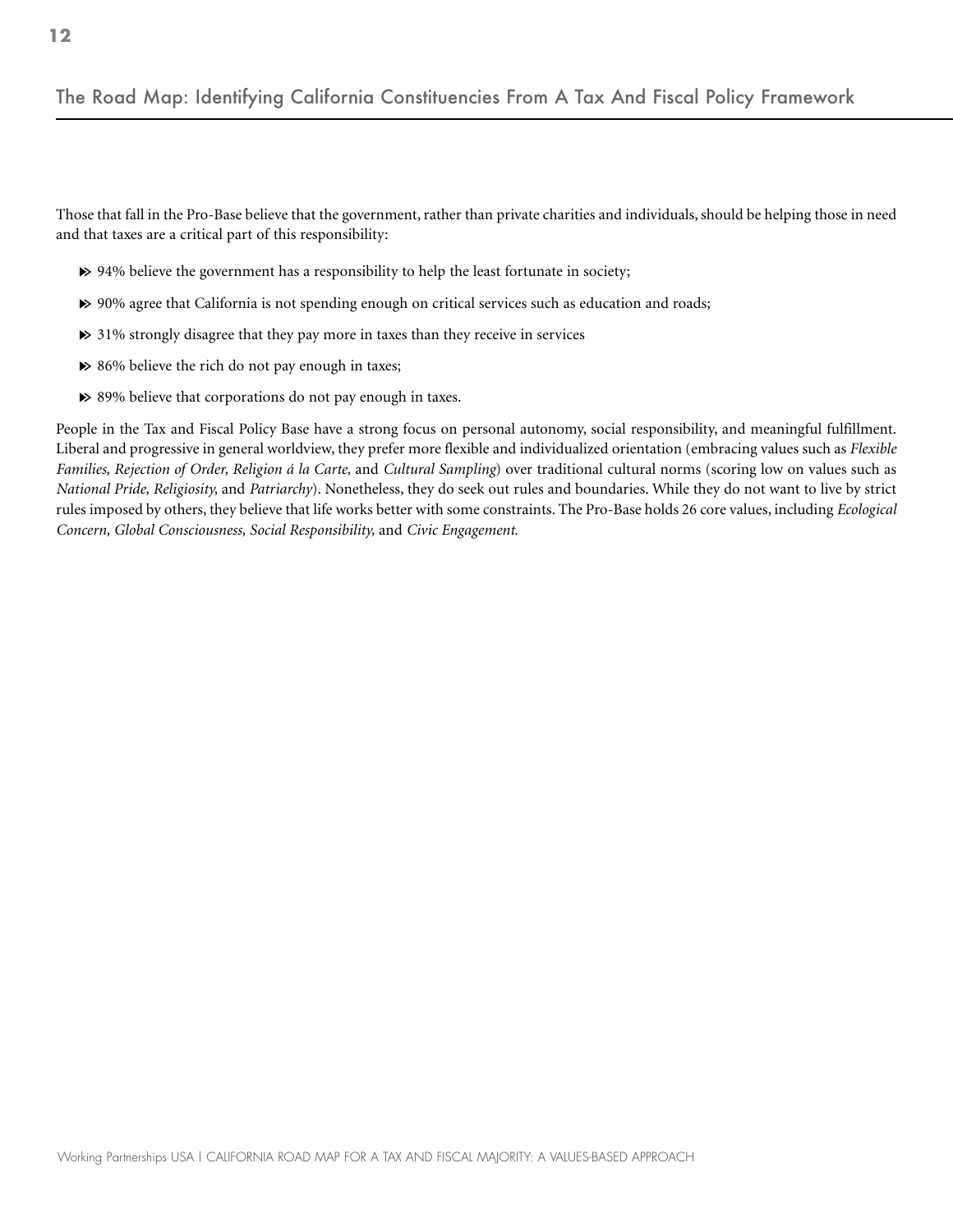# **SUMMARY TABLE: Pro Tax and Fiscal Policy Base (10% of Californians)**

#### **Demographics**

46% Male 54% Female 54% White 22% Hispanic/Latino 17% Asian 5% African-American 62% Under 50 69% Some College or More 15% Post Graduate 38% Professional/Manager 35% Work Full-time 20% Retired 49% Less than \$40K in Household Income 16% Not Religious 60% Homeowners 34% Self or Family Member Belongs to a Union

# **Politics**

71% Self-Identify as Likely Voters in 2006 32% Pay a Great Deal of Attention to Politics 42% Self-Identify as Democrat 23% Self-Identify as Republican 14% Self-Identify as Independent 53% Voted for Kerry in 2004 29% Voted for Bush in 2004 5% Voted for Nader in 2004 7% Contribute Money to Conservative Causes 22% Contribute Money to Liberal Causes

#### **Core Values**

Ecological Concern Aversion to Complexity Flexible Families Personal Control Emotional Control Global Consciousness Equal Relationship with Youth Rejection of Order Social Responsibility Attraction for Crowds Skepticism Towards Advertising Civic Engagement Traditional Gender Identity Flexible Gender Identity Time Stress Buying on Impulse Everyday Ethics Religion á la Carte Living Virtually Culture Sampling Importance of Spontaneity Active Government

# **Tax & Fiscal Attitudes**

94% believe that government has a responsibility to help the least fortunate in society 90% believe that California is not spending enough on critical services such as education and roads

31% strongly disagree with the statement that they pay more in taxes than they receive in government services 86% believe that the rich do not pay enough in taxes 89% believe that corporations do not pay enough in taxes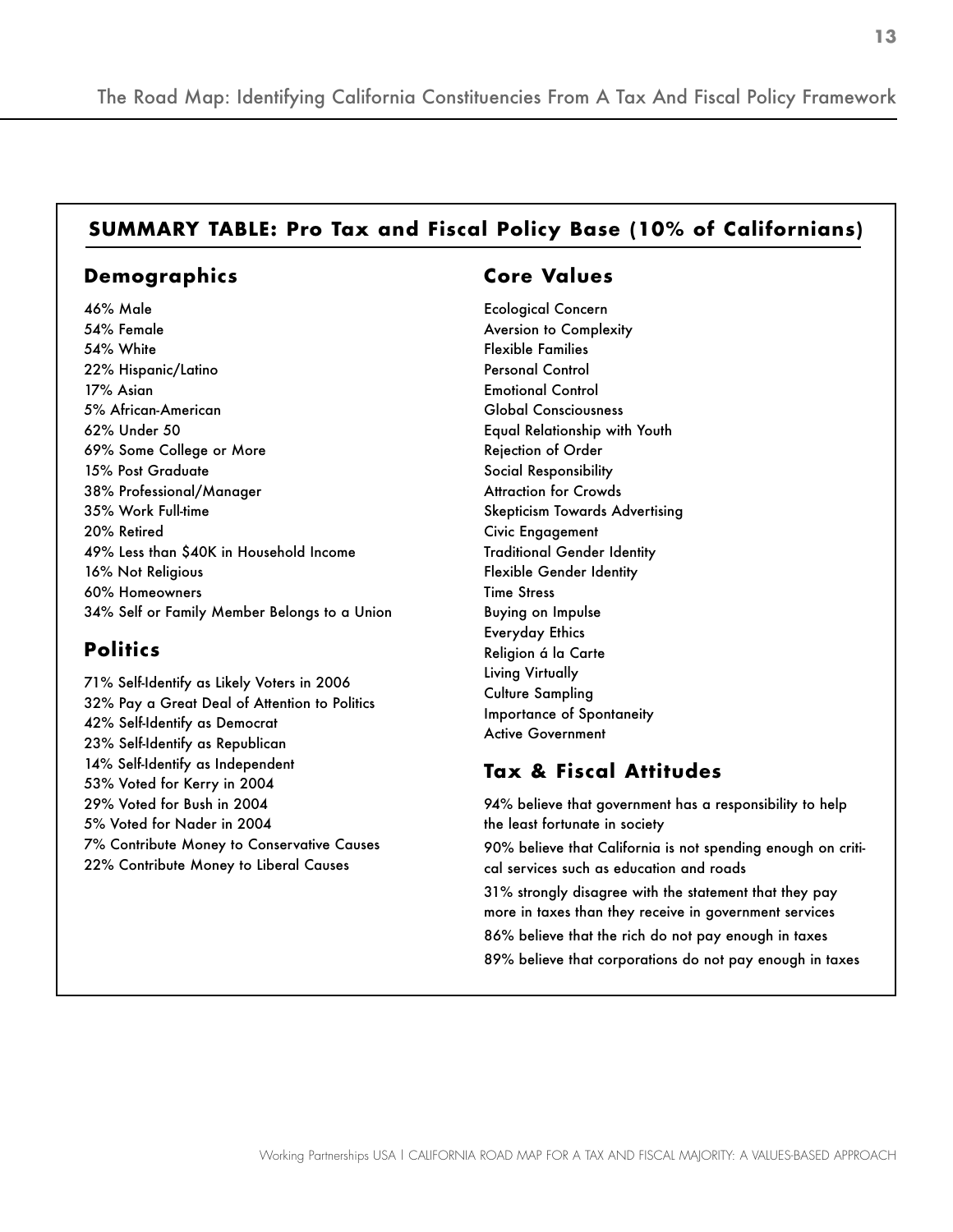#### **Anti-Tax and Fiscal Policy Base (16% of Californians)**

Representing 16% of Californians, the Anti-Tax and Fiscal Policy Base is also located in the lower right quadrant of Idealism and Autonomy but lies closer to the Authority and Survival axes than the Pro-Base. The Anti-Base is higher income, not as well educated, and less racially diverse (63% white) than the Pro-Base. They vote (61% likely voters) and are more likely to identify as conservative. In 2004, 42% voted for Republican George Bush while 29% voted for Democratic presidential candidate, John Kerry. Only 5% self-identified as liberal.

**14**

Those that fall in this group look to government as a stabilizer rather than as an equalizer. In contrast to the Pro-Base, people in this group view taxes as a financial burden and believe that government is wasteful and inefficient with hard-earned money:

- $\triangleright$  83% say they will vote against any increase in taxes;
- $\blacktriangleright$  90% are distrustful of politicians;
- $\triangleright$  90% believe the government is wasteful;
- $\triangleright$  91% believe that they pay more in taxes than they receive in services.

People in the Anti-Tax and Fiscal Policy Base believe strongly in the traditional American definitions of status and success. Reflecting strongly held values such as *Cultural Assimilation, Xenophobia, Parochialism,* and *Modern Racism*, they believe in a version of the California Dream that does not include newcomers, whom they believe threaten their comfortable, settled, and suburban way of life. They are fiscally conservative and have a drive for professional success that is fueled by both a desire for financial security (reflective of their values of *Financial Security* and *Saving on Principle*) and a desire for validation from others (*Need for Status Recognition* and *Status via Home*). Additional values strongly held by this group include *National Pride, Work Ethic, Entrepreneurialism,* and *Social Mobility*.

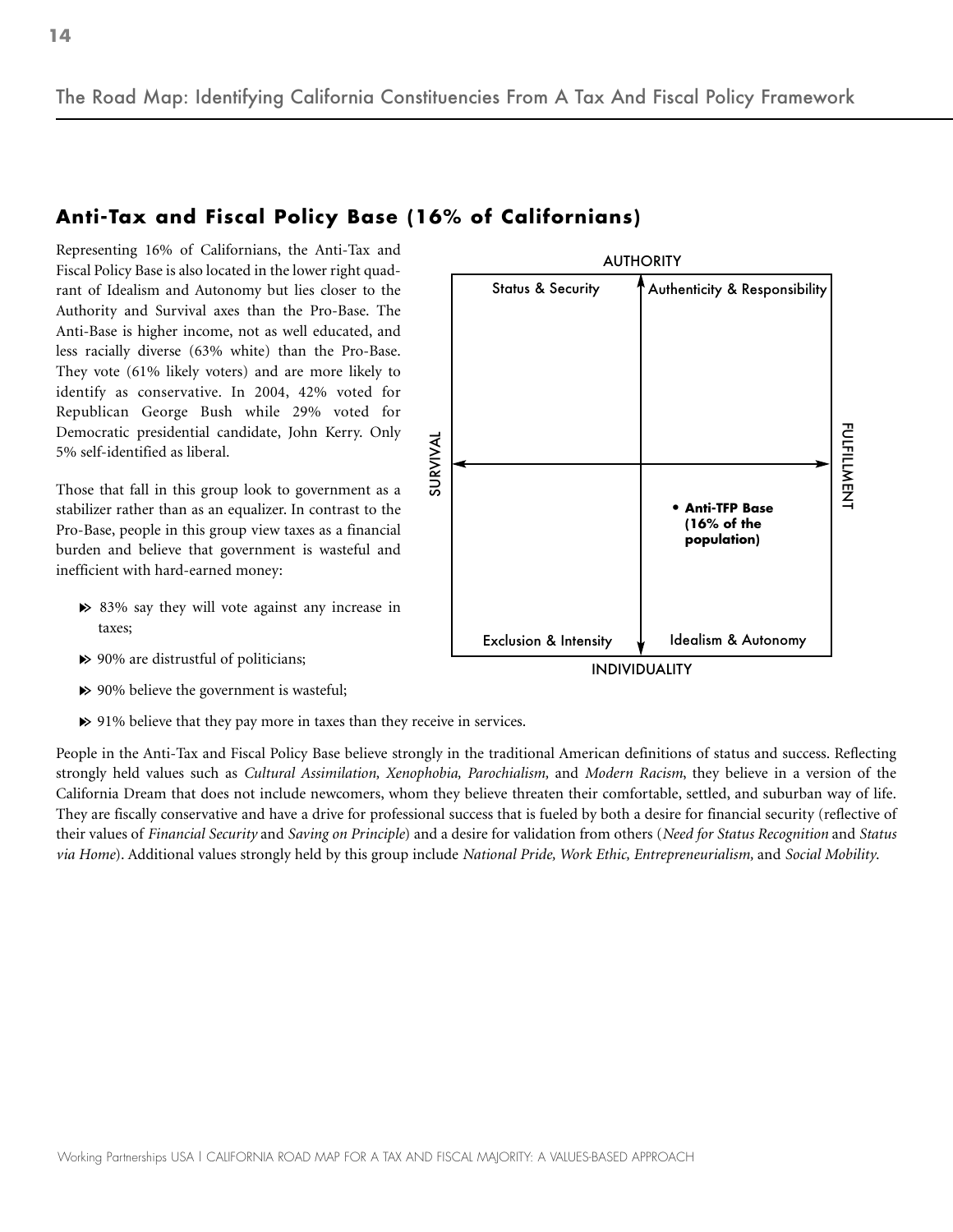#### **SUMMARY TABLE: Anti-Tax and Fiscal Policy Base (16% of Californians)**

(Values in bold type = **Bridge Values**; Values in italics = *Wedge Values*)

#### **Demographics**

#### Core Values<sup>1</sup>

51% Male 49% Female 63% White 26% Hispanic/Latino 5% Asian 3% African-American 49% Under 40 9% Over 65 25% High School Graduate 23% Some College/University 27% College/University Graduate 37% Professional/Manager 11% Technical/Semi-Professional 57% Work Full-time 72% Over \$40K in Household Income 33% Over \$80K in Household Income 14% Not Religious 67% Married 27% Self or Family Member Belongs to a Union

# **Politics**

61% Self-Identify as Likely Voters in 2006 32% Pay a Great Deal of Attention to Politics 31% Self-Identify as Democrat 32% Self-Identify as Republican 17% Self-Identify as Independent 29% Voted for Kerry in 2004 42% Voted for Bush in 2004 5% Voted for Nader in 2004 20% Contribute Money to Conservative Causes 5% Contribute Money to Liberal Causes

Cultural Assimilation **Emotional Control** *Xenophobia Parochialism* Search for Roots *American Entitlement National Pride* Modern Racism **Time Stress** Duty *Need for Status Recognition Status via Home* **Flexible Families** Entrepreneurialism **Everyday Ethics** Work Ethic **Heterarchy Personal Control Equal Relationship with Youth** Personal Expression Sexual Permissiveness Gender Parity

# **Tax & Fiscal Attitudes**

83% responded that they will vote against any increase in taxes 90% believe that politicians cannot be trusted with taxpayers' money 90% believe the government is wasteful and inefficient 91% believe that they pay more in taxes than they receive in government services

1. Values in bold type are Bridge Values, or values held both by the Pro Tax and Fiscal base and constituents of opportunity; values in italics are Wedge Values, or values that can move the constituency further from the progressive base.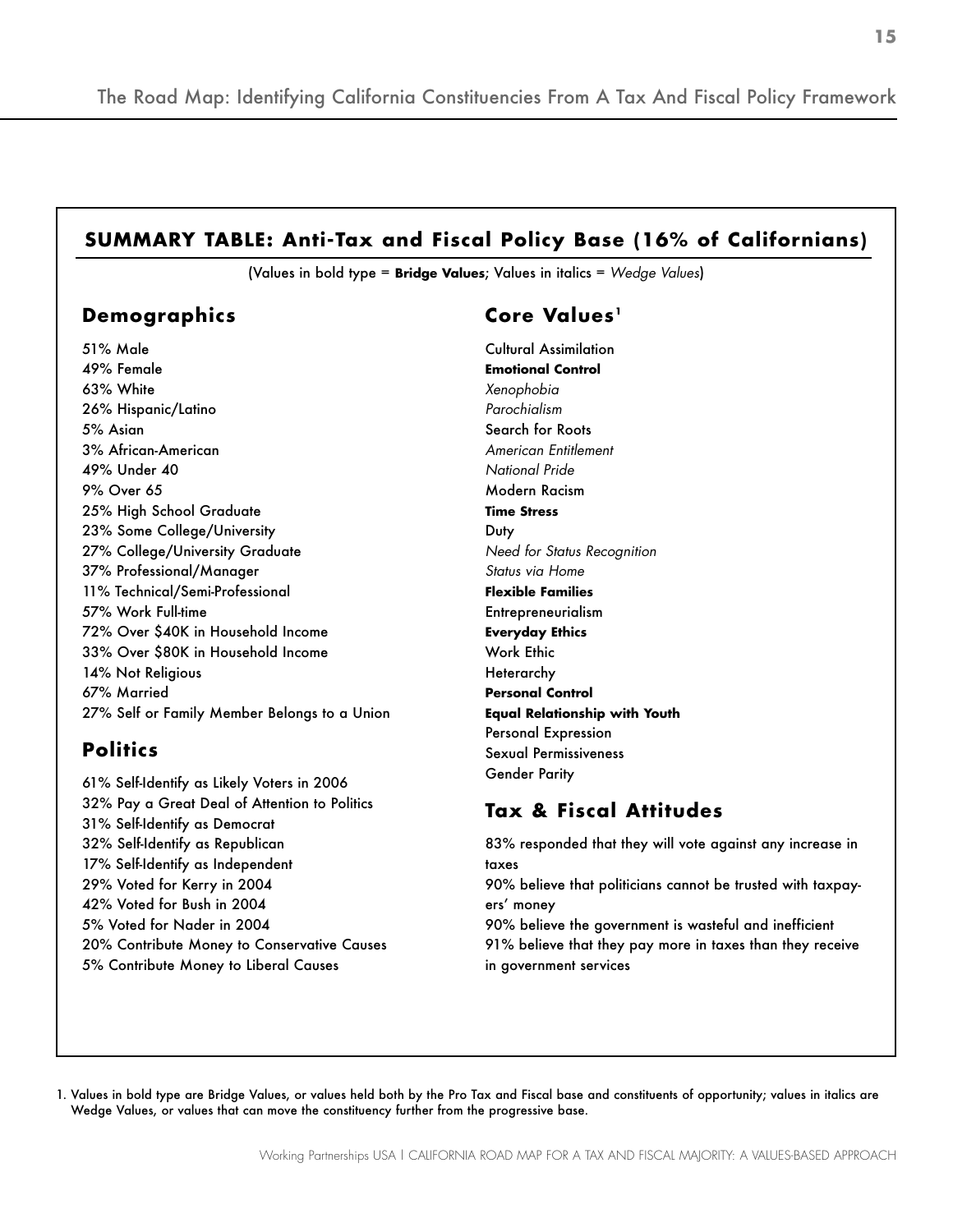# **Constituency of Opportunity #1: Stable Suburbans (26% of Californians)**

#### **Overview**

Representing 26% of Californians, Stable Suburbans are evenly positioned on the Authority-Individuality axis and lie towards the Fulfillment axis. Given that they are the largest constituency of opportunity, Stable Suburbans are a critical group with whom progressives must seek to develop contacts and build coalitions.

Slightly more female and white than the California population in general, this group is one of the oldest (nearly half are over 50). They are middle class with average levels of education and appear to be comfortable and settled in their own lives. Many are retired, and many are stay-at-home moms.

Stable Suburbans are less likely to vote or pay attention to politics than the Pro-Base. Though they are much more conservative than the Pro-Base, they do not have a strong political identity (25% did not know if they were a Democrat, Republican or Independent).

Stable Suburbans do not see the government as a protector or equalizer, nor do they view taxes as necessary to fund the social contract. On tax and fiscal issues, opinions of Stable Suburbans reflect their focus on their private lives:



- $\triangleright$  28% disagree that California is not spending enough on schools, roads, and public safety;
- $\triangleright$  90% are distrustful of politicians;
- $\triangleright$  86% believe that government is wasteful;
- $\triangleright$  86% agree that corporations do not pay enough in taxes.

Of all constituency groups, Stable Suburbans are the most likely to disagree that the California Dream was based on past public investments and that the state is not spending enough schools, roads, and public safety. They view their own taxes as excessive, see the public sector as wasteful and inefficient, and are unconvinced the government has a responsibility to help the poor. Their closest perspective to that of the Pro-Base is agreement with the view that the rich do not pay enough in taxes.

As an older, more settled group, Stable Suburbans hold neither strong core values (with average scores on most indicators) nor strong opinions on tax and fiscal matters. These are private, non-political people who are comfortable in their own immediate environment. The values that they do hold strongly are traditional and parochial. *Cultural Assimilation*, the belief that people should adopt a culture that is "American," constitutes their strongest value response while support for *Multiculturalism* ranked as their lowest. Nevertheless, they

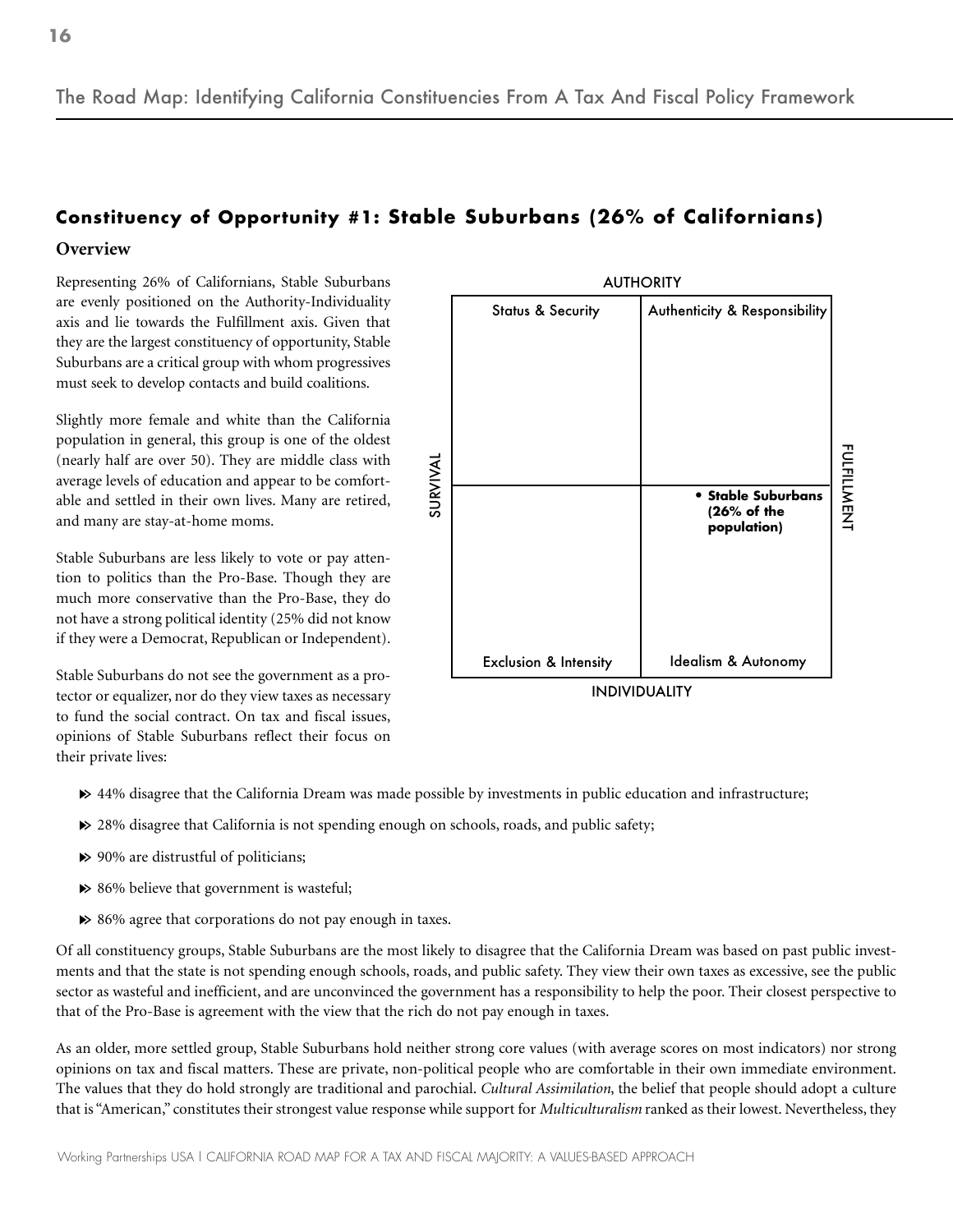lack the deep hostility of the anti-tax constituency. Neither are they particularly libertarian. They reject *Community Involvement, Global Consciousness* and *Social Responsibility*. They are probably more concerned about the kids' gymnastics practice or the weekly bridge game than a budget crisis in Sacramento much less student strikes in Europe.

#### **Implications for a Tax and Fiscal Majority**

At 25% of the state, the Stable Suburbans are people who progressives must increasingly win over in order to build a lasting, governing majority. In their best moments, Stable Suburbans feel *in control*. And when they are in control, they are more generous and more open to progressive change. At their worst, Stable Suburbans feel out of control and overwhelmed by the complexity of modern life.

In order to bring out the generous and progressive nature of Stable Suburbans, it is, first and foremost, necessary to enable them to feel in control and able to manage complexity. This is a group that will look to rules, norms, proxies, and shortcuts to eliminate complexity. If we do not provide them with rules that make sense to them, that help them determine who is deserving of government assistance and who is not, who is part of "us" and who is not, what a "job well done," by government or individuals receiving assistance or benefits means, others will give them those rules, and we should not expect that they will lead to progressive social outcomes. Faced with unresolved complexity, this group, left to its own devices, will resort to traditional social norms, traditional morality, and zero sum assumptions, none of which are likely to drive them in the direction of embracing progressive tax and fiscal policies. A priority strategy should be to offer them an alternative set of rules for resolving moral and social complexity, rules that are consistent with their moral reasoning but that have progressive political and policy entailments.

To the Suburbans, government is essentially a provider of goods and services. They will reject claims to spend their funds for what they perceive as ideological purposes such as redistribution or redress for the poor and/or exploited. But they do recognize the role that government plays in providing many of the components of a suburban lifestyle—streets and traffic control, energy and water supplies, education, and public safety. To reach the Suburbans, it is necessary to tie taxes to government products that benefit them. To satisfy the TFPP, taxes must assist those at the base of the state's hourglass economy. The solution needs to be programs universal in nature, such as community colleges or hospital emergency rooms.

Offering services they might need will not be enough to move the Suburbans towards support of the public sector. They view government not merely as a provider of products but a provider with a poor quality and service record. The effort to reach this constituency cannot succeed unless their negative views towards government performance are modified. That change will almost certainly require more than advertising or token guarantors of accountability such as citizen oversight committees. The TFPP must take seriously the task of developing techniques to improve government efficiency that are compatible with the TFPP's other goals—serving low-income communities and fairness to public employees.

Moving beyond these "goods and services" approaches will require the difficult task of persuading the Stable Surburbans to support fiscal policies for which they are not the primary beneficiaries, to accept sacrifice for the common good. One possible approach is to seek opportunities in which they feel their suburban order is threatened by institutions or economic forces also opposed by progressives. Tax policies that prevent tobacco companies from addicting their children or that force oil companies to generate reliable and "independent" energy supplies may motivate the Suburbans in this direction.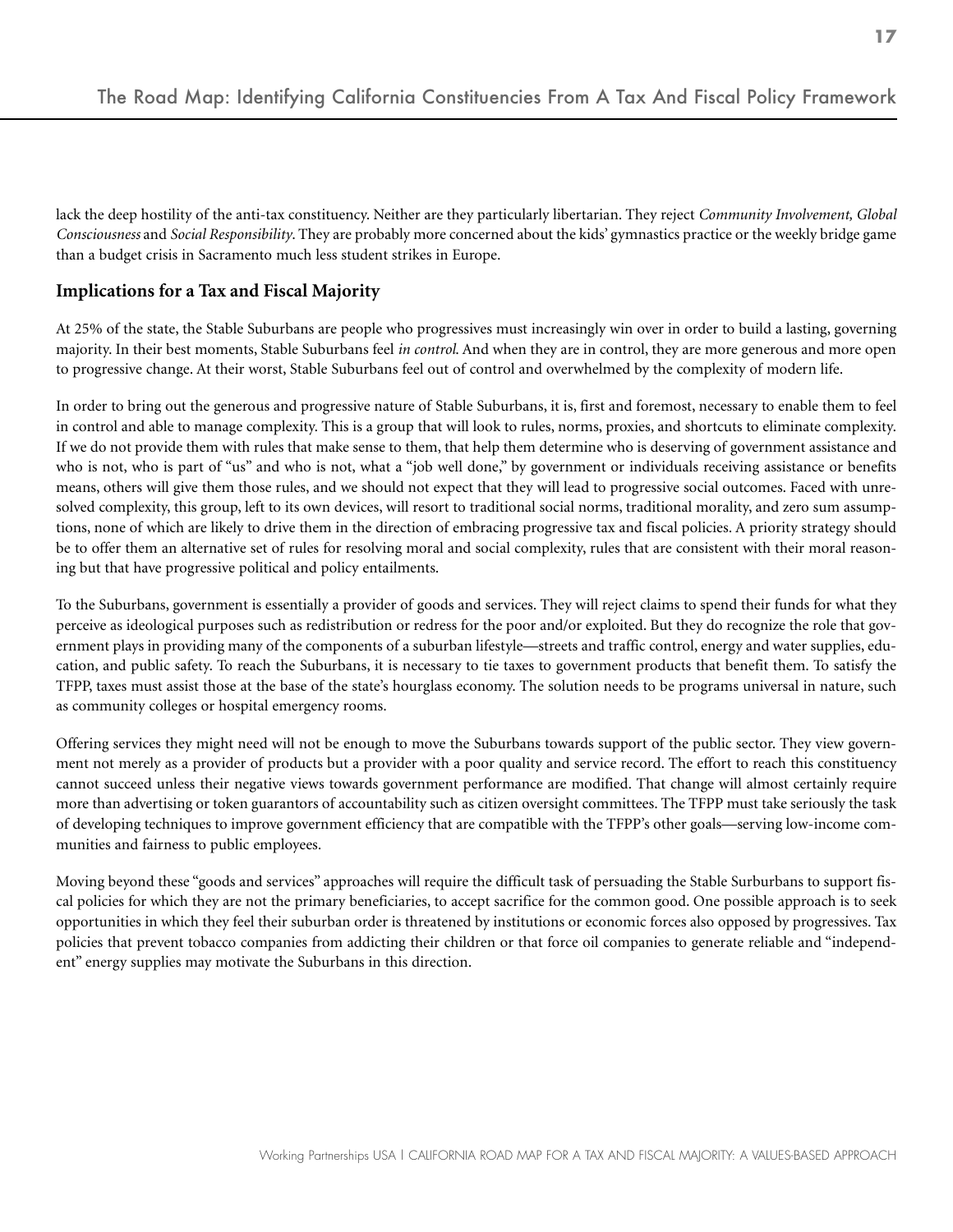#### **SUMMARY TABLE: Stable Suburbans (26% of Californians)**

(Values in bold type = **Bridge Values**; Values in italics = *Wedge Values*)

#### **Demographics**

45% Male 55% Female 62% White 25% Hispanic/Latino 5% Asian 3% African-American 46% Over 50 18% Stay at Home 23% Retired 26% Under \$20K in Household Income 68% Under \$60K in Household Income 52% Protestant 59% Married 37% Self or Family Member Belongs to a Union

#### **Politics**

58% Self-Identify as Likely Voters in 2006 24% Pay a Great Deal of Attention to Politics 28% Self-Identify as Democrat 32% Self-Identify as Republican 16% Self-Identify as Independent 25% Don't Know 34% Voted for Kerry in 2004 36% Voted for Bush in 2004 16% Contribute Money to Conservative Causes 5% Contribute Money to Liberal Causes

#### **Core Values**

Cultural Assimilation *Parochialism* Traditional Family Consistent Self **Emotional Control Skepticism Towards Advertising Brand Apathy Traditional Gender Identity Buying on Impulse Aversion to Complexity Rejection of Order Everyday Ethics**

### **Tax & Fiscal Attitudes**

44% disagree with the statement that the California Dream was made possible mainly by wise investments that the state made in education, roads, highways, and water

28% disagree with the statement that California is not spending enough on schools, roads and public safety

86% believe that corporations do not pay enough in taxes 19% strongly disagree with the statement that poor people and people on welfare get most of the money that government spends

90% believe that politicians cannot be trusted with taxpayers' money

86% believe that government is wasteful and inefficient 91% believe that we all have an obligation to pay our fair share of taxes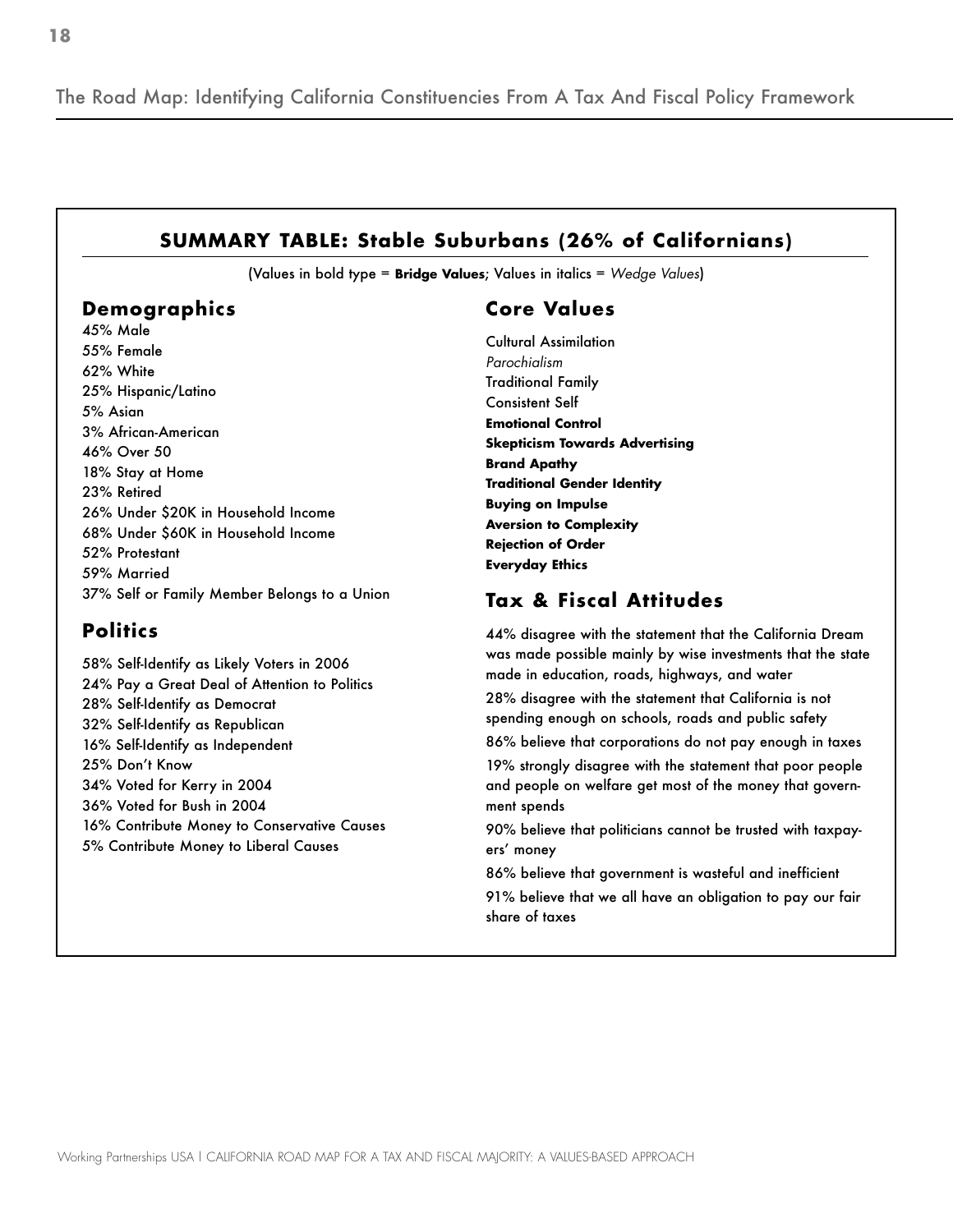# **Constituency of Opportunity #2: Angry Youth of Color (19% of Californians) Overview**

The second Constituency of Opportunity, Angry Youth of Color, is located in the lower left quadrant of Exclusion and Intensity. They are so close to the Survival Axis that they are nearly off the map. Populations in this segment exhibit values informed by a rejection of authority, and also by an outer-directed emphasis on survival and materialism. The left-hand side of this quadrant represents the most nihilistic space on the social values map. People in this quadrant are the most socially disconnected of any on the map. The trends of *Civic Apathy* and *Anomie-Aimlessness* both reside here, as do *Everyday Rage* and *Acceptance of Violence*.

While this group represents 19% of Californians, they comprise a much smaller percentage of the participating electorate. This constituency group is younger (66% under 40), more racially diverse (67% non-white), less educated, and lower income than the general California population. They are most likely to be stuck in blue collar and service industry jobs with low prospects for advancement.





substantial 42% remain unregistered. However, when they do engage in political activity, their responses are usually in the progressive direction. They are predominantly Democrats and supported Kerry over Bush by a better than 2 to 1 margin.

Many of the viewpoints of the Angry Youth of Color on tax and fiscal issues reflect the preferences of the political Left. They are reliably enthusiastic about taxing corporations and the rich. A powerful government role in assisting the poor, protecting the weak, and reducing inequality meets with broad approval. Interestingly, they are the strongest constituency in their preference for local government fiscal decisions versus those of the state or federal government. Nonetheless, certain aspects of their situation move them towards less progressive attitudes. As a low-income group, they experience taxes as painful and burdensome. Their doubts as to the effectiveness of politics are reflected in high levels of distrust towards virtually all participants in the electoral system—legislators, politicians, and voters. In addition, more than other constituencies, they view the tax system as part of the general unfairness that permeates their environment. They reject the notion that we all have an obligation to pay our fair share of taxes and indeed believe they actually pay more than others. Also, they endorse the notion that people should keep the money they make and are not averse to cheating to accomplish that aim. Finally, their positive impression of successful business enterprises combined with a perception of government's failure to deliver results produces support for privatization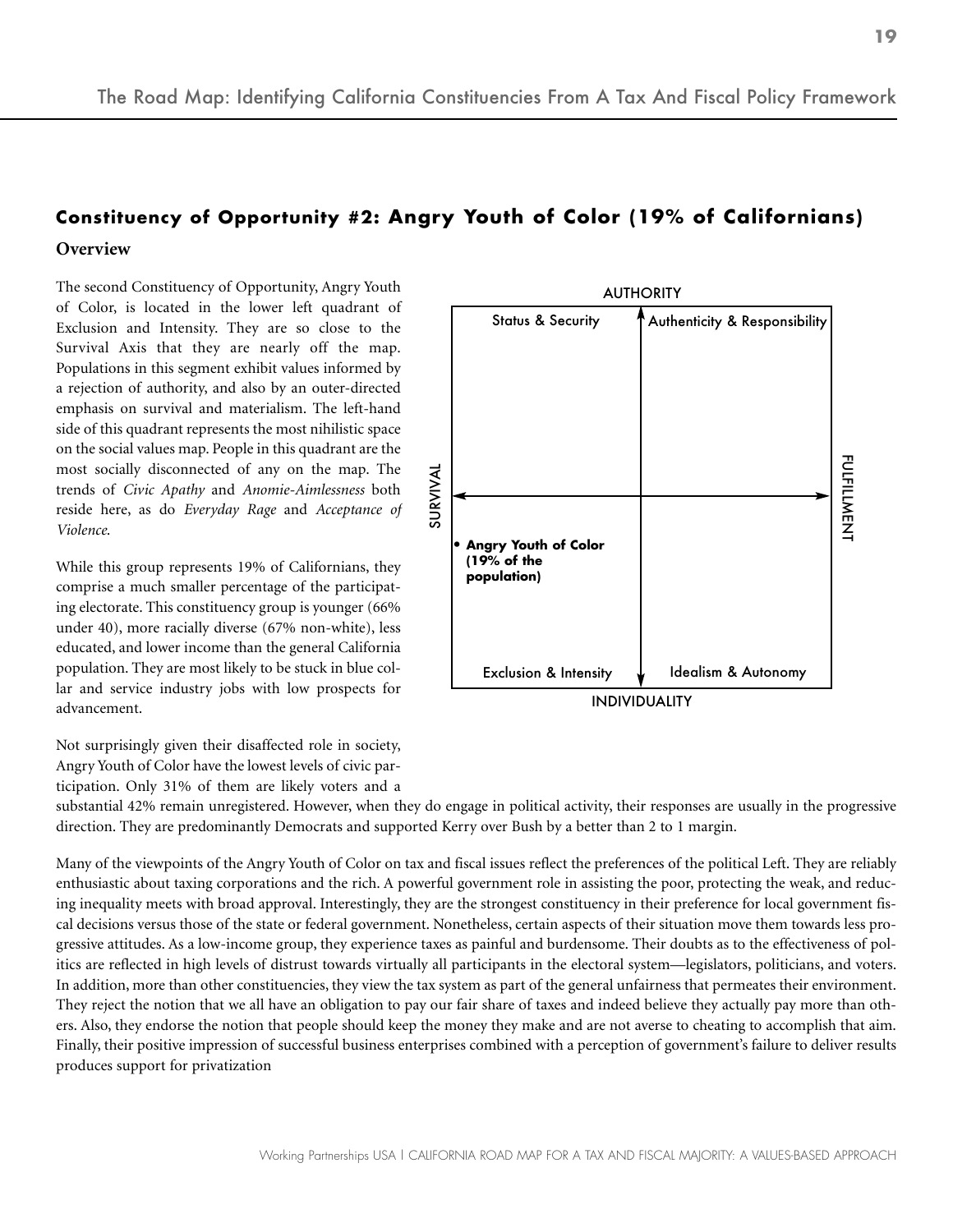Some aspects of their value framework are highly compatible with a progressive vision. They endorse an active government role in the economy and are comfortable with a multicultural polity. However, other characteristics of their culture present challenges. These young men and women hunger strongly for status and recognition. Such drives induce them to identify with those who are powerful and high status including business elites. At the same time, they may be willing to defend their own identity by scapegoating others who they can define as lower status—immigrants, gays, blacks, whites, women, or others. In addition, they feel pressures for an intensity and immediacy for gratification that can be volatile when combined with a willingness to express rage and an acceptance of violence as a common, and often functional, aspect of life.

#### **Implications for a Tax and Fiscal Majority**

At a time in which government budgets are under stress, it is hardly realistic to envision the kind of massive redistributionist program that would attract the energetic commitment of this constituency. Moreover, their deep cynicism, derived from experience, suggests they might not believe in the viability of such a project even if the TFPP could create one. But if massive economic reform is not a viable short run objective, designing innovative ways to encourage participation has genuine potential. The task for the TFPP is to meet the focus on immediacy of response and status enhancement of this constituency. For example, consider a program in which young people who register 100 peers to vote are given a 60 second spot on an ethnic radio station. If they actually deliver 50% of these registrants to the polls (or the mail box for absentee ballots), the positive exposure is expanded. Similar tactics could be generated.

Regarding policy initiatives to which they might respond, the Angry Youth are by far the strongest supporters of local control in California. Programs that bring resources to the level of decision making closest to the people and that can involve youth in allocation decisions may offer them a role they value even if the funds involved are limited in scale.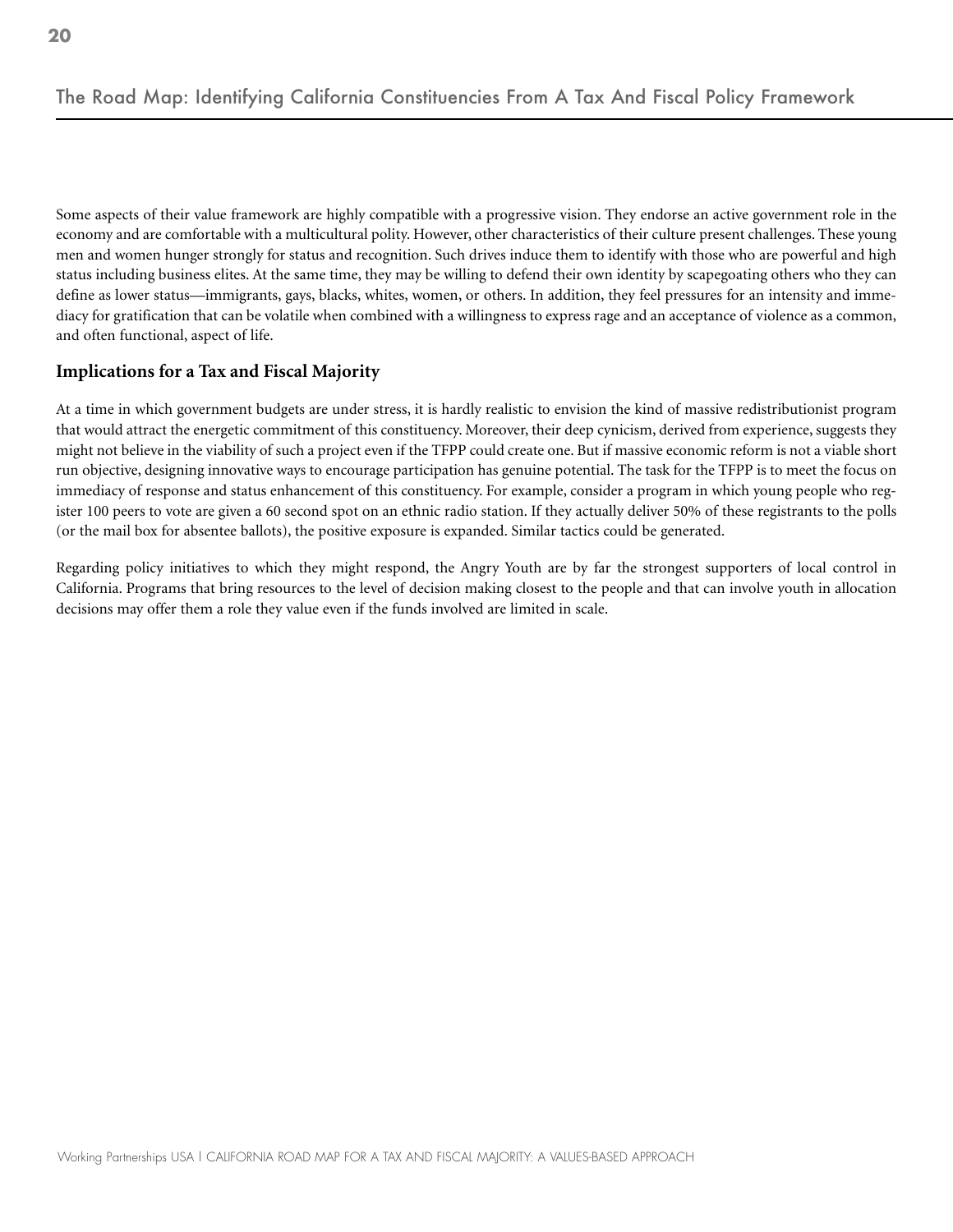#### **SUMMARY TABLE: Angry Youth of Color (19% of Californians)**

(Values in bold type = **Bridge Values**; Values in italics = *Wedge Values*)

#### **Demographics**

48% Male 52% Female 33% White 40% Hispanic/Latino 15% Asian 7% African-American 66% Under 40 29% Less than HS Grad 47% Trade/semi, unskilled 23% Office/retail/service 10% Unemployed 32% Less than \$20K in Household Income 59% Less than \$40K in Household Income 2% Not Religious 30% Single 62% Renters 38% Self or Family Member Belongs to a Union

#### **Politics**

31% Self-Identify as Likely Voters in 2006 42% Not Registered to Vote 37% Self-Identify as Democrat 17% Self-Identify as Republican 22% Self-Identify as Independent 45% Voted for Kerry in 2004 21% Voted for Bush in 2004 5% Did Not Vote 18% Contribute Money to Conservative Causes 15% Contribute Money to Liberal Causes

# **Core Values**

*Acceptance of Violence Ecological Fatalism Everyday Rage*

*Civic Apathy* Acknowledgment of Racism *Anomie-Aimlessness Joy of Consumption* **Active Government** *Xenophobia* Fatalism *Malleable Self* **Multiculturalism** Modern Racism *Sexism Penchant for Risk Ostentatious Consumption* Fear of Violence *Pursuit of Intensity Confidence in Big Business Upscale Consumerism Intuition & Impulse Reverse Sexism Confidence in Advertising* Enthusiasm for New Technology Voluntary Simplicity *American Entitlement* Technology Anxiety *Vitality* Just Deserts

# **Tax & Fiscal Attitudes**

76% believe that the rich should be highly taxed to help the poor 88% believe that corporations do not pay enough in taxes 61% agree with the statement that everyone cheats on their taxes so it's okay 86% believe that the legislature & politicians cannot be trusted with taxpayers' money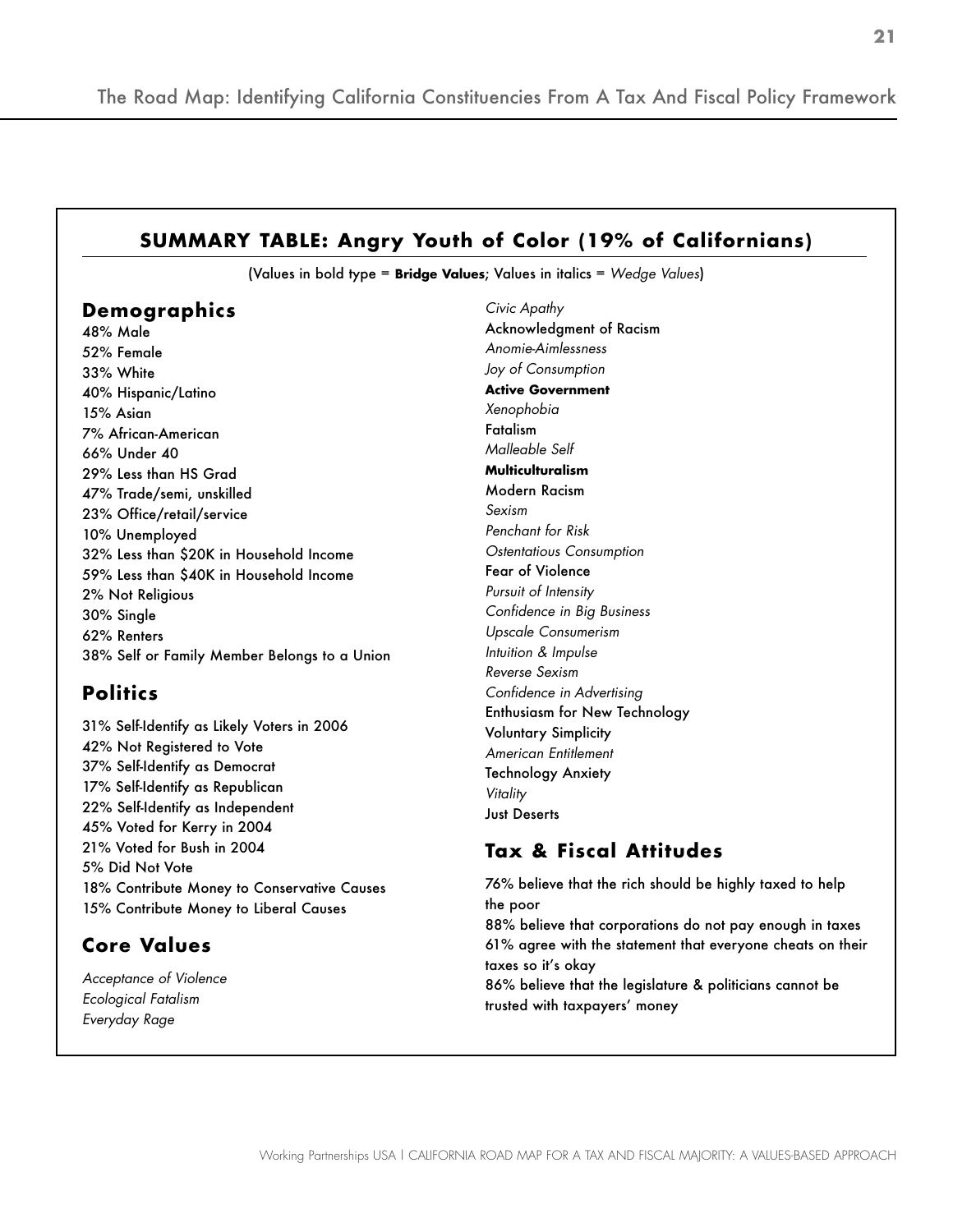#### **Constituency of Opportunity #3: Young Green Professionals (14% of Californians)**

#### **Overview**

The third Constituency of Opportunity, Young Green Professionals, is more firmly in the lower right quadrant of Idealism and Autonomy. They share many of the same values and characteristics with the Pro Tax and Fiscal Policy Base.

This constituency is largely white (61%), highly educated, and at the peak of their earning power. Although affluent, these people are not obsessed with earning additional income. They were most likely born into fortunate circumstances and have stayed that way. They hold high-status jobs (50% are professionals or managers) and earn high incomes (62% earn over \$40,000 and 27% earn over \$80,000).

Politically active, 67% are likely voters. They are predominantly Democrats and supported Kerry over Bush by a large margin. Despite their tendency to identify as and vote Democratic, they rank low on nearly all tax and fiscal index scores. Of all constituencies, the smallest percentage of this group sees government as a protector and equalizer and believes that taxes are necessary to fund the social contract:



- $\triangleright$  89% believe that California is not spending enough on schools, roads, and public safety;
- $\triangleright$  82% agree that corporations do not pay enough in taxes;
- $\triangleright$  37% strongly agree that the rich don't pay enough taxes;
- $\triangleright$  13% strongly agree that the rich should be highly taxed to help the poor.
- $\triangleright$  17% strongly agree government has a responsibility to lift up the poor.

Young Green Professionals have been comfortable enough throughout their lives that they prefer to explore non-material experiences and score high on such values clusters as *Introspection, Empathy*, and *Ecological Concern*. In many of their lifestyle preferences, they are close to the Pro-Base and are tolerant and open to experimentation (*Flexible Families, Flexible Gender Identity, Religion a la Carte, Cultural Sampling*), but they seek to create a moral order that provides meaning and structure to life (scoring high on values of *Personal Control* and *Aversion to Complexity*).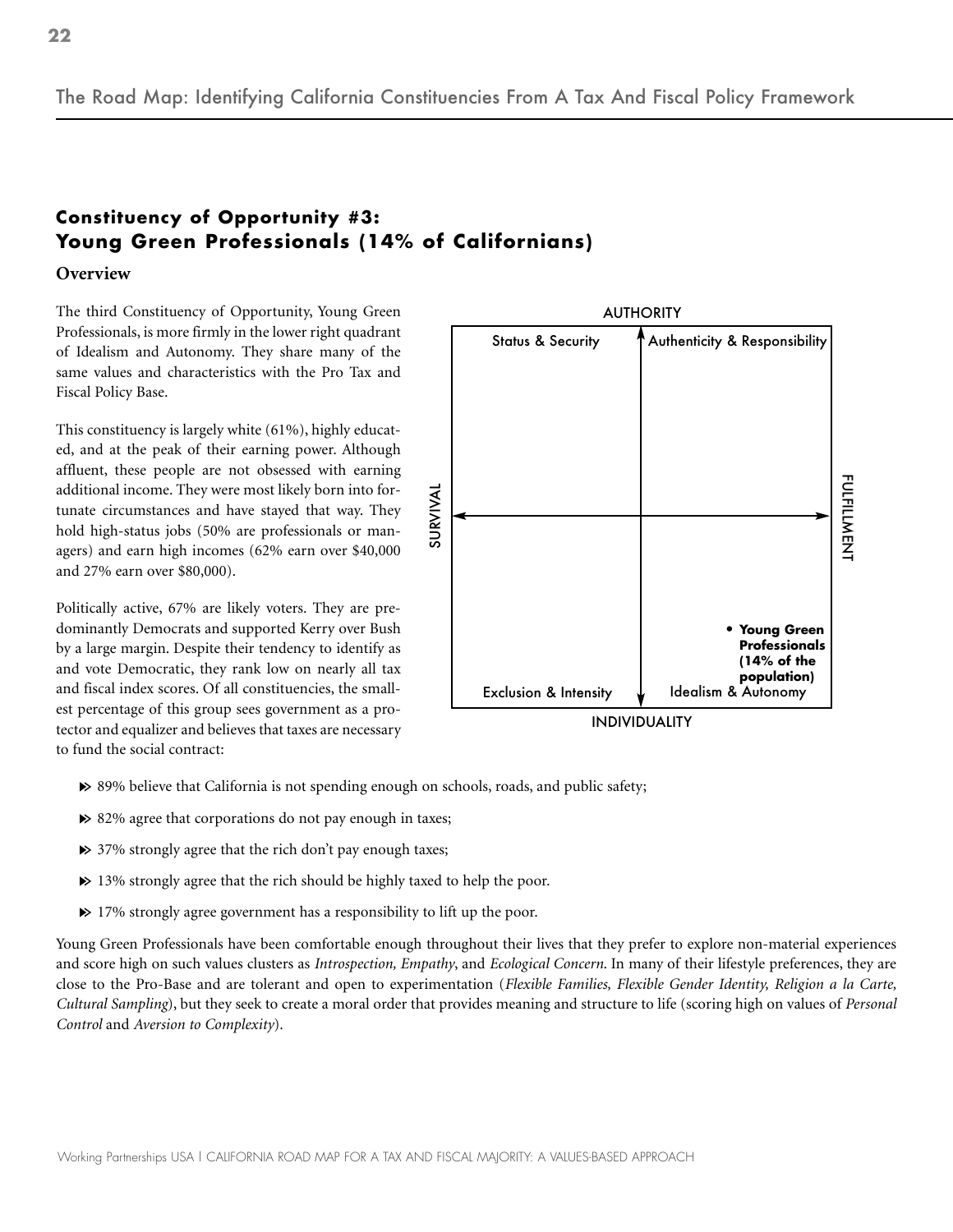#### **Implications for a Tax and Fiscal Majority**

The Green Professionals do not resent the burden of taxation nor are they as alienated from the functioning of representative democracy as other constituencies. While they are not fervent supporters of deep redistributive measures, they will support government spending for a wide variety of purposes from schools to transit systems to environmental protection programs. For the TFPP to merge its objectives with those of this grouping, what is needed is to add progressive standards, such as living wage requirements or local hiring regulations, to proposals for the expansion of public sector programs. In fact, the addition of such standards helps meet the Green Professionals desire for the generation of moral limits to public and private behavior. It is likely this constituency will be the easiest with which the Pro-Base can establish coordinated action and coalitions.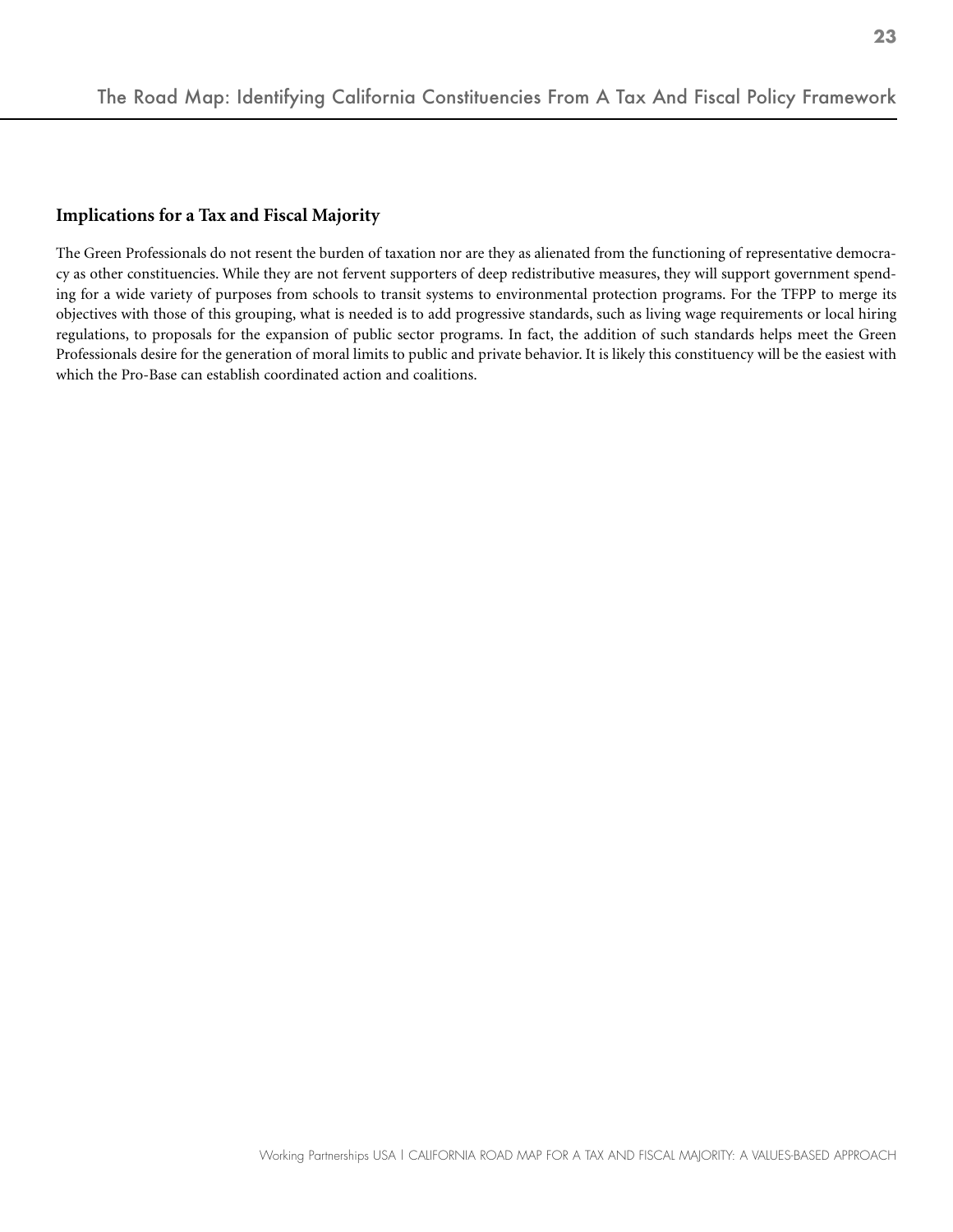#### **SUMMARY TABLE: Young Green Professionals (14% of Californians)**

(Values in bold type = **Bridge Values**; Values in italics = *Wedge Values*)

# **Demographics**

**Core Values**

57% Male 43% Female 61% White 20% Hispanic/Latino 9% Asian 7% African American 35% 40–49 72% Under 50 35% College Graduate 17% Post Graduate 50% Professional/Manager 27% Over \$80K in Household Income 62% Over \$40K in Household Income

# **Politics**

67% Self-Identify as Likely Voters in 2006 33% Pay a Great Deal of Attention to Politics 84% Registered to Vote 49% Self-Identify as Democrat 24% Self-Identify as Republican 18% Self-Identify as Independent 50% Voted for Kerry in 2004 27% Voted for Bush in 2004 7% Voted for Nader in 2004 11% Contribute Money to Conservative Causes 18% Contribute Money to Liberal Causes

**Ecological Concern Importance of Spontaneity Personal Control Rejection of Order Flexible Families Equal Relationship with Youth Culture Sampling Civic Engagement** Need for Uniqueness **Flexible Gender Identity Aversion to Complexity** Entrepreneurialism **Skepticism Towards Advertising** Enthusiasm for Consumption **Faith in Science Religion á la Carte Introspection & Empathy**

# **Tax & Fiscal Attitudes**

89% believe that California is not spending enough on critical services such as education and roads

82% believe that corporations do not pay enough in taxes 37% strongly agree with the statement that the rich do not pay enough in taxes

13% strongly agree with the statement that the rich should be highly taxed to help the poor.

17% strongly agree with the statement that the government has a responsibility to lift up the poor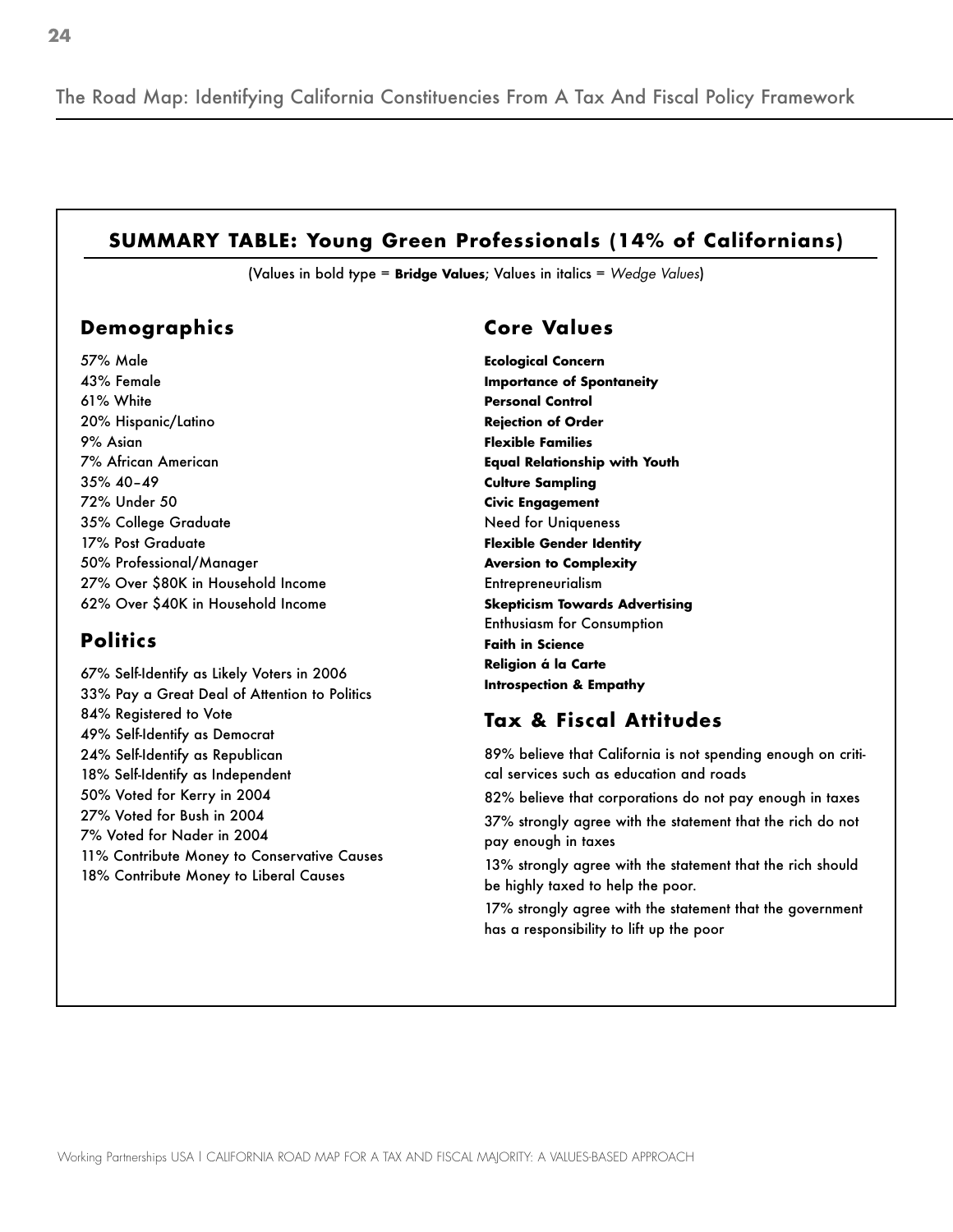# **Constituency of Opportunity #4: Responsible Religious (10% of Californians)**

#### **Overview**

Situated higher on the map than all other constituencies is the fourth Constituency of Opportunity, Responsible Religious. Although located in the upper right Authenticity and Responsibility quadrant, this group is still the closest to the center of the two axes.

At first glance, this constituency seems typified by diversity. It is 34% White, 33% Latino and 21% Asian. While 26% have less than a high school diploma and 21% are unemployed, a substantial 34% earn more than \$80,000 a year. What connects the members of this group is their religious and social conservatism. Twenty-nine percent of the constituency identify themselves as Conservative Protestants. Religiosity, including an affiliation with an organized faith, is one of their primary values.

Their political preferences reflect their overall ethical framework. While 43% of the Responsible Religious are Democrats and 23% Republican, in the 2004 election 34% of the group voted for Bush as opposed to 27% for Kerry. More members of this constituency contribute funds to conservative causes than liberal ones.



The Responsible Religious acknowledge the validity of a

basic social contract. Moreover, this constituency

reveals a pronounced anti-corporate viewpoint. Responses to specific questions on tax and fiscal policy indicate the Responsible Religious are likely to support progressive taxation:

- $\triangleright$  91% agree government has a responsibility to lift up the poor;
- $\triangleright$  88% agree children and seniors must depend on the rest of us;
- $\triangleright$  88% believe that government is the only thing that keeps corporations from being in control of everything;
- $\triangleright$  50% strongly agree corporations don't pay enough taxes.

While this constituency may have some progressive ideas regarding taxes and social need, their social conservatism and concern for moral values (high on *Primacy of the Family* and *Traditional Family*) tends to trump their economic liberalism. The value they hold the strongest is *Social Responsibility*. The group's involvement with their faith appears to be part of a quest for community, meaning, and service.Along with *Religiosity*, their deep values range from *Social Intimacy* and *Networking* to *Community Involvement*. Reflected in their diverse backgrounds, the group holds flexible ideas about what it means to be an American, generating high scores for *National Pride* and *American Entitlement* as well as *Multiculturalism*.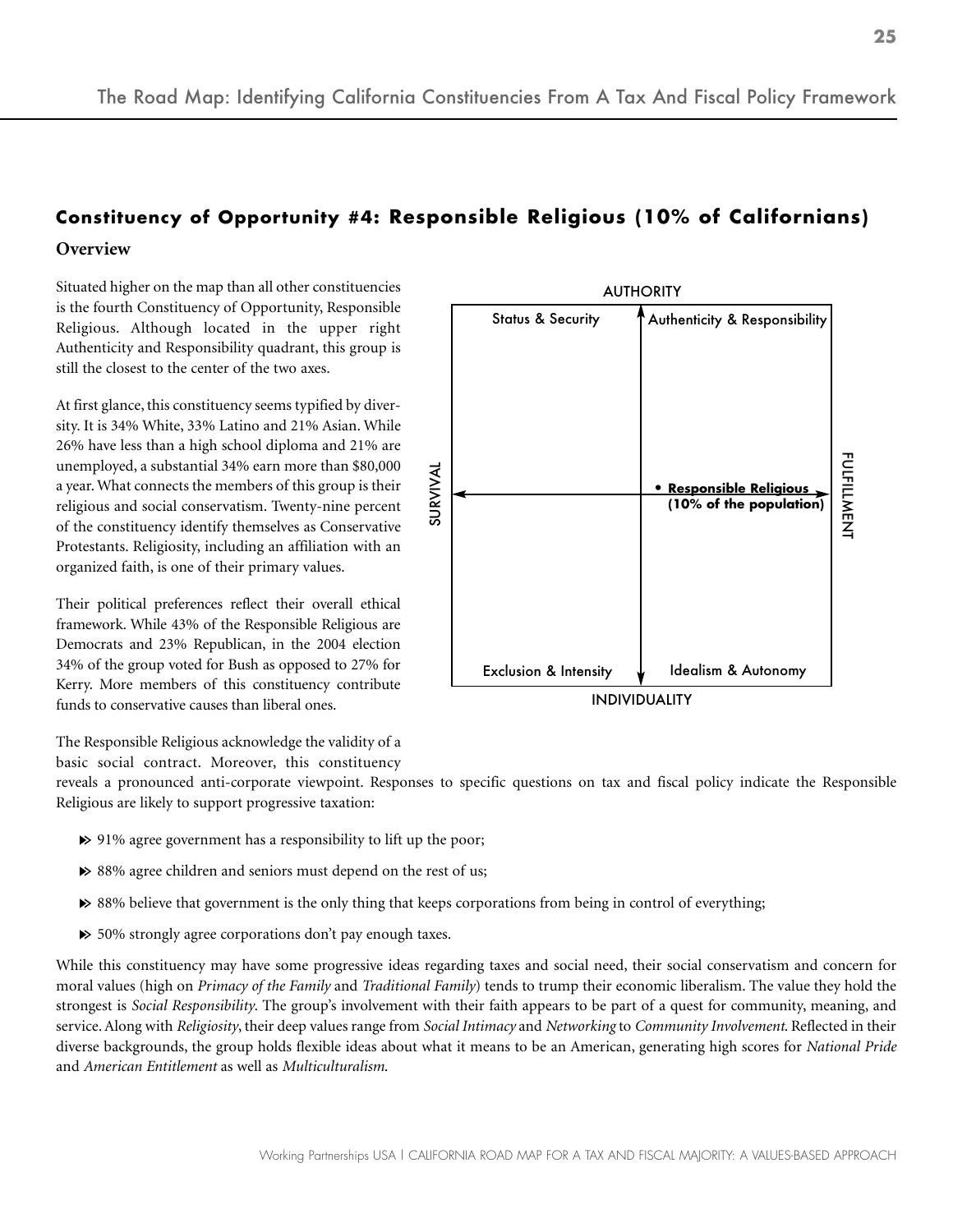#### **Implications for a Tax and Fiscal Majority**

The Responsible Religious constituency shares numerous bridge values with the Pro-Base. Both groups believe in social responsibility and the duty to engage in public life to improve one's community. Both groups also embrace a commitment to alleviate the plight of the poor. However, the Responsible Religious membership is highly skeptical of government's effectiveness in achieving moral aims in general and through taxation in particular, as they are painfully aware of the costs that taxes impose on the payer while benefits to the recipient may be diluted. Moreover, they prefer to be personally engaged in the fulfillment of their responsibilities, preferably through participation with like-minded co-religionists rather than through a reliance on government staff.

One basis for common ground might be expansions of government services that require community involvement such as tutoring youth or immigrants or organizing emergency preparedness outreach at the neighborhood level. Because these kinds of programs may combine a time consuming interaction with each client with a potentially vast number of service recipients, they are unlikely to ever be implemented using only professional government staff. However, public employees would be required to coordinate and train volunteers, thus the progressive interest in supporting the public sector workforce can be joined with the Religious constituencies' desire for the direct experience of service.

Another fruitful opportunity for engagement might be over the use of tax policy to impose ethical standards on corporate behavior. The Responsible Religious constituency exhibits a noticeably negative attitude towards corporate power and is philosophically comfortable with the concept of imposing standards on behavior. Thus, this group may be open, for example, to the use of tobacco taxes to prevent corporations from inducing youth to smoke or to higher taxes on firms that fail to provide health insurance.

Despite the presence of bridge values and some similar populist economic attitudes, dialogue between progressives and this constituency will be complicated by the presence of numerous wedge issues, such as gay rights and abortion. However, the progressive movement has managed to work collaboratively with the Catholic community on social justice issues despite serious disagreements over sexual morality and the prospect of a similar working relationship with other elements of this religious constituency deserves to be explored.

Working Partnerships USA | CALIFORNIA ROAD MAP FOR A TAX AND FISCAL MAJORITY: A VALUES-BASED APPROACH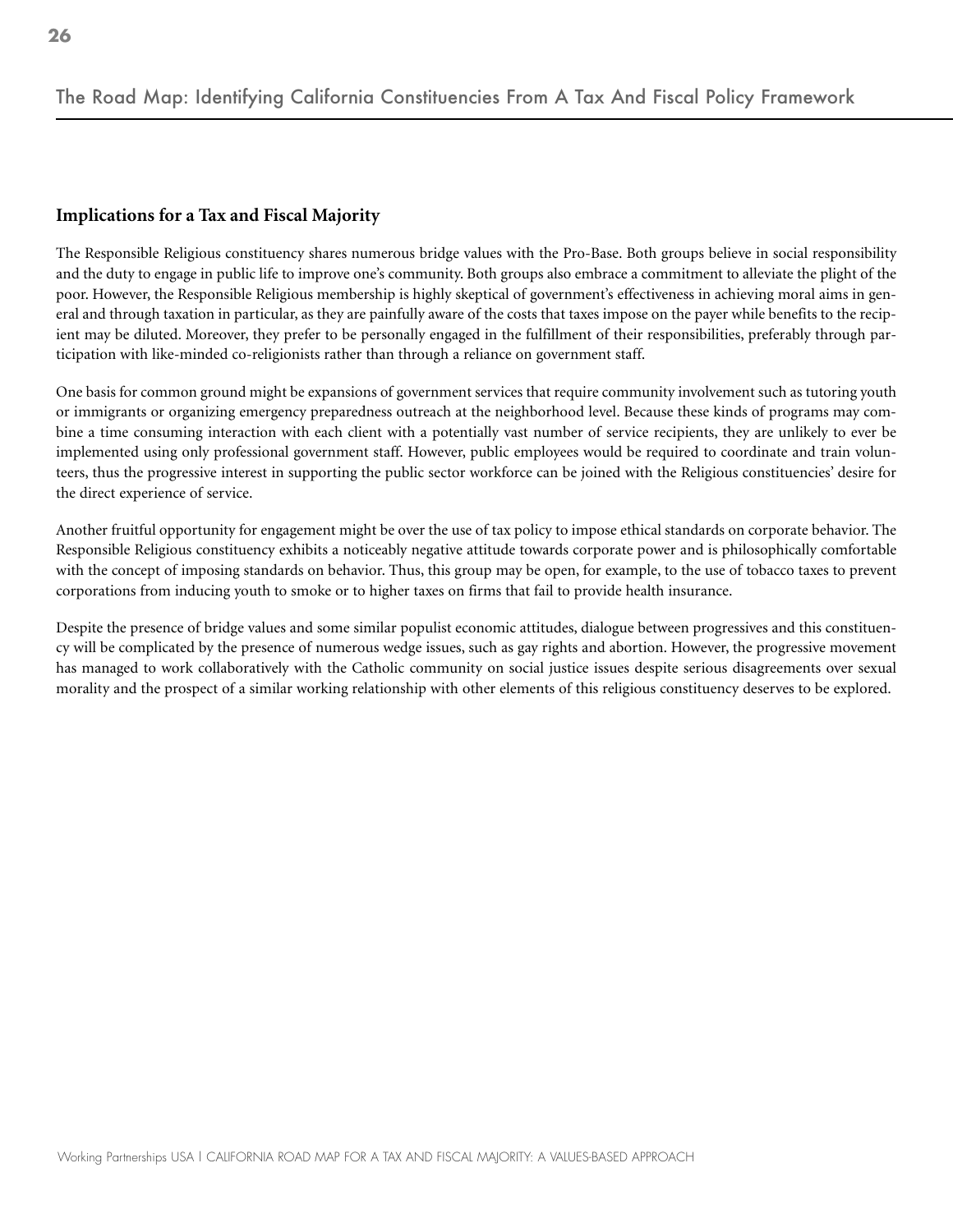#### **SUMMARY TABLE: Responsible Religious (10% of Californians)**

(Values in bold type = **Bridge Values**; Values in italics = *Wedge Values*)

#### **Demographics**

**Core Values Social Responsibility**

45% Male 55% Female 34% White 33% Hispanic/Latino 21% Asian 6% African American 38% 30–39 26% Less than a High School Degree 21% Unemployed 34% Over \$80K in Household Income 29% Conservative Protestant 3% Not Religious 30% Self or Family Member Belongs to a Union

# **Politics**

61% Self-Identify as Likely Voters in 2006 44% Pay a Great Deal of Attention to Politics 43% Self-Identify as Democrat 23% Self-Identify as Republican 10% Self-Identify as Independent 23% Don't Know 27% Voted for Kerry in 2004 34% Voted for Bush in 2004 7% Did Not Vote 23% Contribute Money to Conservative Causes 16% Contribute Money to Liberal Causes

**Multiculturalism** Heterarchy *Religiosity* Personal Creativity Fatalism *Sexism Pursuit of Intensity* **Civic Engagement Culture Sampling** *National Pride Ecological Fatalism* Discerning Hedonism Sexual Permissiveness Importance of Brand Ethical Consumerism Look Good Feel Good Sensualism **Introspection & Empathy** Faith in Science **Everyday Ethics** Community Involvement *Joy of Consumption American Entitlement* Primacy of the Family

# **Tax & Fiscal Attitudes**

91% believe that the government has a responsibility to lift up the poor 88% believe that children and seniors have to depend on the rest of us 88% believe that government is the only thing that keeps corporations from being in control of everything 50% strongly agree with the statement that corporations do not pay enough in taxes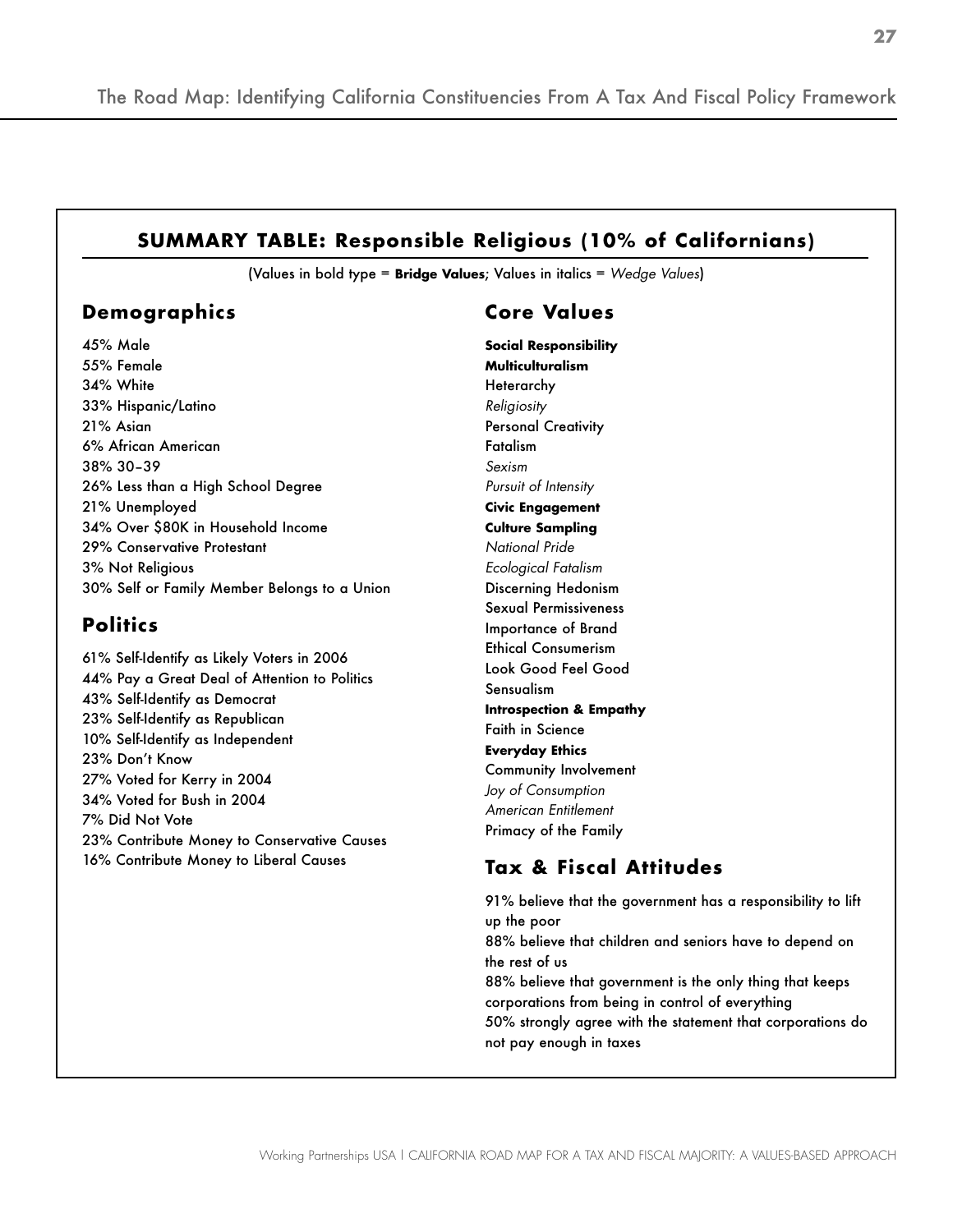# **Constituency of Opportunity #5: Alienated Older Men (4% of Californians)**

#### **Overview**

The fifth Constituency of Opportunity, Alienated Older Man, are so orientated towards Survival that they are off the map. This last constituency is small, only 4% of the population, but it holds intense views.

Overwhelmingly male (90%), older (49% over 65), and non-white (49% African American and 31% Latino), its members have low education levels and low incomes. Nearly half only work part-time.

Eighty–two percent are Democrats, 49% are very liberal, and the group supported Kerry over Bush by a margin of 69% to 3%.

This constituency is likely to be supportive of progressives on policy issues. Many of their opinions on tax and fiscal issues mirror the Pro-Base or exceed it in fervor. The group's support of government as an institution is firm:

 $\triangleright$  100% believe that government has a duty to assist the poor;



INDIVIDUALITY

 $\triangleright$  100% strongly agree the rich should be taxed to accomplish that goal.

Over half strongly disagree that government is wasteful; the corresponding figure for the Pro-Base is 4%. They also deeply oppose privatization and have higher trust in the legislature than other constituencies. However, they also display a profound cynicism towards the operations of the current social order that may reduce their level of political participation and open them to anti-progressive messages. Eighty-one percent strongly agree voters cannot be trusted with taxpayers' money. Expressing a similar distrust of the political process, 97% strongly agree that requiring large majorities to approve taxes is needed to prevent people who don't pay taxes from increasing taxes on those who do.

In terms of a values framework, this group holds attitudes that are either dramatically stronger or dramatically weaker than other Californians in virtually every category. Many of these views reflect the group's frustration at life's hardships including *Everyday Rage, Acceptance of Violence, Anomie–Aimlessness, Civic Apathy, Ecological Fatalism,* and *Need for Status Recognition*. To some extent, these strong feelings lead to negative views of other groups as reflected in strong scores on *American Entitlement, National Pride*, and *Xenophobia*. However, they also generate a desire for outside help, demonstrated by the fact that they hold the value *Largesse Oblige* at over eight times the propensity of the average Californian and the value *Active Government* over six times higher.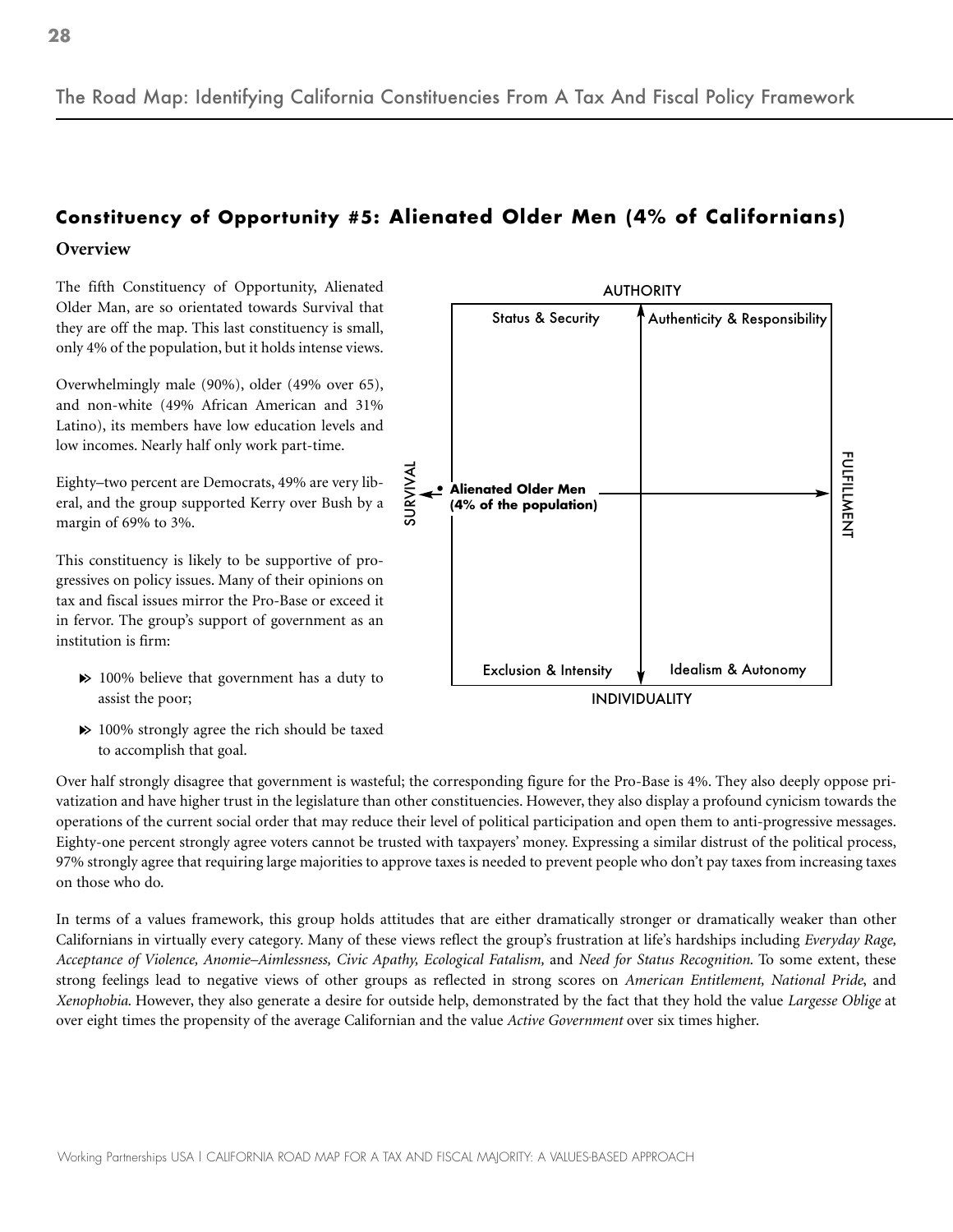#### **Implications for a Tax and Fiscal Majority**

At the end of their lives, the members of this constituency are poor and have few prospects. They have seen the hopeful political movements of their youth fail to dramatically improve the quality of their lives. While they are likely out of habit to vote for proposals to assist low-income populations, they are unlikely to bring much energy or enthusiasm to the fray. In addition, policy initiatives that seek to transfer enough resources to the poor to excite them with hope would undoubtedly disturb other larger constituencies like the Stable Suburbans. Demographics may help the Pro-TFP Base reignite the commitment of this group. As the boomer generation ages in a world without pensions, older Americans under economic stress will have a lot of company. Meeting the needs of the state's growing senior population may be one issue around which broad coalitions can be built. Twenty-three percent of the Stable Suburbans are already retired. The Responsible Religious will acknowledge a duty to aged parents. More than 75% of all of these groups believe corporations do not pay enough in taxes. The TFPP may be able to help craft messages and tactics that enable the Alienated Older Men to redefine their political identity and reenter politics with new allies.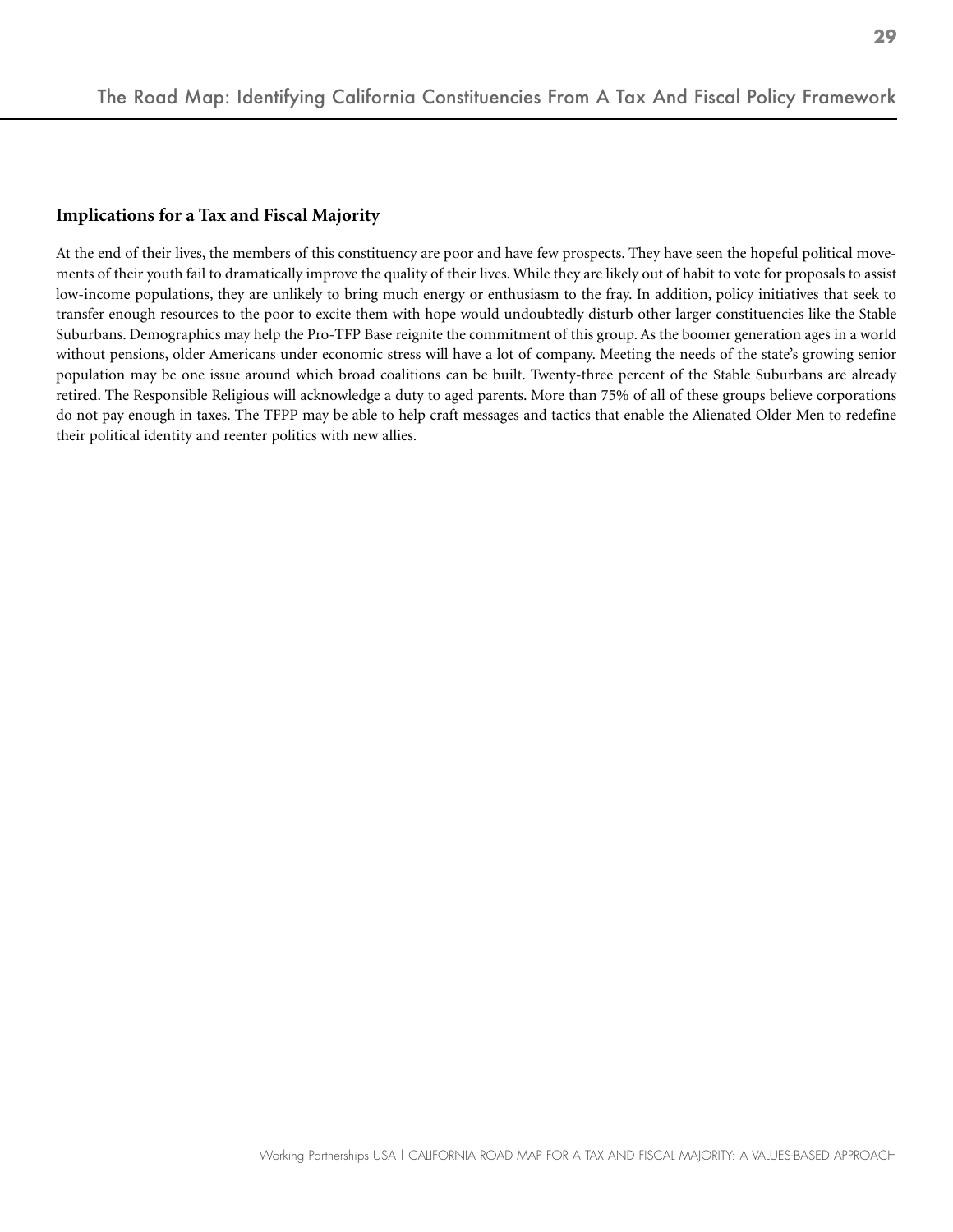# **SUMMARY TABLE: Alienated Older Men (4% of Californians)**

(Values in bold type = **Bridge Values**; Values in italics = *Wedge Values*)

# **Demographics**

# **Core Values**

90% Male 10% Female 49% African American 31% Hispanic/Latino 15% White 5% Asian 49% Over 65 62% Less than a High School Degree 74% Professional/Manager 49% Work Part-time 13% Student 49% Between \$20–39K in Household Income 0% Over \$80K in Household Income 49% Conservative Protestant 33% Catholic 70% Married 67% Homeowners 64% Self or Family Member Belongs to a Union

# **Politics**

66% Self-Identify as Likely Voters in 2006 10% Ineligible to Vote 7% Pay a Great Deal of Attention to Politics 82% Self-Identify as Democrat 6% Self-Identify as Republican 10% Self-Identify as Independent 69% Voted for Kerry in 2004 3% Voted for Bush in 2004 64% Contribute Money to Conservative Causes 66% Contribute Money to Liberal Causes 79% Contribute Money to Environmental Causes Largesse Oblige **Active Government** *Penchant for Risk Intuition & Impulse Upscale Consumerism* **Attraction for Crowds** Sexual Permissiveness Importance of Brand *Reverse Sexism* Adaptability to Complexity **Living Virtually** *Malleable Self Confidence in Small Business* **Global Consciousness** Celebrating Passages **Flexible Gender Identity** Voluntary Simplicity *Interest in the Unexplained* Adaptive Navigation **Religion á la Carte Time Stress**

# **Tax & Fiscal Attitudes**

100% believe that government has a responsibility to help the least fortunate

100% strongly agree with the statement that the rich should be highly taxed to help the poor

100% believe that corporations do not pay enough in taxes

100% believe that they pay more in taxes than they receive in government services

100% strongly agree with the statement that without a wellfunded government, life would be much less safe and secure

100% believe that voters and politicians cannot be trusted with taxpayers' money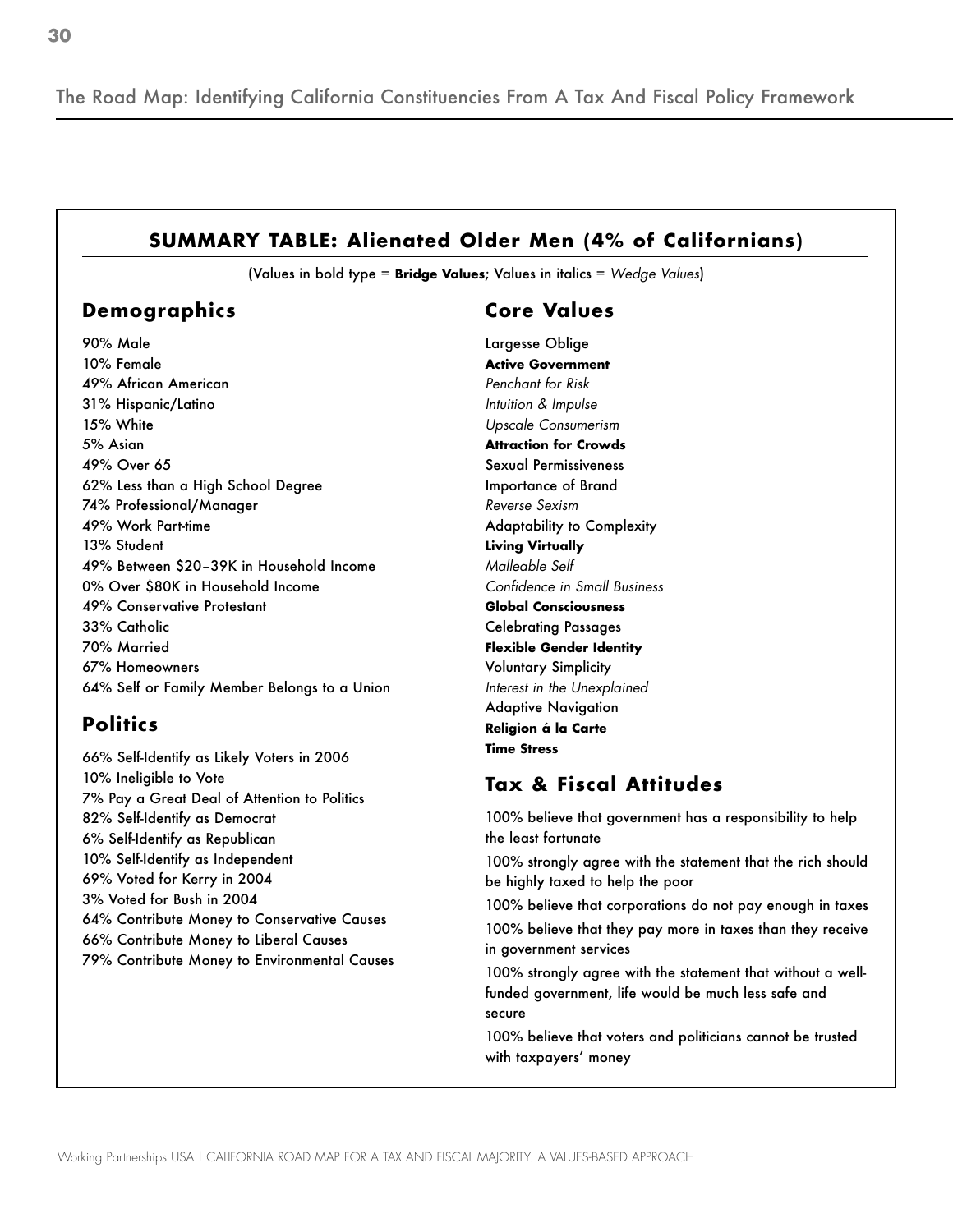# V. Summary

The task for the TFPP is to create new public policies that take seriously the psychological needs, social values, and patterns of reasoning associated with tax and fiscal policy. People do not make up their mind about specific policies based on "messages" or "framing" so much as the policies themselves. Or, more to the point, there is no separating the framing from the conceptual content of a policy initiative itself. Thus, in order to advance a progressive agenda, the policy proposal itself must be a natural and logical entailment of existing ways of reasoning about the world.

Each values-defined constituency offers its own organizing challenges, but the road map provides insights on what core progressive values need to be elevated. The first step in moving forward will be to craft policy initiatives that activate the values of target constituencies in a manner that begins to move them towards holding consistent and coherent views that look more like those of the progressive base.

While there are many implications resulting from the values-based analysis, there are three key lessons learned thus far. The Pro Tax and Fiscal Base is dramatically different from the traditional, demographic bases of progressive organizations. While the size of the Pro Tax and Fiscal Policy Base (10%) is small, there are opportunities to reach deeply within traditional bases of support, primarily Angry Youth of Color, Alienated Older Men, and some segments of the Responsible Religious and to reach more broadly into non-traditional constituencies (Stable Suburbans and Green Professionals). "Bridge values" that cut across several constituencies can provide opportunities to craft issues, framing, themes, and messages in ways that can both develop more coherent political consciousness within traditional bases and build connections to non-traditional constituencies.

The TFPP aims to use this analysis of values in order to grow its base—ultimately reaching out to all five of the constituencies of opportunity, not just the low-hanging fruit. The TFPP plans to start with those constituencies that overlap with the traditional demographic bases, namely Angry Youth of Color and Responsible Religious, and with the constituency that must be won over due to its sheer size, Stable Suburbans. The following are key implications for each target constituency that should be taken into account in creating a tax and fiscal majority:

# **Stable Suburbans (26% of Californians):**

- $\triangleright$  Stable Suburbans hold neither strong core values nor strong opinions on tax and fiscal matters.
- $\triangleright$  In order to bring out the generous and progressive nature of Stable Suburbans, they must feel in control and able to manage complexity. They should be offered an alternative set of rules that resolve moral and social complexities but have progressive political and policy entailments.
- $\triangleright$  To the Suburbans, government is essentially a provider of goods and services. It is necessary to tie taxes to government products that benefit them.
- $\triangleright$  A possible strategy is to seek opportunities in which they feel their suburban order is threatened by institutions or economic forces opposed by progressives. Tax policies that prevent tobacco companies from addicting their children or that force oil companies to generate reliable and "independent" energy supplies may motivate the Suburbans in this direction.

# **Angry Youth of Color (19% of Californians):**

- $\triangleright$  Not surprisingly, given their disaffected role in society, Angry Youth of Color have the lowest levels of civic participation.
- $\triangleright$  They are the strongest constituency in their preference for local government fiscal decisions versus those of the state or federal government. They endorse an active government role in the economy and are comfortable with a multicultural polity.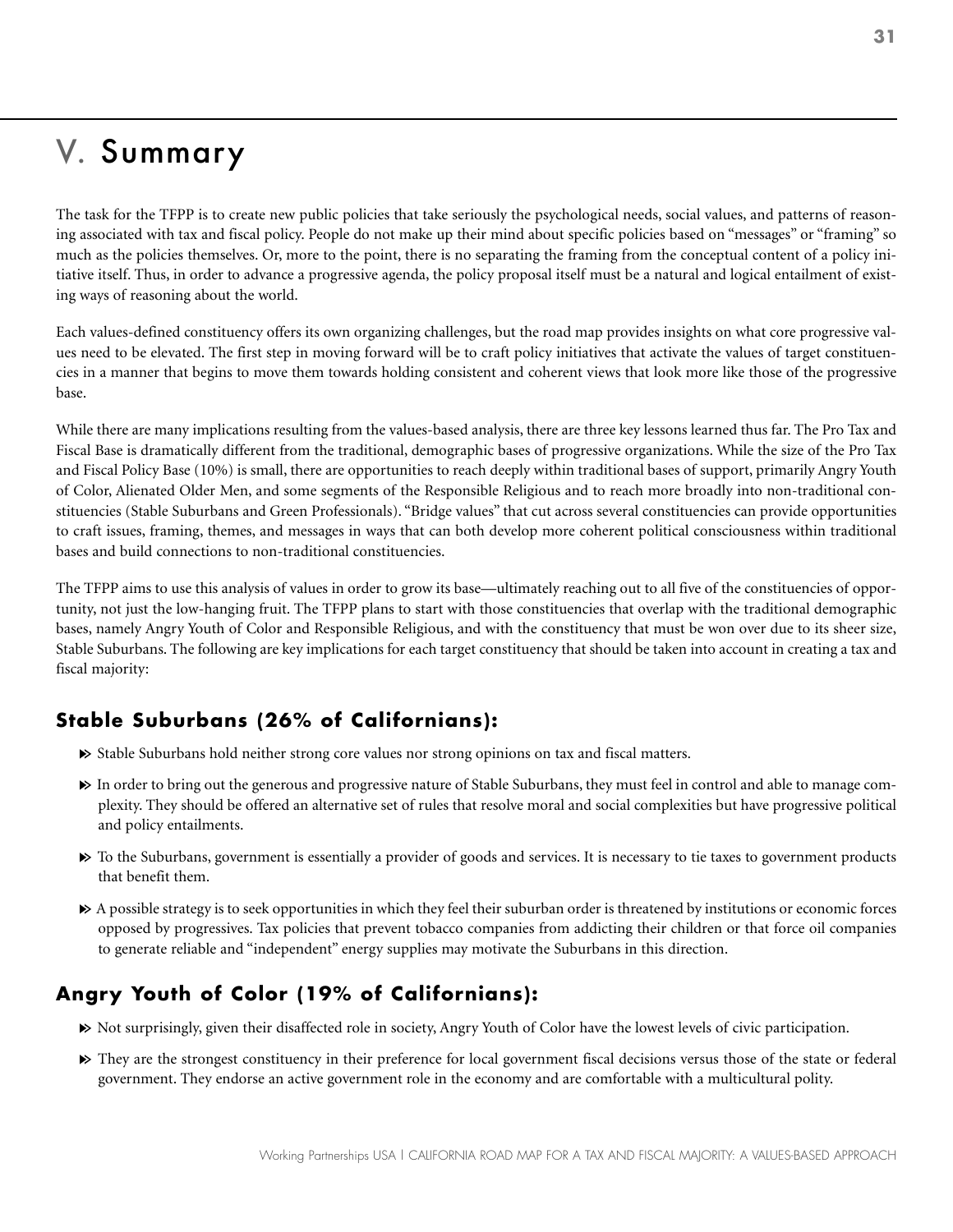- $\triangleright$  However, more than other constituencies, they view the tax system as part of the general unfairness that permeates their environment. These young men and women hunger strongly for status and recognition. Such drives induce them to identify with those who are powerful and high status including business elites.
- $\triangleright$  They feel pressures for an intensity and immediacy for gratification that can be volatile when combined with a willingness to express rage and an acceptance of violence as a common, and often functional, aspect of life.

# **Responsible Religious (10% of Californians):**

- $\triangleright$  Their social conservatism and concern for moral values are likely to trump their economic liberalism.
- $\triangleright$  They believe in social responsibility and the duty to engage in public life to improve one's community.
- $\triangleright$  The Responsible Religious membership is highly skeptical of government's effectiveness in achieving moral aims in general and through taxation in particular.
- $\triangleright$  One basis for common ground might be expansions of government services that require community involvement such as tutoring youth or immigrants or organizing emergency preparedness outreach at the neighborhood level.
- $\triangleright$  Another opportunity for engagement might be over the use of tax policy to impose ethical standards on corporate behavior.

The initiatives that result from the TFPP could be "thin," such as a tax that affects a small sector of the population but serves as an escalator to wider impact—or "thick," such as initiatives that would remake the tax system. What matters is that they be consistent with people's needs, values, and rationalities. Through the use of social values research, the TFPP is forming the foundation upon which to build a powerful crosscutting coalition with the ability to deliver far-reaching policy change.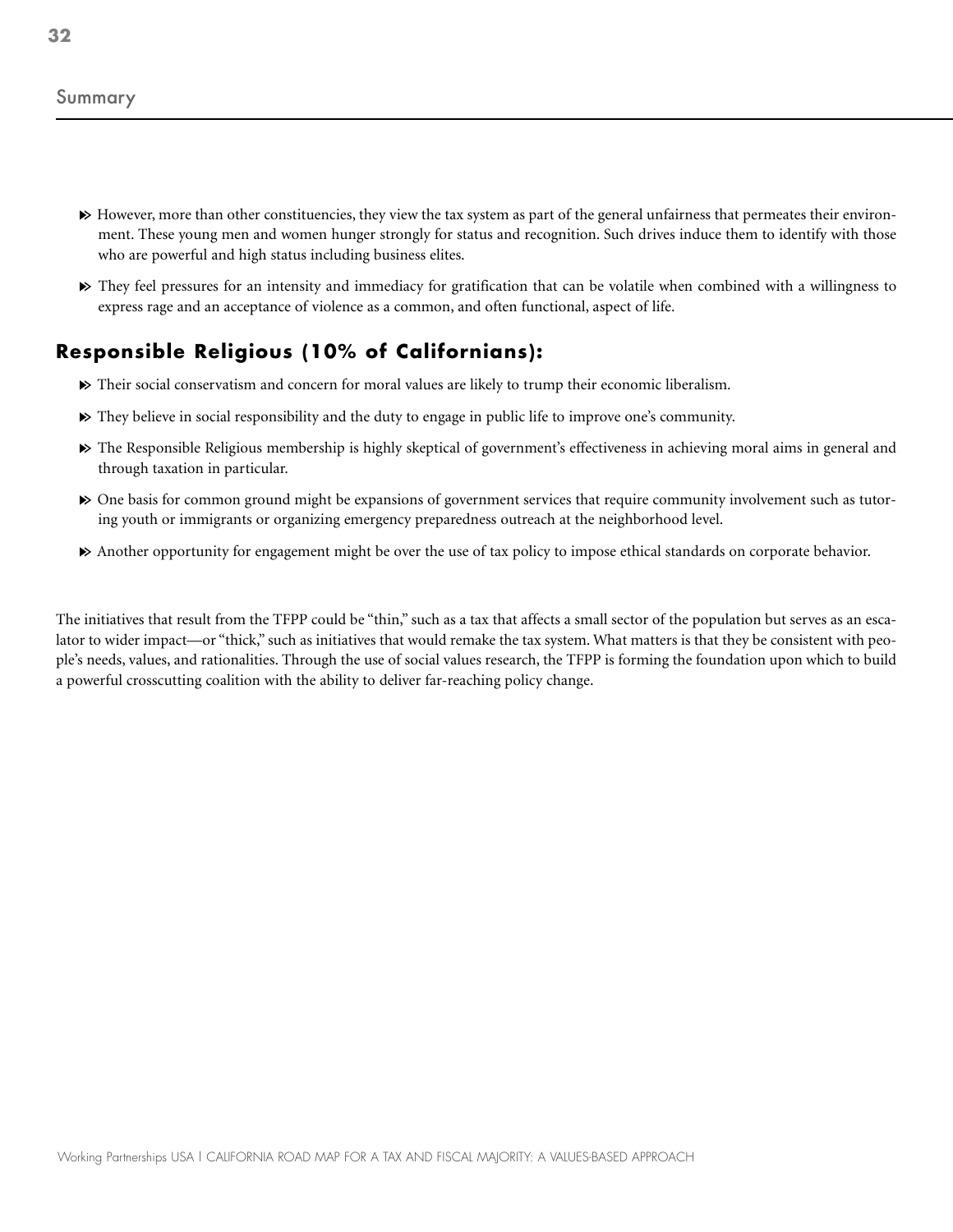# VII. Moving Forward

When the TFPP began the Road Map project, it did so with the long-term hope of discovering sets of values and creating policy proposals that would coalesce numerous previously divided constituencies towards a revised tax and fiscal system for the state. That objective remains the TFPP's target. However, the sheer diversity of California and the depth of the cultural and political chasms between its communities indicate that interaction between two previously separate constituencies will likely need to proceed before interactions between three or four. Tailored themes around specific policy proposals will have to be tried and hopefully succeed before broad messages that cover numerous whole categories of policy can be produced.

In the context of contemporary California, the TFPP recognizes that it must begin the task of constructing the roadmap and simultaneously walking down the pathways it is building step by step. The next steps of the Tax and Fiscal Values Project are to:

- 1. Update the analysis of the Road Map with AE's latest survey data that incorporates new social values constructs and merges it with a consumer behavior segmentation system that allows for more accurate targeting of and outreach to selected constituencies;
- 2. Deepen understanding of needs, social values, and patterns of reasoning associated with tax and fiscal policy of at least the three target constituencies through values-based, cognitive focus groups;
- 3. Craft strategic initiative proposals to activate the core progressive values that can be elevated and that are natural and logical entailments of the ways the target constituencies already reason about the world through a series of Strategic Initiatives workshops;
- 4. Test the resonance and viability of the strategic initiative proposals through convenings with regional and statewide allied organizations and policymakers and through a statewide poll;
- 5. Conduct regional experimental projects to test the effectiveness of potential strategic initiatives, including themes and messages while understanding that statewide change must begin at the local level;
- 6. Involve a broader set of regional and state organizations, policymakers, grassroots leaders, and other stakeholders in the project and build broad-based support.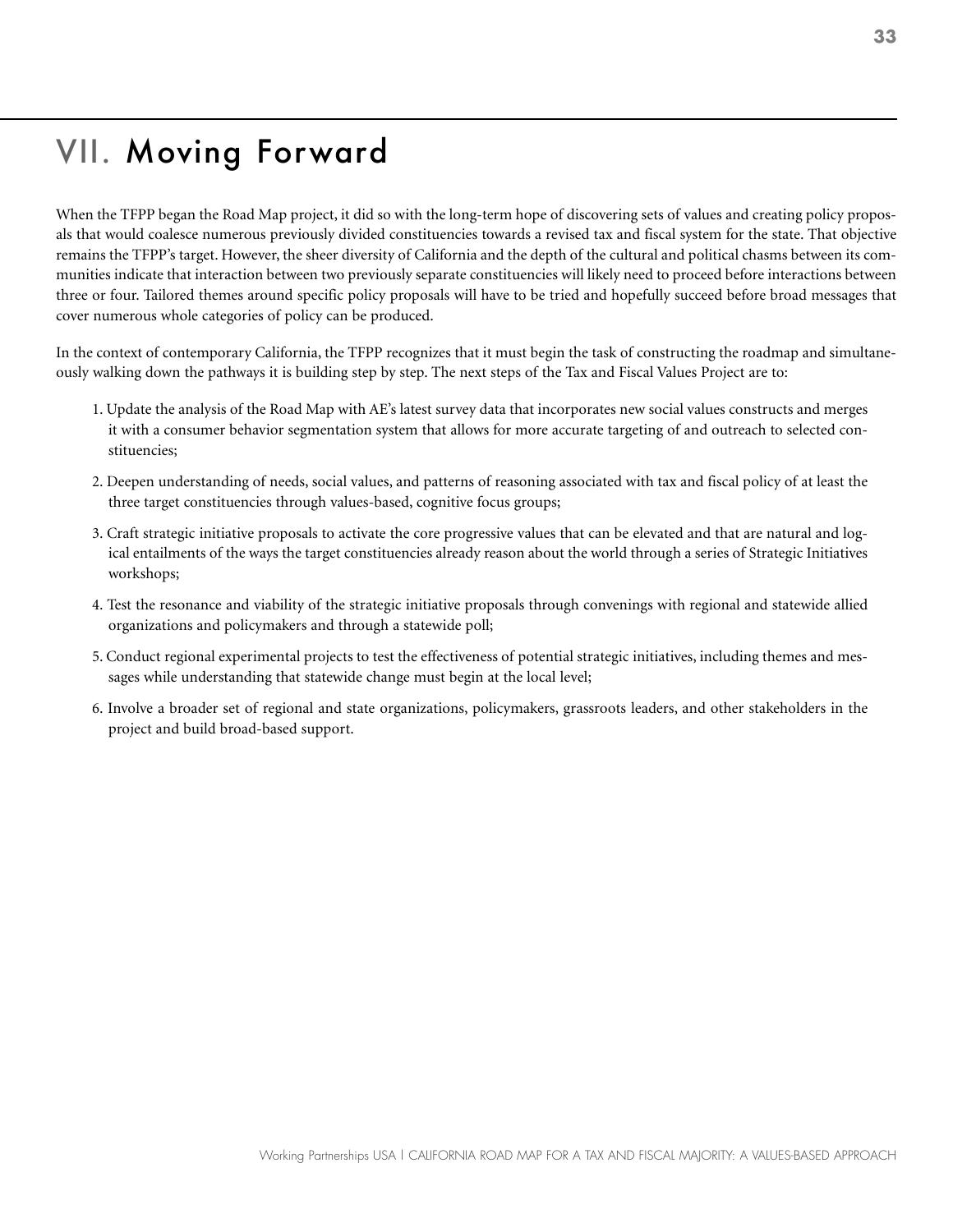# Appendix I. California Values Survey Methodology

The California data consisted of an amalgamation of data from three different sample sources: from an internet panel  $(n=1083)$ , from a mall intercept exercise (n=153), and California respondents from the 2004 US 3SC in-home sample (n=307), for a total N=1543.

These various subsamples were captured with different sampling frames and objectives in mind. For example, the in-home 3SC respondents were captured based on location-based (geographic) sampling, whereas the mall intercept respondents were captured under quota assumptions needed to increase the sample representation (in this case, of Hispanics).

The task of weighting the CA data was to draw the collective subsets of data which varied by sample frame and mode of data collection back in line with the California census demographics based on gender, age, education, and race. In addition, a large oversample of Santa Clara county residents (n=805) that was included in the sample was weighted back to its appropriate county to state proportion. All of this was accomplished in a number of steps:

- 1. The mall and internet samples, being of California residents only and unique for omnibus client work, were combined and a weight developed specifically for this joined sample (n=1236). With a very large purposive over-sample from Santa Clara county (n=805), the first step was to shrink that portion (over 65% of sample) to its appropriate proportion within California (<5%).
- 2. Once Santa Clara was proportioned, the sample was adjusted in successive stages for age, education, race and gender in accordance with the California Census.
- 3. Within the sub-sample of Santa Clara itself (n=805) a second weight was developed to be used for research involving only Santa Clara residences. The same four demographics were used to adjust this subsample to Santa Clara census proportions according to age, education, race and gender taken in successive steps. Note that this weight was not used for the overall CA analysis.
- 4. The 3SC data (California residents from our National survey, n=307) were treated the same as the above (i.e., iterative weighting adjustments according to the four demographics listed above to bring them in line with census proportions) and were appended subsequently to the data.

The net affect was to approximately maintain the size of the "Rest of California" sample while dramatically adjusting down the Santa Clara sample.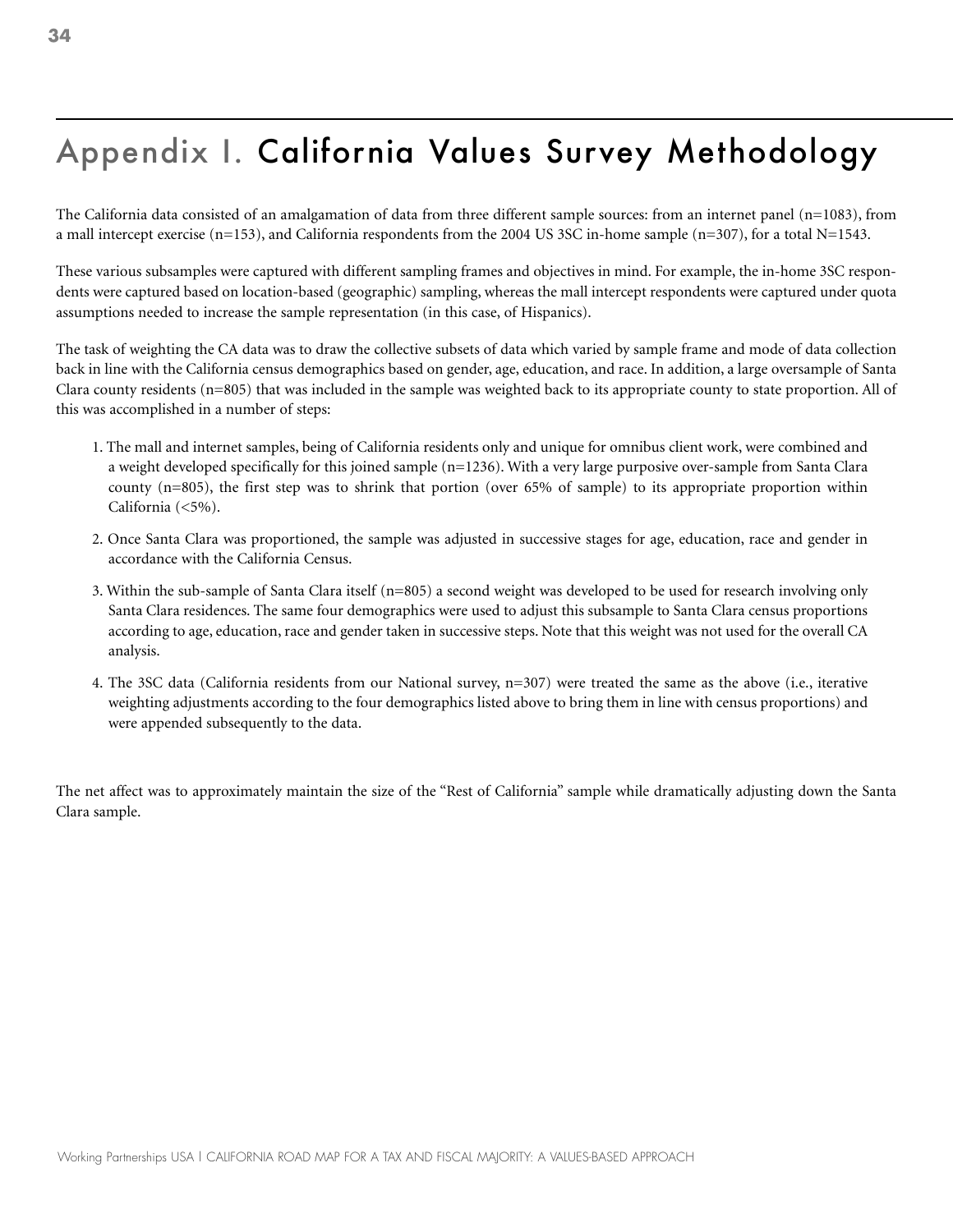# Appendix II. California Values Survey Analytics

There were three phases of more advanced analytic work:

Social Values Assessment: One hundred and sixty-seven values questions were aggregated to form 117 values constructs according to our proprietary formulae. These 117 values measures were then used to understand the normative response patterns within California (as compared to national norms on these values), the values correlates of those standing high or low on the tax and fiscal factors extracted (see below), and the values profiles of the resulting roadmap segments (also see below).

Tax and Fiscal Factor Identification: Principal Components Analyses (PCA) were conducted—in concert with various structural rotations to aid interpretation—on the numerous tax and fiscal attitude questions assessed in the on-line and mall intercept surveys. This analysis produced 12 interpretable factors. These factors were used as the basis for creating 12 summative indexes comprising those items loading highest on each of the factors. Items were used to define one and only one factor (and therefore not used multiply in such definitions). These indexed factors were then identified and named, and more fully described and interpreted by profiling against demographics and social values. For the purposes of later analysis, the top 20% of individuals scoring most in favor of the progressive tax and fiscal attitudinal positions represented on each of the separate12 continua were identified. In addition, those 20% of individuals most opposed to the progressive stance on each factor were also identified.

Roadmap/Segmentation Modeling: In order to conduct a values-based segmentation that would be most pertinent to tax and fiscal attitudes and persuasion, the set of values to be used as the mathematical basis of segmentation were winnowed down to only those that are empirically related to the tax and fiscal factors. This step establishes empirical relevancy and ensures that the homogeneous social values-based groups designed to emerge from the segmentation algorithms will differ systematically in their tax and fiscal attitudes and orientations.

Analytically, this was accomplished by conducting stepwise discriminant function analyses (DFA) to identify those social values most predictive of whether respondents were or were not among the most ardent progressive tax and fiscal supporters. (Note that these analyses were conducted on that subset of respondents where tax and fiscal attitude data were available to do so, namely the on-line and mall intercept respondents). In order to define ardent supporters or opposers of tax and fiscal progressivism to be used in this analysis, base groups of such respondents were defined. Membership (either 'yes,' 10% of sample, or 'no') in the progressive tax and fiscal base group was then used as the grouping variable to be predicted by the DFA using values. On judgment, and guided by the predictive statistics, those values most consistently and robustly related to the propensities to strongly support or to strongly oppose progressive tax and fiscal attitudes and concepts were selected from the stepwise list of 37 significant differentiating values. The final list, comprising the following 12 values, was able to predict membership in the pro base group with 93% accuracy, and it was these that were used in all subsequent segmentation modeling:

| <b>Active Government</b>   | Rejection of Order           |
|----------------------------|------------------------------|
| Confidence in Big Business | Living Virtually             |
| Global Consciousness       | Heterarchy                   |
| Sexism                     | Social Responsibility        |
| Effort Toward Health       | <b>Attraction For Crowds</b> |
| Discriminating Consumerism | American Entitlement         |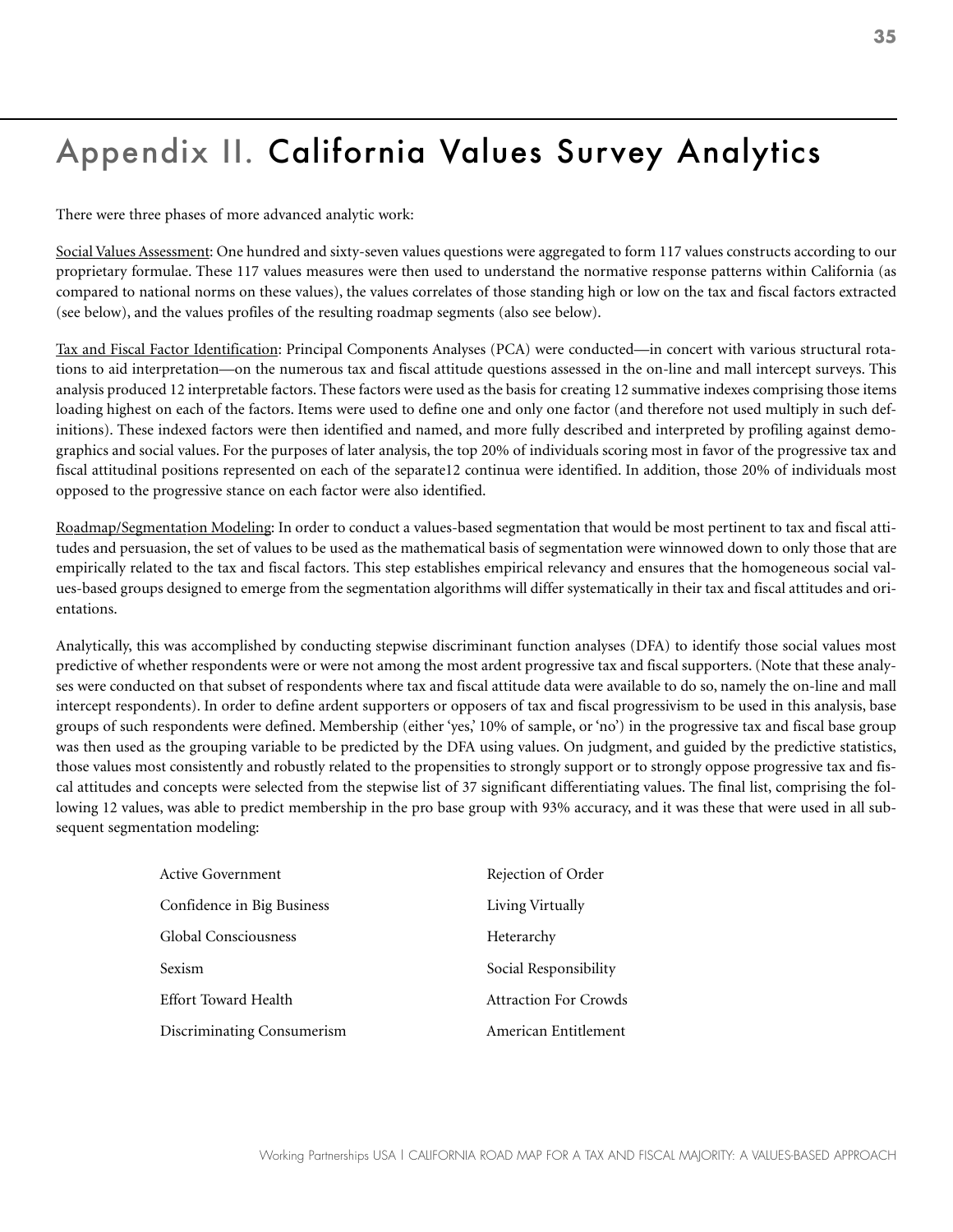### California Values Survey Analytics

Next all non-base respondents' scores were submitted (i.e., including now the additional 3SC 2004 social values survey Californian subsample) on these 12 values to Latent Class Analysis segmentation routines (conducted under Statistical Innovations' commercially available software package named "Latent Gold") to produce a variety of solutions of differing sizes (i.e., segmentations into between 3 and 10 groups). The final solution, the 5-segment model among the non-bases, was chosen primarily on the basis of the Bayes Information Criterion (BIC), which balances variance explained by the solution against its parsimony. Secondary choice criteria included the actionability of the number of segments and the substantive interpretability/imageability of the segments contained in each solution. In the end, the solution chosen was the BIC optimal choice. When the pro and anti progressive tax and fiscal base groups were added back in, this resulted in an overall segmentation solution numbering seven groups. These groups were then thoroughly profiled against all the information available and inferences made about their differences.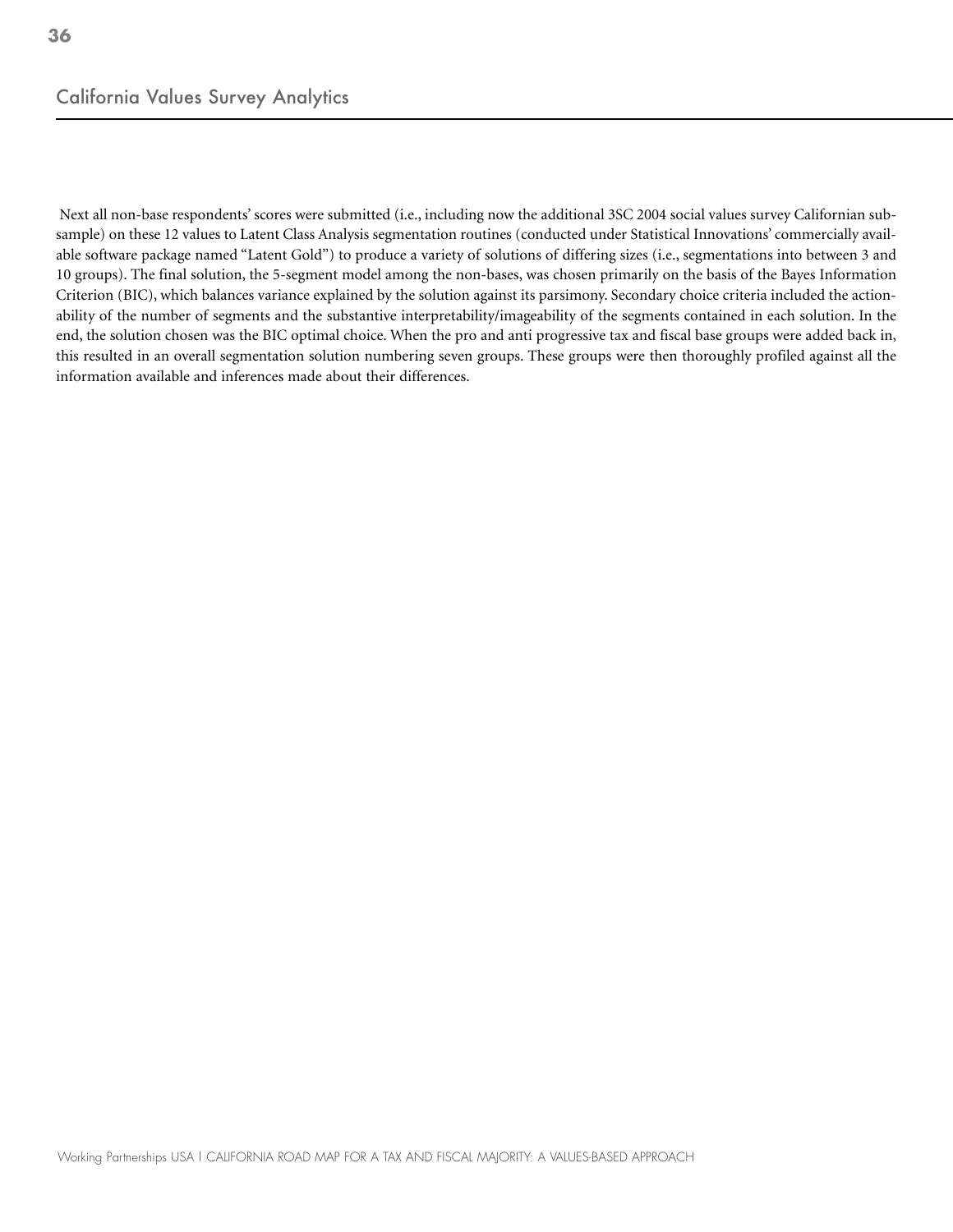# Appendix III. American Environics Values Glossary

| <b>TREND</b>                        | <b>DEFINITION</b>                                                                                                                                                                                                                                                        |
|-------------------------------------|--------------------------------------------------------------------------------------------------------------------------------------------------------------------------------------------------------------------------------------------------------------------------|
| <b>Acceptance of Violence</b>       | People highest on this trend believe that violence is an inevitable fact of life that must be<br>accepted with a certain degree of indifference. Belief that violence can be both cathartic<br>and persuasive.                                                           |
| Acknowledgement of<br><b>Racism</b> | Acknowledging that racism not only exists, but that Americans should make amends to<br>African Americans and other minorities who have been discriminated against in the past.<br>Belief that systemic racism has held African Americans back.                           |
| <b>Active Government</b>            | Tendency to believe that government efficaciously performs socially beneficial functions. A<br>desire for more government involvement in resolving social issues.                                                                                                        |
| <b>Adaptability to Complexity</b>   | Tendency to adapt easily to the uncertainties of modern life, and not to feel threatened by<br>the changes and complexities of society today. A desire to explore this complexity as a<br>learning experience and a source of opportunity. (R of Aversion to Complexity) |
| <b>Adaptive Navigation</b>          | Having the flexibility to adapt to unforeseen events that interfere with the realization of<br>one's goals. Being flexible in defining one's expectations and ways of meeting one's<br>objectives.                                                                       |
| <b>Advertising as Stimulus</b>      | Tendency to enjoy viewing advertising for its aesthetic properties; to enjoy advertising in a<br>wide range of venues, from magazines to television to outdoor signs and billboards.                                                                                     |
| <b>American Dream</b>               | The belief that the United States is the "land of opportunity" and that anyone can make it,<br>and make it big, if they try hard enough. The belief that even in middle age, one can start<br>anew, launching new initiatives or changing one's way of life.             |
| <b>American Entitlement</b>         | A belief that all Americans deserve the ample material wealth they enjoy and should not<br>feel guilty about it. Believing that Americans should not have to compromise their nation's<br>interests or their standard of living for the benefit of others in the world.  |
| <b>Anomie &amp; Aimlessness</b>     | The feeling of having no goals in life. Experiencing a void of meaning with respect to life<br>in general. A feeling of alienation from society, having the impression of being cut off from<br>what's happening.                                                        |
| <b>Attraction to Crowds</b>         | Enjoyment of being in large crowds as a means of deindividualization and connection-seeking                                                                                                                                                                              |
| <b>Aversion to Complexity</b>       | A desire to keep one's life simple and predictable. People strong on this trend are intimi-<br>dated and threatened by the changes in society and the complexities of modern life. They<br>seek stability and simplicity. (R of Adaptability to Complexity)              |
| <b>Brand Apathy</b>                 | Placing little importance on the brand name of a product. (R of Importance of Brand)                                                                                                                                                                                     |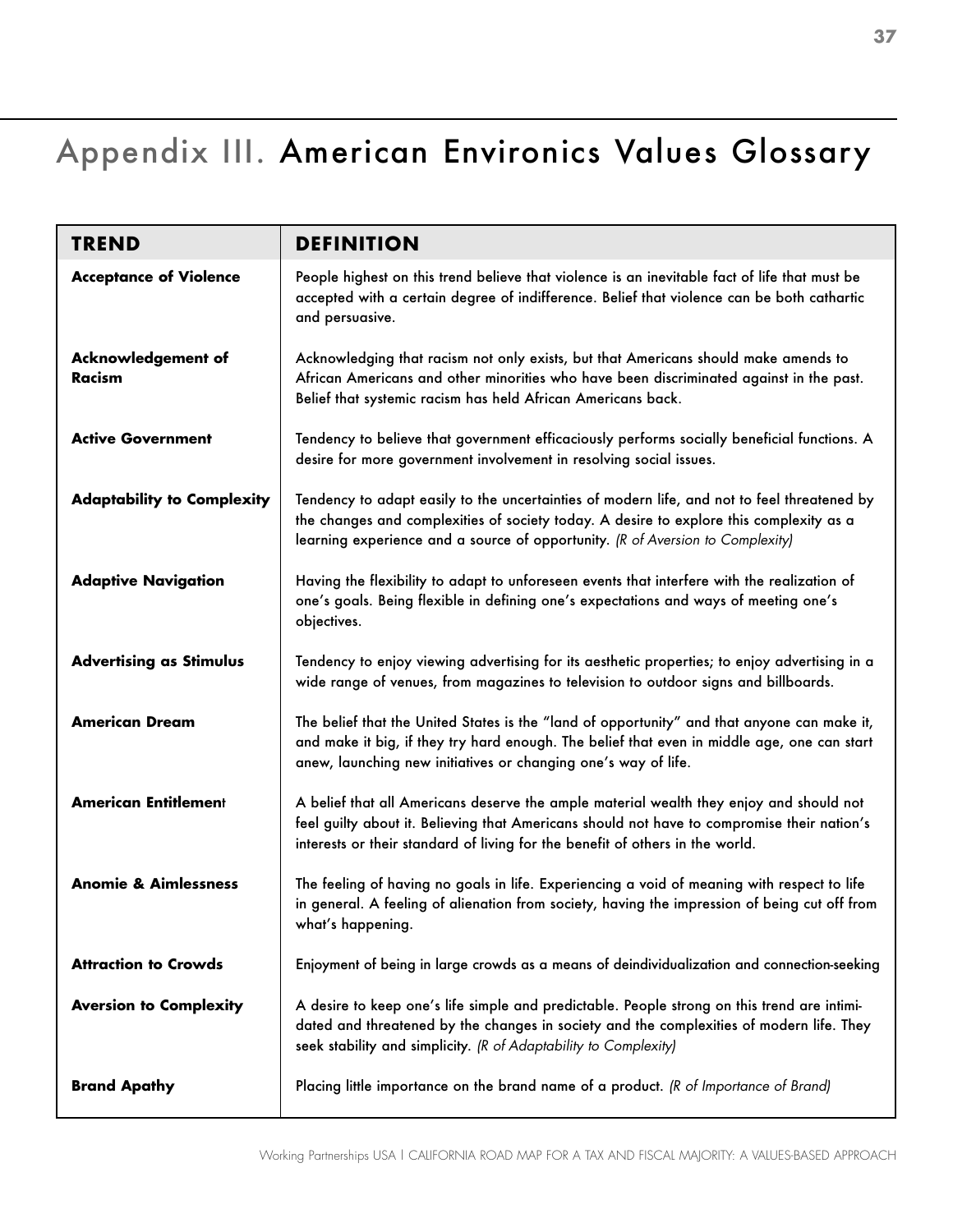| <b>TREND</b>                                  | <b>DEFINITION</b>                                                                                                                                                                                                                                                                                                                                               |
|-----------------------------------------------|-----------------------------------------------------------------------------------------------------------------------------------------------------------------------------------------------------------------------------------------------------------------------------------------------------------------------------------------------------------------|
| <b>Buying on Impulse</b>                      | Tendency to purchase products on impulse, enticed by exciting advertising or packaging.<br>Rarely seeking out information on products before buying. (R of Discriminating Consumerism)                                                                                                                                                                          |
| <b>Celebrating Passages</b>                   | A need to perform certain rituals or small acts to demarcate the passing of various phases<br>of one's life. A desire to celebrate traditional passages (e.g. birth, marriage, death), or<br>invent new ones.                                                                                                                                                   |
| <b>Civic Apathy</b>                           | Reflects a disinterest in the political process and participation in the democratic process.<br>Recognition of the division of society between the "haves" and the "have nots," and a will-<br>ingness to accept the inevitability of the status quo. (R of Civic Engagement)                                                                                   |
| <b>Civic Engagement</b>                       | A belief that active involvement in the political process can make a difference in society.<br>People strongest on this trend reject the notion that inequities in society are inevitable and<br>should be expected. (R of Civic Apathy)                                                                                                                        |
| <b>Community Involvement</b>                  | Measure of the interest in what's happening in one's neighborhood, city, town, or region.<br>Reflected in activities ranging from reading the weekly community newspaper to socio-politi-<br>cal involvement in community organizations.                                                                                                                        |
| <b>Concern for Appearance</b>                 | Placing a great deal of importance on appearing "attractive," and concerned about the<br>image projected by one's appearance. People who are strong on this trend are image-driven.                                                                                                                                                                             |
| <b>Confidence in Advertising</b>              | Tendency to trust and use advertising as a source of reliable information. Also, a tendency<br>to identify with the fashions and the role models promoted by advertising and the consumer<br>society. (R of Skepticism of Advertising)                                                                                                                          |
| <b>Confidence in Big Business</b>             | The belief that big businesses strive to strike a fair balance between making profit and<br>working in the public's interest. Expressing a certain level of faith that what serves the inter-<br>est of big business also serves the interest of society, and vice-versa. Associating good qual-<br>ity and service with big companies and well known products. |
| <b>Confidence in</b><br><b>Small Business</b> | Confidence in the commitment of small business-owners to the provision of quality goods<br>and services. Belief that small business owners are not just profit-driven.                                                                                                                                                                                          |
| <b>Conformity to Norms</b>                    | A desire to conform to existing social norms. People strongest on this trend express concern<br>about what others might think of them and make efforts to avoid standing out from others.                                                                                                                                                                       |
| <b>Consistent Self</b>                        | Remaining true to one's own ideals and convictions, even in the face of social pressure.<br>People who are strongest on this trend do not feel compelled to modify their beliefs, atti-<br>tudes, or behavior to conform to different social situations. (R of Malleable Self)                                                                                  |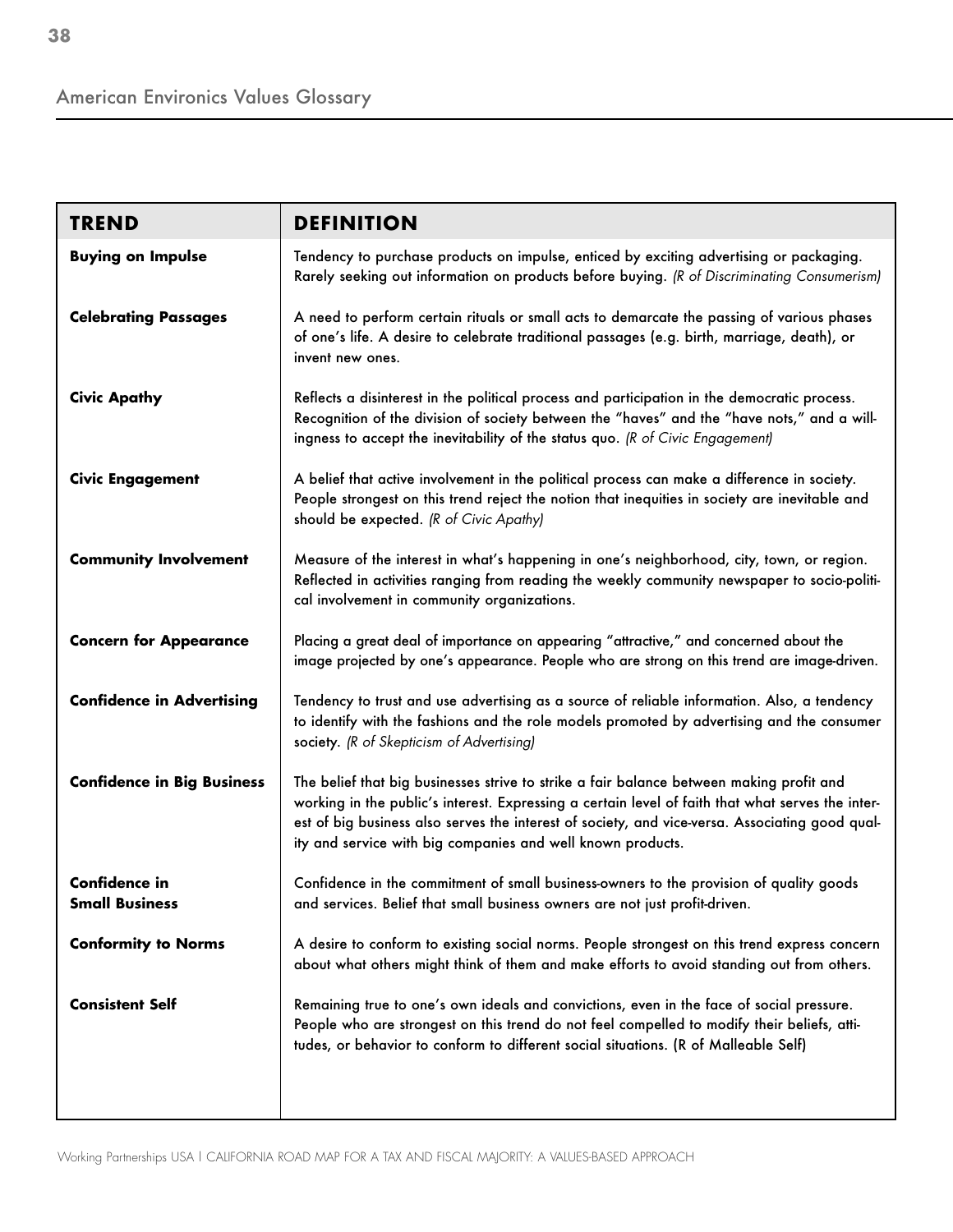| <b>TREND</b>                      | <b>DEFINITION</b>                                                                                                                                                                                                                                                                                                                                                                            |
|-----------------------------------|----------------------------------------------------------------------------------------------------------------------------------------------------------------------------------------------------------------------------------------------------------------------------------------------------------------------------------------------------------------------------------------------|
|                                   |                                                                                                                                                                                                                                                                                                                                                                                              |
| <b>Crude Materialism</b>          | Placing great importance on the accumulation of material possessions. Feeling a need to<br>constantly buy new products and services                                                                                                                                                                                                                                                          |
| <b>Cultural Assimilation</b>      | E Pluribus Unum. Belief that people should adopt a culture that is "American" first and fore-<br>most. Believing that in coming to America, immigrants should let go of their languages and<br>customs and embrace the American way of life. (R of Multiculturalism)                                                                                                                         |
| <b>Culture Sampling</b>           | This trend identifies the view that other cultures have a great deal to teach us, and meas-<br>ures people's inclination to incorporate some of these cultural influences into their own<br>lives.                                                                                                                                                                                           |
| <b>Deconsumption</b>              | The willingness to adopt a lifestyle in which consumption plays a less dominant role. This<br>attitude is expressed in a desire to limit or reduce one's consumption of goods and to<br>spend less than before                                                                                                                                                                               |
| <b>Discerning Hedonism</b>        | The capacity to savor pleasures; the appreciation of complex emotions and the ability to<br>link enjoyment to other realms of experience in everyday life.                                                                                                                                                                                                                                   |
| <b>Discount Consumerism</b>       | Preferring to buy discount or private label brands, often from wholesalers, discount outlet<br>stores or the sale displays at national retailers (R. of Upscale Consumerism)                                                                                                                                                                                                                 |
| <b>Discriminating Consumerism</b> | Seeking objective, comparative product information and carefully evaluating one's needs<br>before making purchases. Preference for practical and functional products, satisfying real<br>needs. (R of Buying on Impulse)                                                                                                                                                                     |
| <b>Duty</b>                       | Belief that duties and obligations to others should be fulfilled before turning to one's per-<br>sonal pleasures and interests.                                                                                                                                                                                                                                                              |
| <b>Ecological Concern</b>         | A tendency to believe that today's environmental problems are a result of industrial and<br>personal disregard for the environment. These people feel that the trend towards environ-<br>mental destruction is unacceptable and reject the notion that job protection or economic<br>advancement should be allowed at the expense of environmental protection. (R of<br>Ecological Fatalism) |
| <b>Ecological Fatalism</b>        | People highest on this trend believe that some amount of pollution is unavoidable in indus-<br>trial societies and accept it as a part of life. They feel that there is little they can do to<br>change this fact. (R of Ecological Concern)                                                                                                                                                 |
| <b>Effort Toward Health</b>       | The commitment to focus on diet and exercise in order to feel better and have a healthy,<br>wholesome lifestyle. A willingness to transform one's lifestyle through exercise and radical<br>changes to diet.                                                                                                                                                                                 |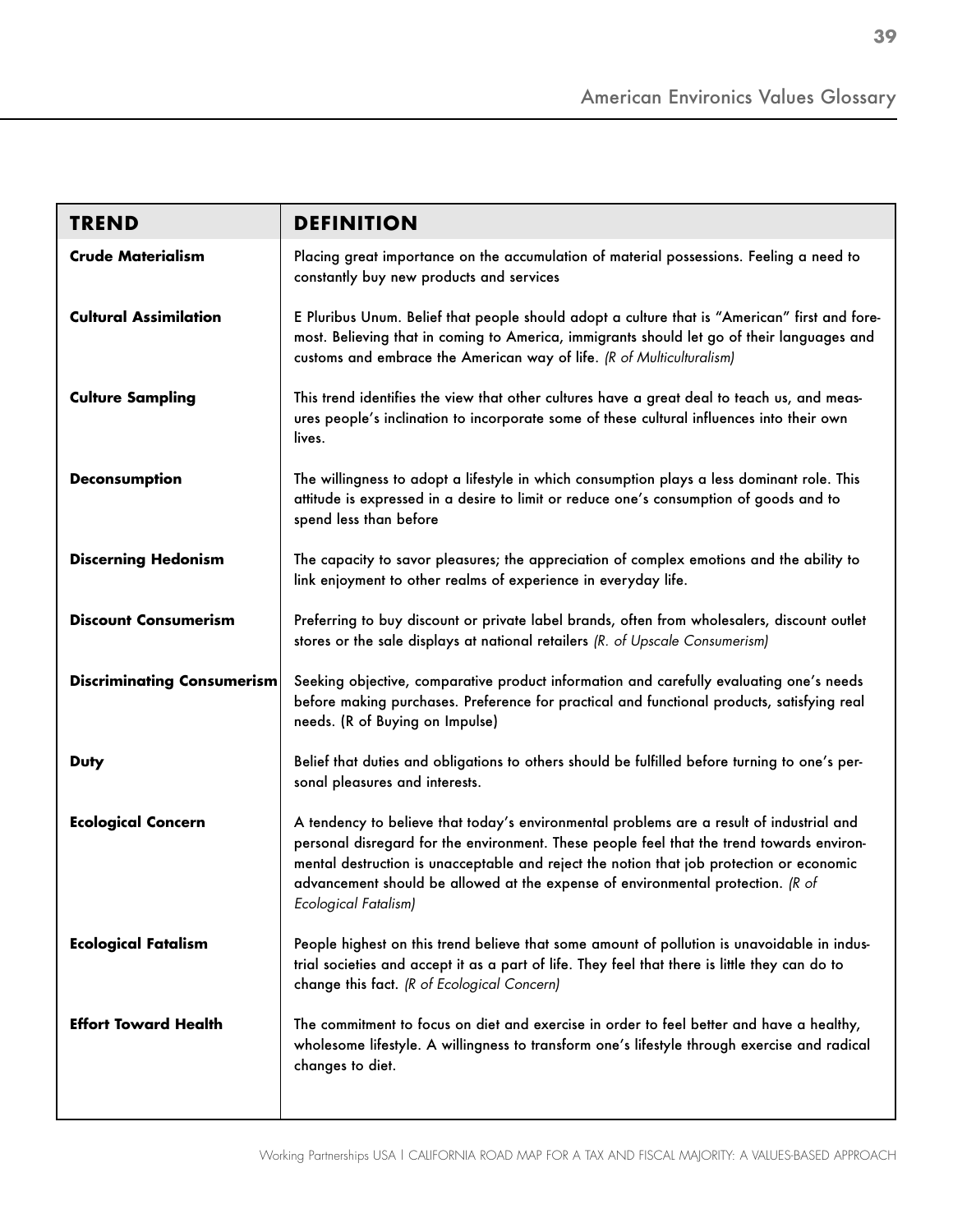| <b>TREND</b>                                   | <b>DEFINITION</b>                                                                                                                                                                                                                                                                                                                                      |
|------------------------------------------------|--------------------------------------------------------------------------------------------------------------------------------------------------------------------------------------------------------------------------------------------------------------------------------------------------------------------------------------------------------|
| <b>Emotional Control</b>                       | A propensity to give priority to reason as the principal way of understanding life. A desire<br>to keep one's emotional life "on an even keel," to use logic and reason to control one's<br>feelings and emotions and to base day-to-day decisions on reason and logic. A reluctance<br>to experience or express emotions. (R of Pursuit of Intensity) |
| <b>Enthusiasm for Consumption</b>              | Displaying an enthusiastic attitude toward consumption. Consumers strong on this trend<br>intend to buy as much or more than they did before. They like to explore the marketplace<br>and are always on the look out for whatever is new on the market.                                                                                                |
| <b>Enthusiasm for</b><br><b>New Technology</b> | Fascination with the possibilities offered by modern technology. Seeks information<br>about the latest products and innovations. Excitement about the ways technology can better<br>their lives.                                                                                                                                                       |
| <b>Entrepreneurialism</b>                      | Taking steps to fulfill the dream of becoming self-employed, rather than a 9 to 5 employee.<br>Feeling that the freedom and opportunity that comes with owning one's own business is<br>more rewarding than working for someone else.                                                                                                                  |
| <b>Equal Relationship</b><br>with Youth        | Breaking down traditional hierarchical and patriarchal relationships by giving the youth<br>equal freedoms as those of adults. Discipline, as that issued by adults over young people, is<br>therefore replaced by freedom and increased individualism.                                                                                                |
| <b>Ethical Consumerism</b>                     | A focus on the perceived ethical and social responsibility policies and practices of the com-<br>panies from which they buy. Consideration of labor policies, mistreatment of animals, etc.<br>Desire to see companies be good corporate citizens in terms of these social concerns.                                                                   |
| <b>Everyday Ethics</b>                         | A measure of how individuals respond in situations that put their ethical beliefs to the test.<br>When a person sees a way of turning a situation to his advantage at the expense of anoth-<br>er person, institution or company, how does he respond? Will he report mistakes made in<br>his favor by a waiter, a bank or the government?             |
| <b>Everyday Rage</b>                           | A willingness to express anger and dissatisfaction towards others. This ranges from a<br>refusal to accept bad service, to arguing with others in public, or even engaging in "road<br>rage." Implicit in this is a feeling that people can no longer expect fair treatment by being<br>polite or quiet.                                               |
| <b>Faith in Science</b>                        | The belief that science and technology can work in a positive way by expanding natural<br>resources to meet future demand, and that new technologies can repair past damage to the nat-<br>ural world. Excitement in the possibilities offered by new technologies and modern medicine.                                                                |
| Fatalism                                       | The tendency to believe that one's life is shaped by forces beyond one's control. Feeling<br>unconcerned with trying to change the inevitable direction of one's life. (R of Personal<br>Control)                                                                                                                                                      |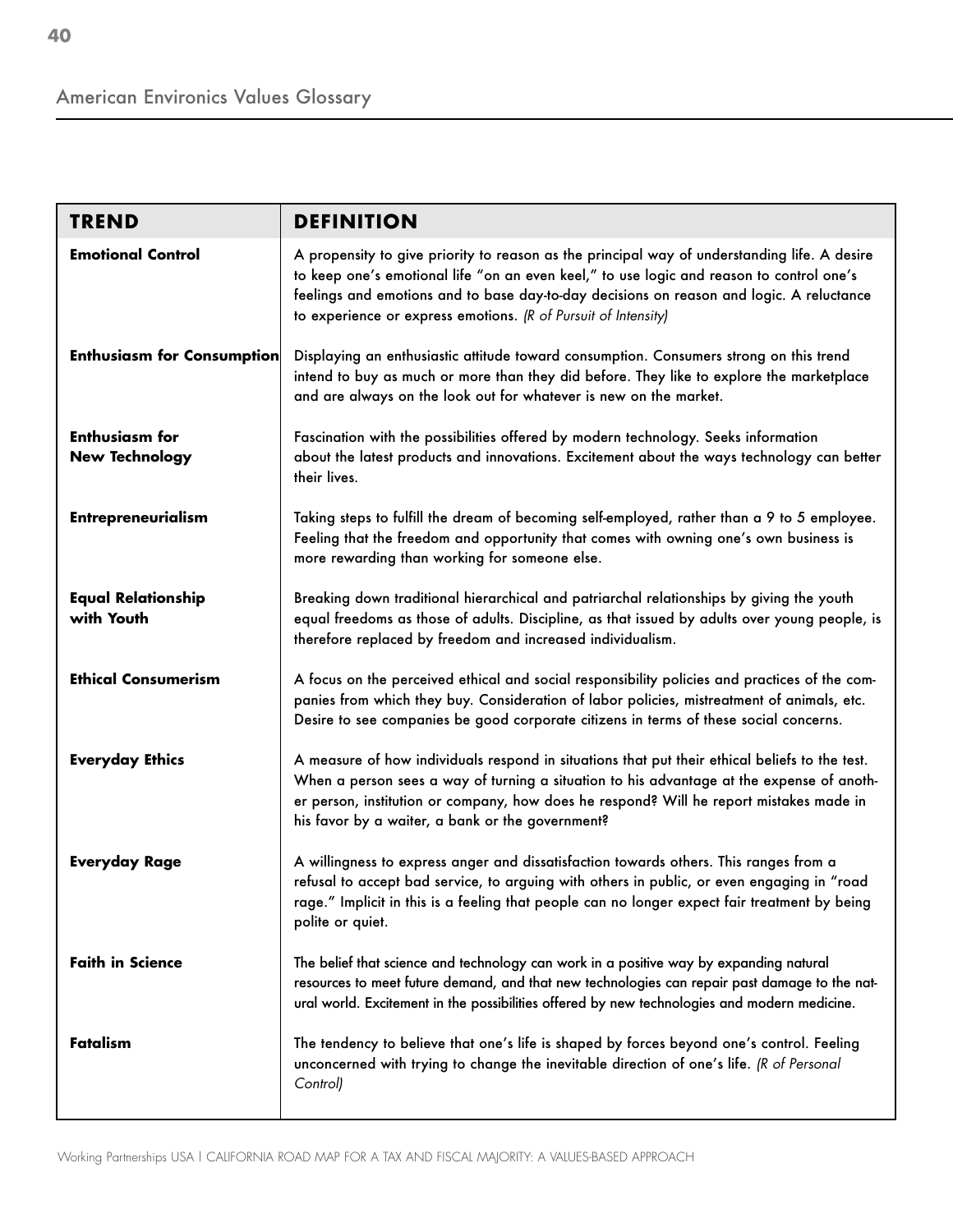| <b>TREND</b>                                                             | <b>DEFINITION</b>                                                                                                                                                                                                                                                                                                                                                 |
|--------------------------------------------------------------------------|-------------------------------------------------------------------------------------------------------------------------------------------------------------------------------------------------------------------------------------------------------------------------------------------------------------------------------------------------------------------|
| <b>Fear of Violence</b>                                                  | Fear of violence occurring in today's society. Feeling insecure about personal safety, feel-<br>ing vulnerable to attack in the city or in one's neighborhood, especially at night. Tendency<br>to believe that one must be on constant alert against gratuitous violence.                                                                                        |
| <b>Financial Security</b>                                                | A feeling of security and optimism about one's financial future. A sense of being personally<br>responsible for and in control of one's financial situation.                                                                                                                                                                                                      |
| <b>Flexible Families</b>                                                 | Willingness to accept non-traditional definitions of "family," such as common law and same-<br>sex marriages. The belief that "family" should be defined by emotional links rather than by<br>legal formalities or institutions. The belief that society should be open to new definitions of<br>what constitutes a "family." (R of Traditional Families)         |
| <b>Flexible Gender Identity</b><br>(R of Traditional Gender<br>Identity) | The feeling that one has both a feminine and masculine side to one's personality. The<br>desire to actively explore and express these different facets of one's personality. Having a<br>feeling of being more masculine at times and more feminine at others.                                                                                                    |
| <b>Gender Parity</b>                                                     | Seeking fairness and equal treatment for men and women in work roles. A desire to tran-<br>scend sexual stereotypes and to see an end to discrimination, tempered by a belief that a<br>job should go to the best candidate, man or woman, rather than employing reverse-discrim-<br>ination to achieve equal representation of men and women in all professions. |
| <b>Global Consciousness</b>                                              | Considering oneself a "citizen of the world" first and foremost, over a "citizen of one's<br>community and country." Non-ethnocentricity, feeling affinity to peoples in all countries. (R<br>of Parochialism)                                                                                                                                                    |
| <b>Heterarchy</b>                                                        | Tendency to think that leadership in organizations should be flexible and fluid, that a single<br>leader should not take control of everything and that initiatives and leadership should<br>emerge from different individuals as a function of their strengths. A belief that teamwork is<br>more effective than autocracy.                                      |
| <b>Holistic Health</b>                                                   | Taking a holistic approach to health and well-being. Individuals who are high on this trend<br>are sensitive to the linkage between their mental, spiritual, and physical well-being. They<br>feel that they can exert control over their health, and feel that the choices they make today<br>will pay off in later years.                                       |
| <b>Importance of Aesthetics</b>                                          | Tendency to base purchase decisions on aesthetic rather than utilitarian considerations.<br>Measures the attention given to the beauty of objects and products purchased. People<br>strong on this trend often buy products purely for their appearance.                                                                                                          |
| <b>Importance of Brand</b>                                               | Giving great weight to the brand name of a product or service, a tendency to have favorite<br><b>brands.</b> (R of Rejection of Brands)                                                                                                                                                                                                                           |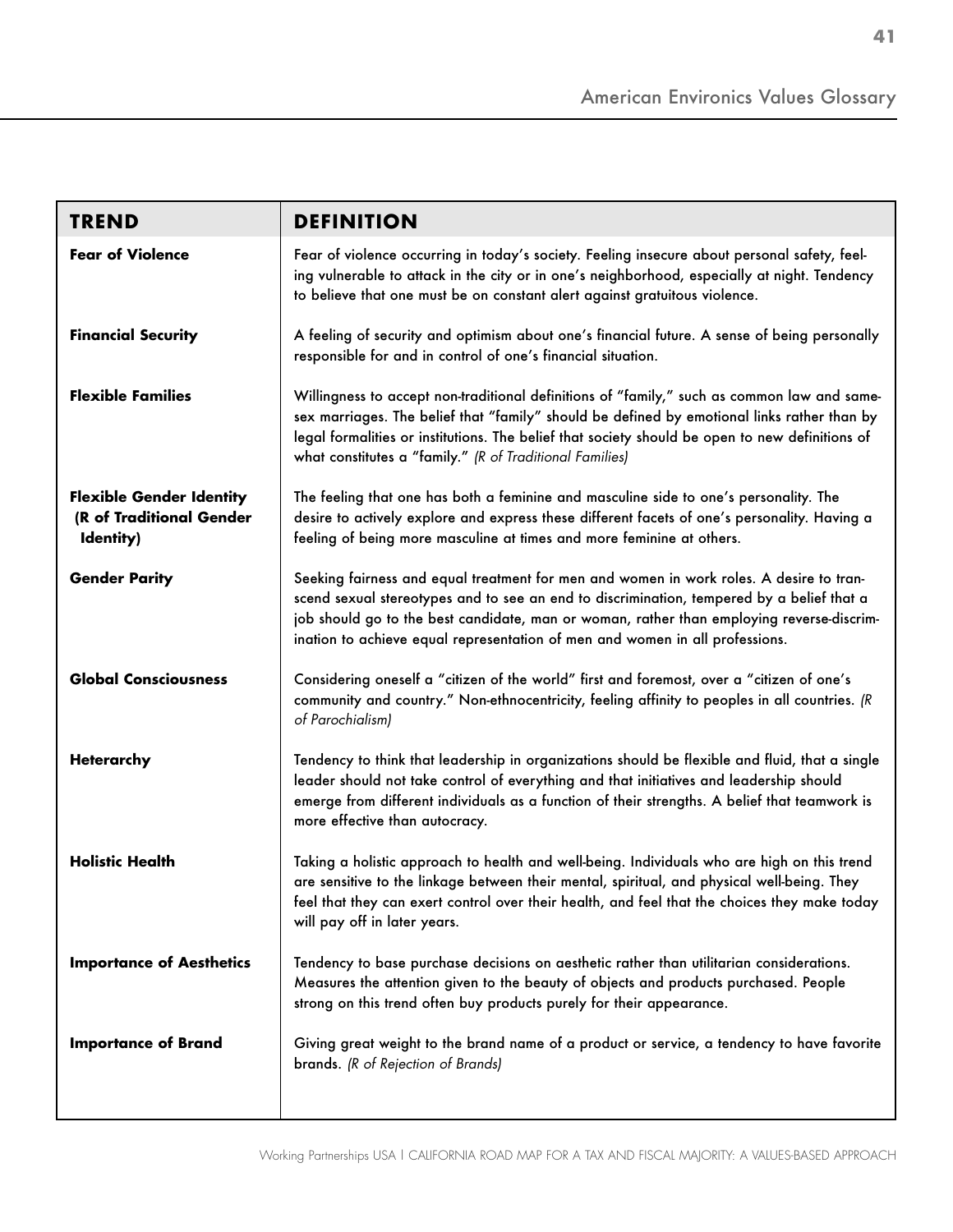| <b>TREND</b>                       | <b>DEFINITION</b>                                                                                                                                                                                                                                                                                  |
|------------------------------------|----------------------------------------------------------------------------------------------------------------------------------------------------------------------------------------------------------------------------------------------------------------------------------------------------|
| <b>Importance of Spontaneity</b>   | Tendencies to enthusiastically embrace the unexpected and spontaneous events that tem-<br>porarily interrupt daily routines.                                                                                                                                                                       |
| <b>Interest in the Unexplained</b> | Tendency to reject the assumption that all valid knowledge must be logical, rational or sci-<br>entific in favor of an acceptance of beliefs or phenomena that remain mysterious or unex-<br>plained by modern science.                                                                            |
| <b>Introspection &amp; Empathy</b> | Tendency to analyze and examine one's actions and those of others, rather than being<br>judgmental about variances from the norm or from one's own way of doing things. An<br>interest in understanding life rather than taking sides.                                                             |
| <b>Intuition &amp; Impulse</b>     | A way of understanding and transacting with the world that largely leaves aside controlled<br>and critical rational thought. A tendency to be guided less by reason and ideology than by<br>one's own emotions and feelings. Impulsive and spontaneous, able to change one's opin-<br>ions easily. |
| <b>Joy of Consumption</b>          | Intense gratification through the purchase of consumer goods (rather than basic necessi-<br>ties). Enjoying consumption for the pleasure of consumption. People who are strong on this<br>trend are often more excited by the act of buying than by the use of the products they buy.              |
| <b>Just Deserts</b>                | Confidence that, in the end, people get what they deserve as a result of the decisions they<br>make, both positively and negatively.                                                                                                                                                               |
| <b>Largesse Oblige</b>             | Social conscience of the economic variety. The "haves" have a moral duty to help or share<br>with the "have nots."                                                                                                                                                                                 |
| <b>Living Virtually</b>            | People strong on this trend are spending an increasing amount of time watching TV, using<br>computers, or at the movies. Reflects a more virtual than real connection to the world.                                                                                                                |
| <b>Look Good Feel Good</b>         | A belief that, by taking care to look their best, one will feel and project confidence, there-<br>by helping to achieve one's goals in life.                                                                                                                                                       |
| Malleable Self                     | Social chameleonism, feeling the need to adapt to different social settings by modifying<br>one's beliefs, attitudes and behaviors. Having few strongly held convictions that are main-<br>tained in the face of social pressure. (R. of Consistent Self)                                          |
| <b>Meaningful Moments</b>          | Cherishing the ordinary moments in everyday life over once-in-a-lifetime, grand-scale<br>events. Taking time to indulge in individual pleasures. The sense of impermanence that<br>accompanies momentary connections with others does not diminish the value of the<br>moment.                     |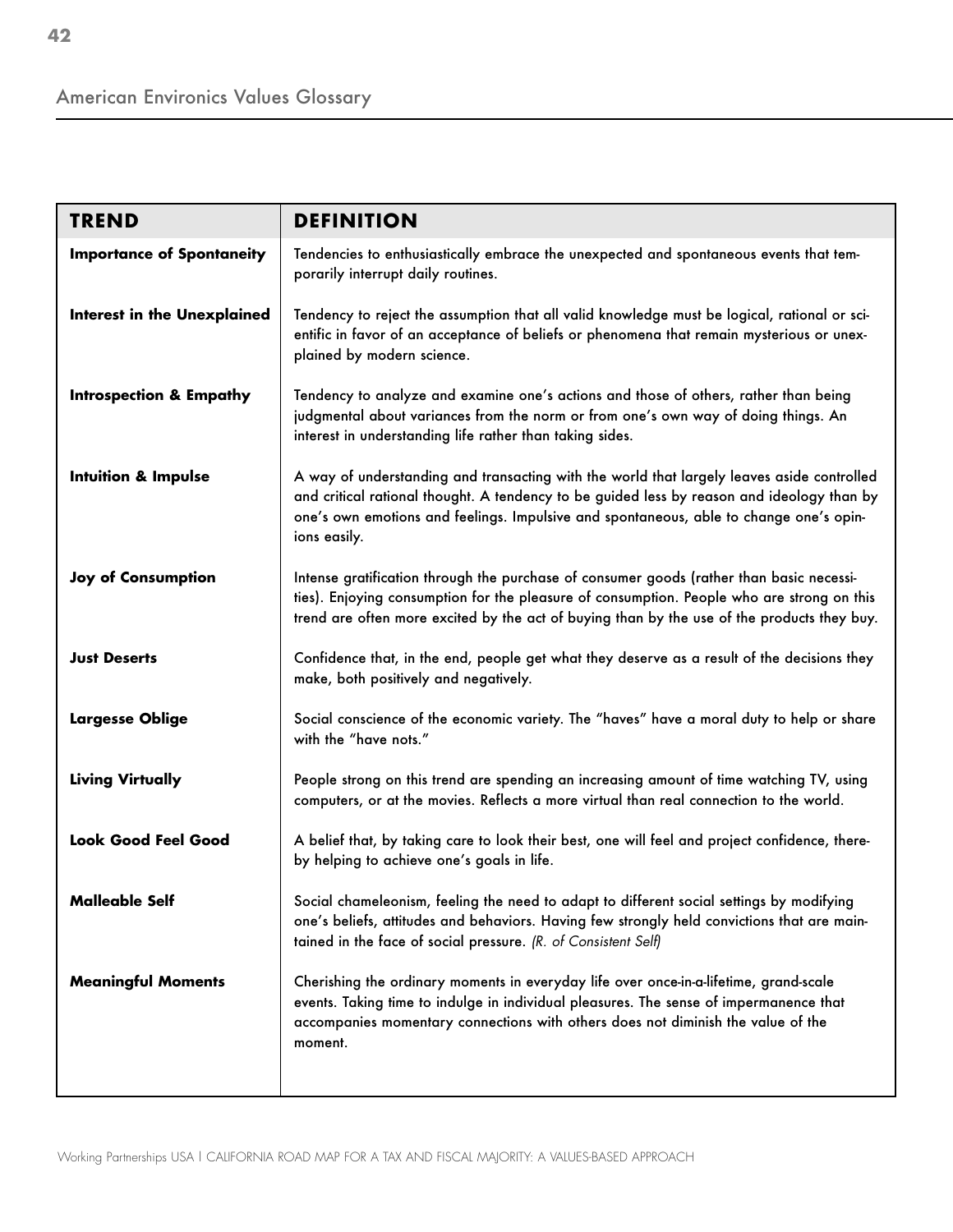| <b>TREND</b>                       | <b>DEFINITION</b>                                                                                                                                                                                                                                                                                                                               |
|------------------------------------|-------------------------------------------------------------------------------------------------------------------------------------------------------------------------------------------------------------------------------------------------------------------------------------------------------------------------------------------------|
| <b>Modern Racism</b>               | A modern definition of racism based on the belief that racism is largely a thing of the past<br>and that African Americans in particular have gained more than they deserve.                                                                                                                                                                    |
| <b>More Power for Business</b>     | Belief that business institutions (e.g., banks, foreign companies) should have a greater influ-<br>ence in society.                                                                                                                                                                                                                             |
| <b>More Power for Media</b>        | Belief that celebrities and those in the media should have a greater influence in society.                                                                                                                                                                                                                                                      |
| <b>More Power for Politics</b>     | Belief that government institutions and political parties should have a greater influence in<br>society.                                                                                                                                                                                                                                        |
| <b>Multiculturalism</b>            | Openness toward the diverse cultures, ethnic communities and immigrants that make up<br>America. A belief that ethnic groups should be encouraged to preserve their cultural identi-<br>ties, and that others should seek to learn about them. (R of Cultural Assimilation)                                                                     |
| <b>Mysterious Forces</b>           | The impression that forces greater than ourselves control our destiny and that mysterious<br>forces that we cannot understand affect our lives.                                                                                                                                                                                                 |
| <b>National Pride</b>              | Defining one's identity through national pride and believing that America should hold a<br>strong position in the world.                                                                                                                                                                                                                        |
| <b>Need for Status Recognition</b> | Desire to be held in esteem and respect by others, and to express one's social standing or<br>aspired status, through a display of fine manners, good taste, style or "chic."                                                                                                                                                                   |
| <b>Need for Uniqueness</b>         | A desire to be individualistic and stand out in the crowd. People strongest on this trend do<br>not worry about what others might about them but tailor their appearance, behavior and<br>activities to be different.                                                                                                                           |
| <b>Networking</b>                  | The desire to assemble a diverse network of friends and associations based on one's own<br>personal interests. Often these friends and associations will share little in common between<br>each other, apart from the fact that they are all connected to person's own interests.                                                               |
| <b>Obedience to Authority</b>      | A belief in playing by the rules. The belief that persons or organizations in positions of<br>authority should be deferred to at all times. There are rules in society and everyone should<br>follow them. Feeling that young people in particular should be taught to obey authority<br>rather than question it. (R of Rejection of Authority) |
| <b>Ostentatious Consumption</b>    | Desire to impress others and express one's social standing through the display of objects<br>that symbolize affluence.                                                                                                                                                                                                                          |
|                                    |                                                                                                                                                                                                                                                                                                                                                 |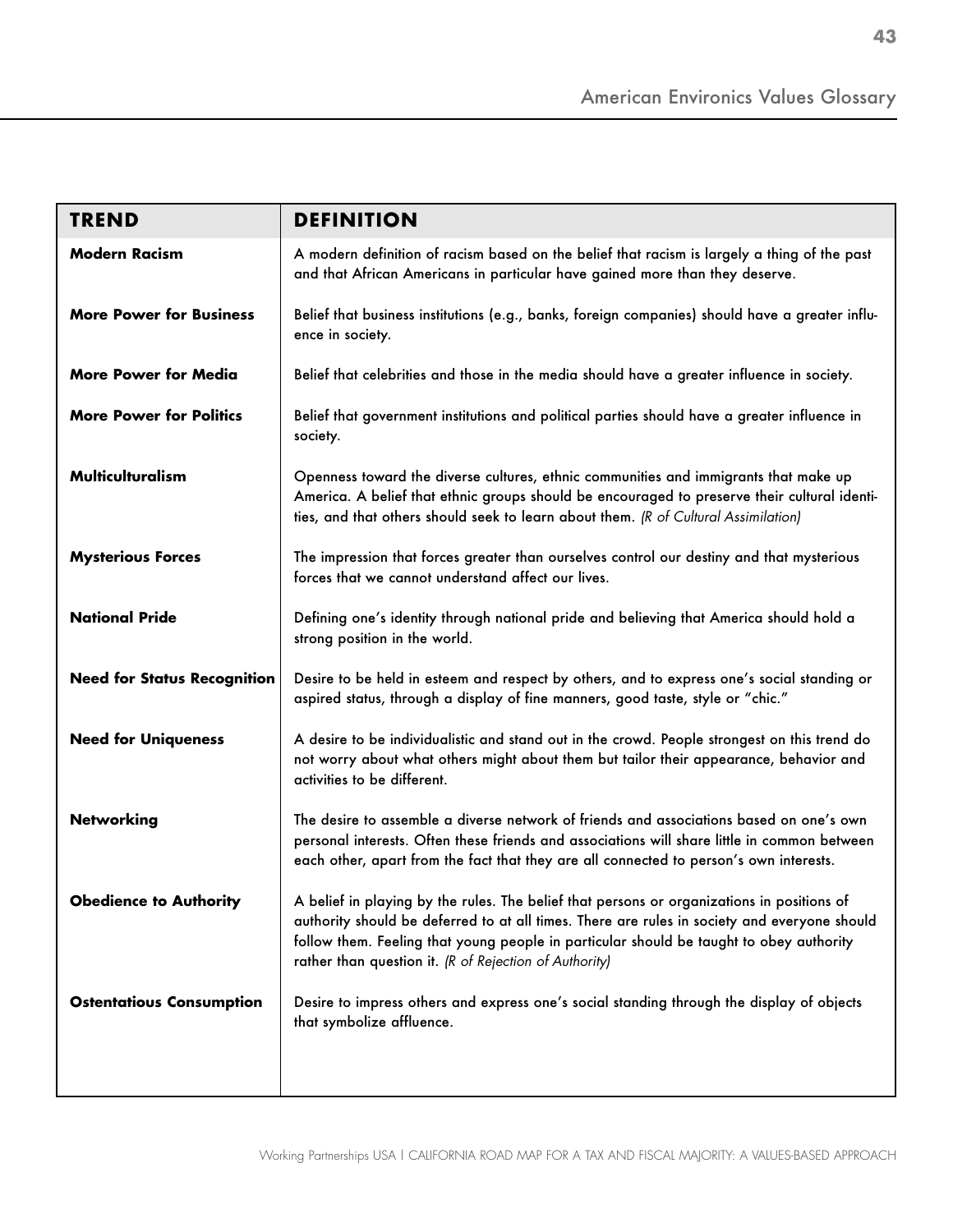| <b>TREND</b>                 | <b>DEFINITION</b>                                                                                                                                                                                                                                                                                                                                                                            |
|------------------------------|----------------------------------------------------------------------------------------------------------------------------------------------------------------------------------------------------------------------------------------------------------------------------------------------------------------------------------------------------------------------------------------------|
| <b>Parochialism</b>          | Feeling of connectedness one's town, city, region or country. A disregard for what is hap-<br>pening in other countries, and a preference for seeing symbols of home, such as a<br>McDonalds restaurant, when traveling abroad. (R of Global Consciousness)                                                                                                                                  |
| Patriarchy                   | Belief that "the father of the family must be the master in his own home."                                                                                                                                                                                                                                                                                                                   |
| <b>Penchant for Risk</b>     | Desire to take risks in order to get what one wants out of life. Also, indulging in dangerous<br>and forbidden activities for their associated emotional high.                                                                                                                                                                                                                               |
| <b>Personal Challenge</b>    | Setting difficult goals, even if just to prove to themselves that they can do it. People strong<br>on this trend finish what they start, persevering until their self-assigned task is completed to<br>their satisfaction. Rejecting personal failure.                                                                                                                                       |
| <b>Personal Control</b>      | Striving to organize and control the direction of one's future, even when it feels that there<br>are forces beyond one's immediate control. (R of Fatalism)                                                                                                                                                                                                                                  |
| <b>Personal Creativity</b>   | Desire to use one's imagination and creative talents in daily life, both at work and at play.                                                                                                                                                                                                                                                                                                |
| <b>Personal Escape</b>       | Interest in mystery, romanticism and adventure, as a means of distracting one's self from<br>everyday challenges and burdens. People strongest on this trend feel that their dreams and<br>imagination are important driving forces in their daily lives and long for that which is<br>beyond the practical, and desire to experience beauty and pleasure in surprise and aston-<br>ishment. |
| <b>Personal Expression</b>   | The desire to develop and express one's personality, combined with a desire to communi-<br>cate in an authentic and sincere manner with others.                                                                                                                                                                                                                                              |
| <b>Primacy of the Family</b> | Centrality of family; making personal sacrifices and providing for one's children over all else.                                                                                                                                                                                                                                                                                             |
| <b>Propriety</b>             | The importance of dressing so as not to give offence, but rather to elicit and communicate<br>respect in more formal relationships, in public, and at work. Behaving in a way that<br>respects oneself and others. A preference for the formal over the casual.                                                                                                                              |
| <b>Protection of Privacy</b> | Great concern about the fact that in databases, among other ways, government and busi-<br>ness are amassing increasingly large banks of information about people's private lives.                                                                                                                                                                                                            |
| <b>Pursuit of Intensity</b>  | Desire to live intensely. Also, a tendency to be guided less by reason and ideology than by<br>one's own emotions, feelings and intuition. A need to constantly experience new sensations.<br>(R of Emotional Control)                                                                                                                                                                       |
| <b>Racial Fusion</b>         | People who are strongest on this trend are accepting of ethnic diversity within families, such<br>as inter-racial marriage, believing that it enriches people's lives.                                                                                                                                                                                                                       |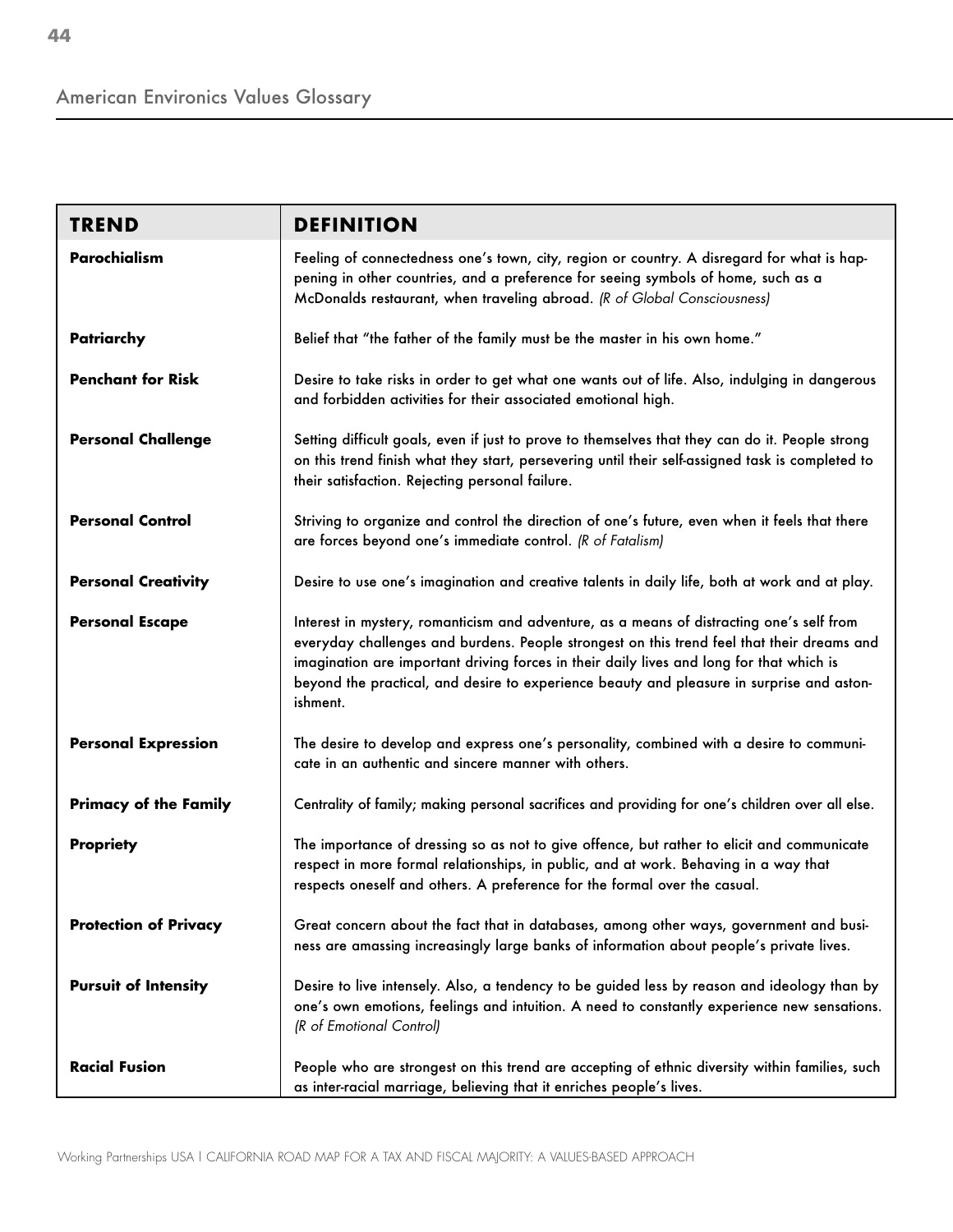| <b>TREND</b>                                 | <b>DEFINITION</b>                                                                                                                                                                                                                                                                                                                                             |
|----------------------------------------------|---------------------------------------------------------------------------------------------------------------------------------------------------------------------------------------------------------------------------------------------------------------------------------------------------------------------------------------------------------------|
| <b>Rejection of Authority</b>                | Desire to transcend the rigid framework of traditional authority. Possessing a questioning<br>orientation, critical of and willing to look beyond the status quo. (R of Obedience to<br>Authority)                                                                                                                                                            |
| <b>Rejection of Order</b>                    | Living with a certain amount of disorder as an expression of oneself. Also, a desire to dis-<br>tance oneself from society's traditional moral code governing good manners and the gold-<br>en rule in favor of a more informal and relaxed approach to life.                                                                                                 |
| Religion a la Carte                          | A selective, personal, adaptive and eclectic approach to the adoption of religious beliefs.<br>Spiritually questing, seeking personal fulfillment through learning about other faiths.                                                                                                                                                                        |
| <b>Religiosity</b>                           | Placing great importance on religion as a construct which guides one's life. Also, placing<br>great significance on having an affiliation with an organized religious faith. Tendency to<br>consider that religion represents the essential values and education that should be transmit-<br>ted to the next generation.                                      |
| <b>Reverse Sexism</b>                        | Belief that women, not men, are the superior gender. Feeling that women are more adapt-<br>able and intelligent than men, better equipped to function in the modern world.                                                                                                                                                                                    |
| <b>Saving on Principle</b>                   | The tendency to save and accumulate money, motivated by a moral impulse for future secu-<br>rity. A preference for frugality and denial to self of "luxuries." Displaying tendencies<br>towards inhibition.                                                                                                                                                   |
| <b>Search for Roots</b>                      | Desire to preserve and maintain one's cultural and ethnic roots and to live in accordance<br>with one's own traditions and customs. Also, a yearning to return to one's cultural roots in<br>order to rediscover, and participate in, the fundamental values that give meaning to one's<br>life.                                                              |
| Selective use of<br><b>Personal Services</b> | Deferring to experts for advice when needed, but maintaining contact with them. Those<br>highest on this trend seek opportunities to learn from them or even play an active role in<br>the decision making process.                                                                                                                                           |
| <b>Sensualism</b>                            | Tendency to give priority to the sensorial perceptions aroused by the non-visual senses. A<br>more sensual, intuitive, and affective approach to life.                                                                                                                                                                                                        |
| <b>Sexism</b>                                | Belief that "the father of the family must be the master in his own home." Believing in tradi-<br>tional, male-dominated views on the division of gender roles-that men are naturally superi-<br>or to women. These views carry into economic issues such as the belief that, when both<br>partners are working, the husband should be the main bread-winner. |
|                                              |                                                                                                                                                                                                                                                                                                                                                               |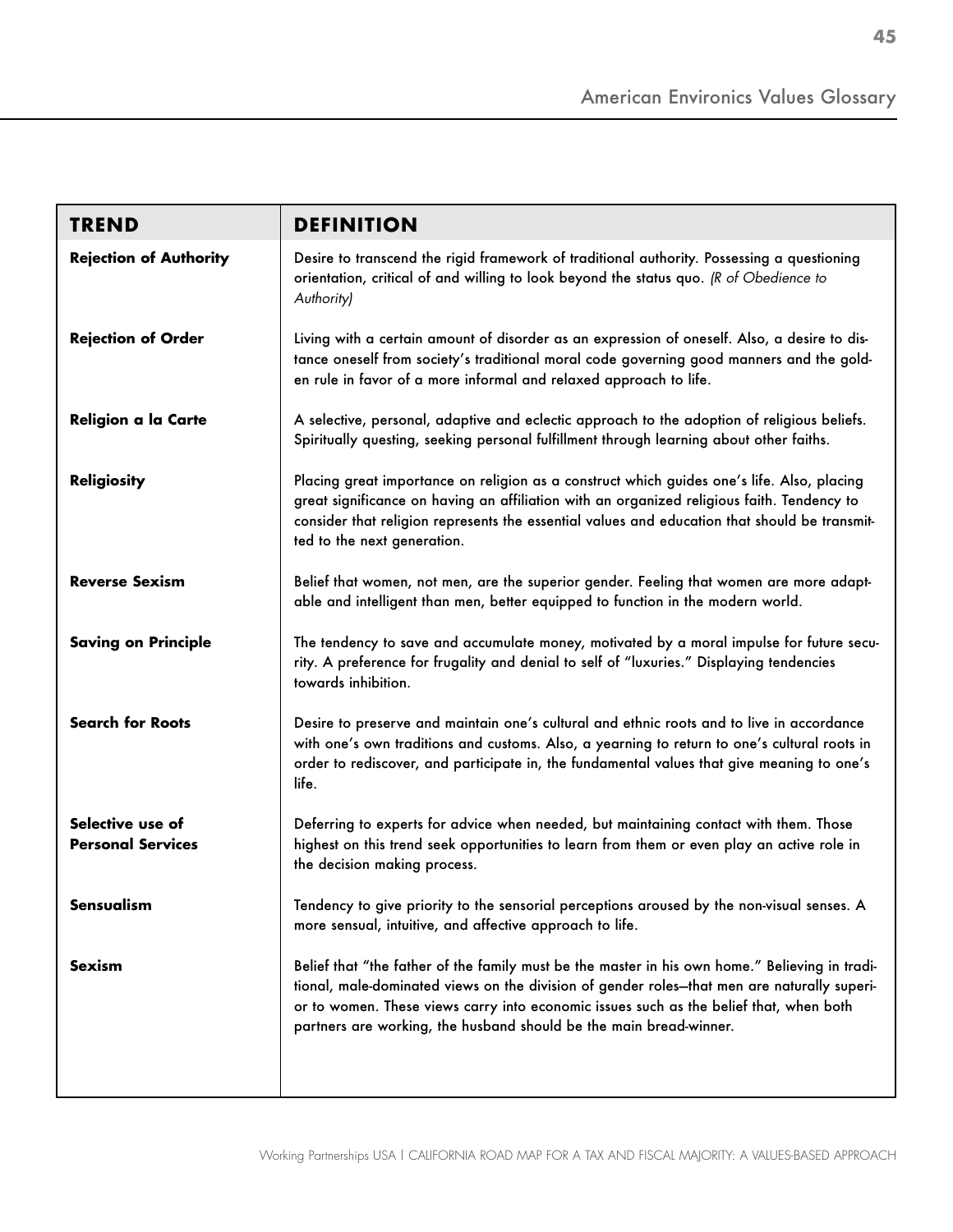| <b>TREND</b>                       | <b>DEFINITION</b>                                                                                                                                                                                                                                                                                                                                                              |
|------------------------------------|--------------------------------------------------------------------------------------------------------------------------------------------------------------------------------------------------------------------------------------------------------------------------------------------------------------------------------------------------------------------------------|
| <b>Sexual Permissiveness</b>       | A tendency to be sexually permissive regarding oneself and others. Fidelity within marriage<br>or between partners and the prohibition of premarital sex are of little importance.                                                                                                                                                                                             |
| <b>Skepticism of Advertising</b>   | Distrust that advertising messages are truthful or even helpful for making purchasing deci-<br>sions. (R of Confidence in Advertising)                                                                                                                                                                                                                                         |
| <b>Social Intimacy</b>             | A desire to be around and connect with smaller, closely knit groups of people. Feeling that<br>smaller organizations are better than larger ones.                                                                                                                                                                                                                              |
| <b>Social Mobility</b>             | Feeling that social advancement is both desirable and available to those with the skills<br>and/or connections to make it happen. Reliance on 'hard skills' like education and training,<br>as well as 'soft skills' like personal relations to advance.                                                                                                                       |
| <b>Social Responsibility</b>       | A belief that society, and the individual, has a responsibility to help those less fortunate.<br>Tendency to believe that quality of life can improve when people work together.                                                                                                                                                                                               |
| <b>Spiritual Quest</b>             | A desire for an intense spiritual life, contemplating questions of existence and meaning.                                                                                                                                                                                                                                                                                      |
| <b>Status via Home</b>             | Feeling a strong sense that one's home represents an extension of one's image. People<br>strongest on this trend make great efforts to decorate and equip their homes in a manner<br>that will impress others, and pay particular attention to the way they entertain in the home                                                                                              |
| <b>Strategic Consumption</b>       | An attitude adopted by consumers to get the best price for whatever they buy. The methods<br>vary and can include, for example, making a better assessment of their needs in order to<br>be more selective in their purchases, hunting for special promotions, discounts, bargains or<br>other forms of price reduction, switching to cheaper brands, or postponing purchases. |
| <b>Technology Anxiety</b>          | People strong on this trend are intimidated and threatened by technological changes and<br>express high concern regarding the ethical and moral dimensions towards which science is<br>advancing.                                                                                                                                                                              |
| <b>Time Stress</b>                 | Feeling overwhelmed by the demands on one's time. A desire to obtain better control of<br>one's life stress, particularly as it applies to better time management.                                                                                                                                                                                                             |
| <b>Traditional Family</b>          | Defining "family" in traditional terms as a man and a woman, married with children.<br>Unwilling to expand the traditional concept of "family" beyond the legal formality of a<br>marriage license to include same sex couples or unmarried couples. (R of Flexible Family)                                                                                                    |
| <b>Traditional Gender Identity</b> | The belief that normal gender behavior is clearly delineated—men are masculine and<br>women are feminine. That men and women have particular characteristics inherent in gen-<br>der. The rejection of the notion that masculine and feminine behavior and roles can, or<br>should, cross the traditional gender line. (R of Flexible Gender Identity)                         |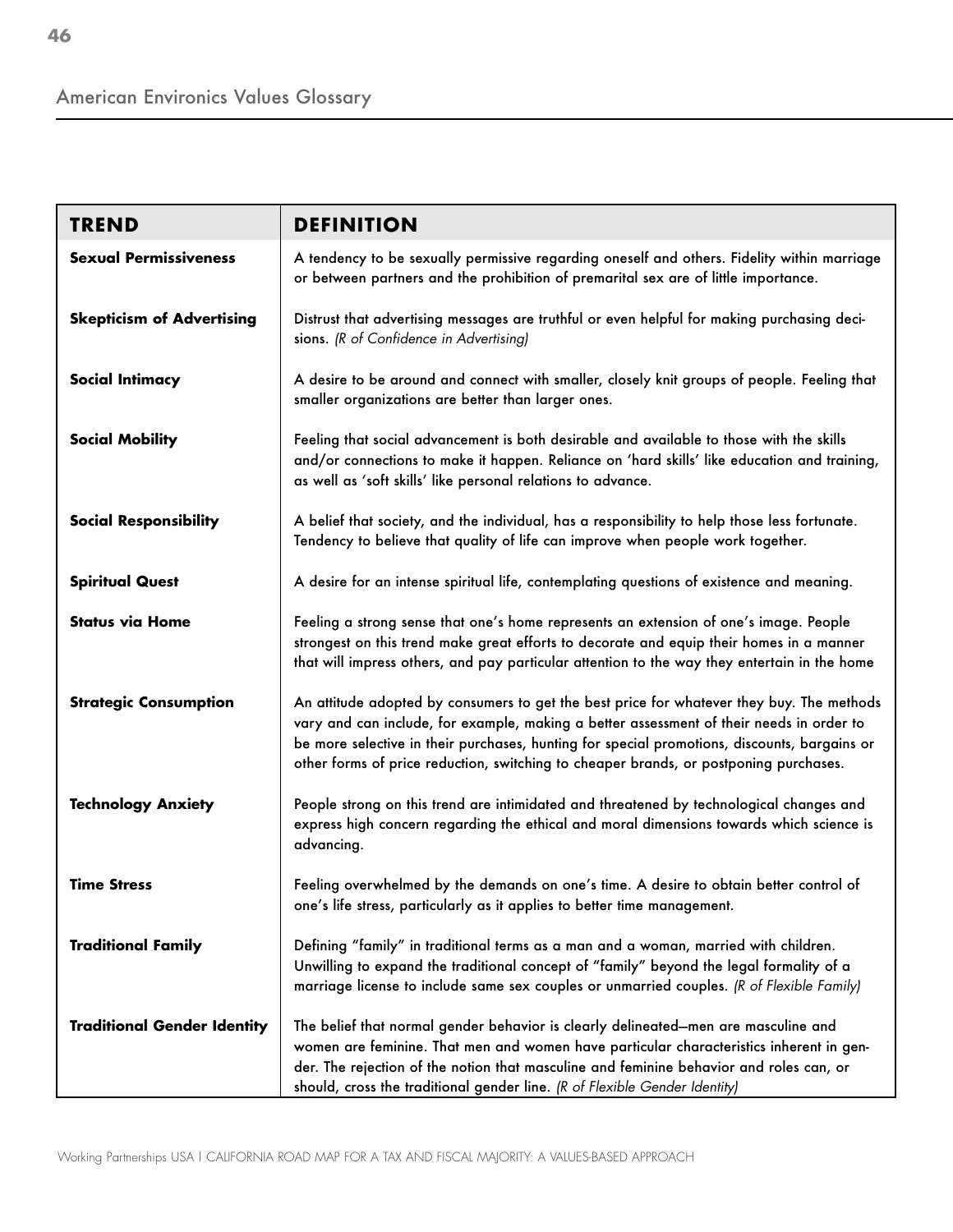| <b>TREND</b>                | <b>DEFINITION</b>                                                                                                                                                                                                                                                               |
|-----------------------------|---------------------------------------------------------------------------------------------------------------------------------------------------------------------------------------------------------------------------------------------------------------------------------|
| <b>Upscale Consumerism</b>  | Preferring to buy mostly exclusive or prestigious brands that are more expensive and often<br>only available from higher-end stores and boutiques                                                                                                                               |
| Vitality                    | The sense that one has a great deal of energy and is in contact with this energy. Measures<br>an energetic, lively approach to life, a feeling that one has more vigor and initiative than<br>most other people.                                                                |
| <b>Voluntary Simplicity</b> | Balancing quality vs. quantity in life. The desire to achieve a sense of quality of life com-<br>bined with the willingness to scale back one's material expectations or concentrate on<br>those things that are truly important in life.                                       |
| <b>Work Ethic</b>           | Following the "golden rule" and guiding one's life according to the principles of deferring<br>pleasure in order to realize greater gains in the future. Individuals who score high on this<br>trend believe that children should be taught to work hard in order to get ahead. |
| Xenophobia                  | The sense that too much immigration threatens the purity of the country. The belief that<br>immigrants who have made their new home in the United States should set aside their cul-<br>tural backgrounds and blend into "the American melting pot."                            |